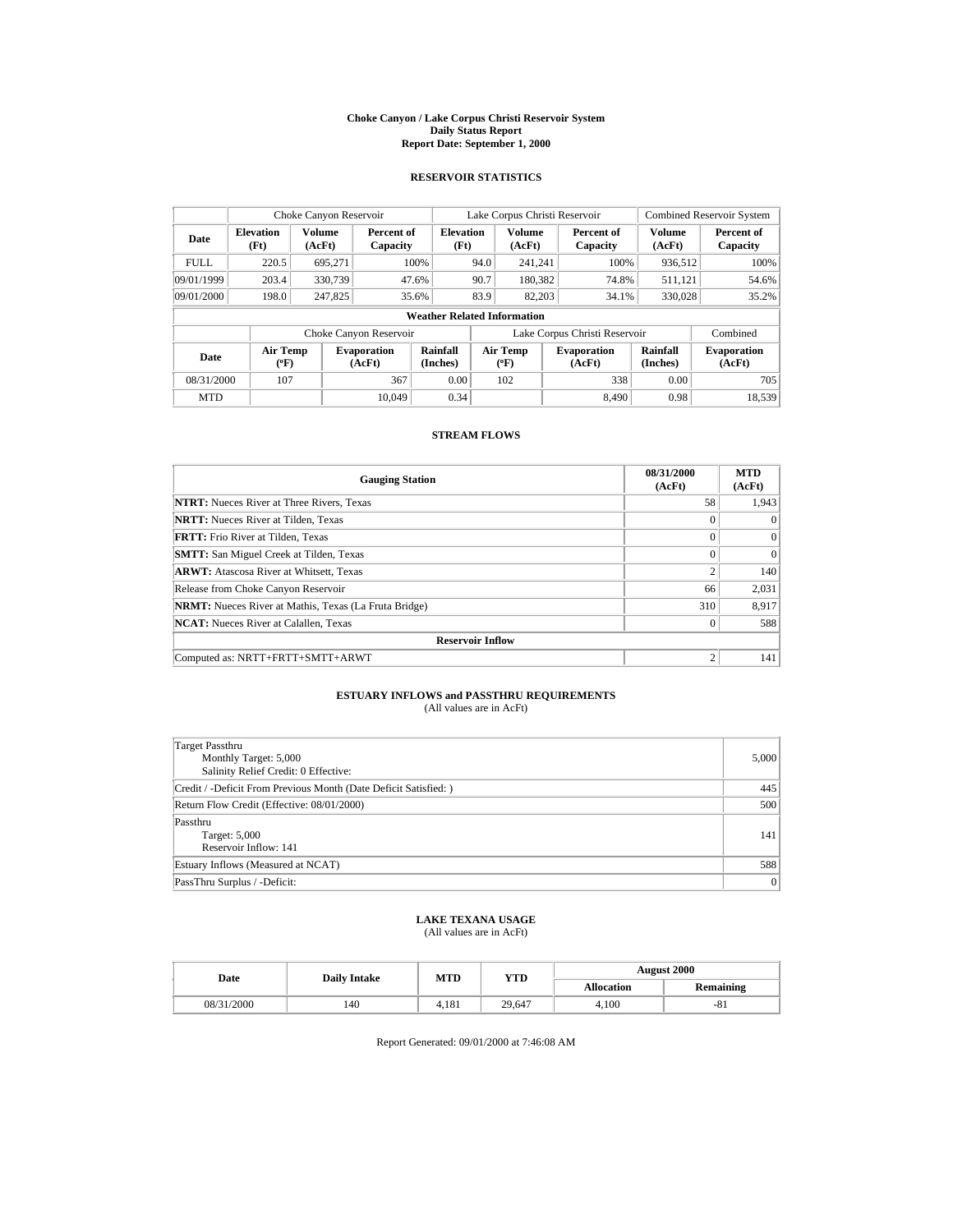#### **Choke Canyon / Lake Corpus Christi Reservoir System Daily Status Report Report Date: September 2, 2000**

### **RESERVOIR STATISTICS**

| Choke Canyon Reservoir |                                    |                         |                              | Lake Corpus Christi Reservoir |      |                           |  | <b>Combined Reservoir System</b> |                         |                              |
|------------------------|------------------------------------|-------------------------|------------------------------|-------------------------------|------|---------------------------|--|----------------------------------|-------------------------|------------------------------|
| Date                   | <b>Elevation</b><br>(Ft)           | <b>Volume</b><br>(AcFt) | Percent of<br>Capacity       | <b>Elevation</b><br>(Ft)      |      | <b>Volume</b><br>(AcFt)   |  | Percent of<br>Capacity           | <b>Volume</b><br>(AcFt) | Percent of<br>Capacity       |
| <b>FULL</b>            | 220.5                              | 695.271                 |                              | 100%                          | 94.0 | 241,241                   |  | 100%                             | 936,512                 | 100%                         |
| 09/02/1999             | 203.3                              | 330,068                 |                              | 47.5%                         | 90.8 | 182,104                   |  | 75.5%                            | 512,172                 | 54.7%                        |
| 09/02/2000             | 198.0                              | 247,266                 |                              | 35.6%                         | 83.9 | 81,536                    |  | 33.8%                            | 328,802                 | 35.1%                        |
|                        | <b>Weather Related Information</b> |                         |                              |                               |      |                           |  |                                  |                         |                              |
|                        |                                    |                         | Choke Canyon Reservoir       |                               |      |                           |  | Lake Corpus Christi Reservoir    |                         | Combined                     |
| Date                   | Air Temp<br>$(^{\circ}F)$          |                         | <b>Evaporation</b><br>(AcFt) | Rainfall<br>(Inches)          |      | Air Temp<br>$(^{\circ}F)$ |  | <b>Evaporation</b><br>(AcFt)     | Rainfall<br>(Inches)    | <b>Evaporation</b><br>(AcFt) |
| 09/01/2000             | 107                                |                         | 350                          | 0.00                          |      | 103                       |  | 322                              | 0.00                    | 672                          |
| <b>MTD</b>             |                                    |                         | 350                          | 0.00                          |      |                           |  | 322                              | 0.00                    | 672                          |

# **STREAM FLOWS**

| <b>Gauging Station</b>                                       | 09/01/2000<br>(AcFt) | <b>MTD</b><br>(AcFt) |  |  |  |  |
|--------------------------------------------------------------|----------------------|----------------------|--|--|--|--|
| <b>NTRT:</b> Nueces River at Three Rivers, Texas             | 58                   | 58                   |  |  |  |  |
| <b>NRTT:</b> Nueces River at Tilden, Texas                   | $\theta$             | $\Omega$             |  |  |  |  |
| <b>FRTT:</b> Frio River at Tilden, Texas                     | $\Omega$             | $\Omega$             |  |  |  |  |
| <b>SMTT:</b> San Miguel Creek at Tilden, Texas               | $\Omega$             | $\Omega$             |  |  |  |  |
| <b>ARWT:</b> Atascosa River at Whitsett, Texas               | ↑                    |                      |  |  |  |  |
| Release from Choke Canyon Reservoir                          | 66                   | 66                   |  |  |  |  |
| <b>NRMT:</b> Nueces River at Mathis, Texas (La Fruta Bridge) | 310                  | 310                  |  |  |  |  |
| <b>NCAT:</b> Nueces River at Calallen, Texas                 | $\theta$             | $\Omega$             |  |  |  |  |
| <b>Reservoir Inflow</b>                                      |                      |                      |  |  |  |  |
| Computed as: NRTT+FRTT+SMTT+ARWT                             | $\overline{c}$       |                      |  |  |  |  |

### **ESTUARY INFLOWS and PASSTHRU REQUIREMENTS** (All values are in AcFt)

| Target Passthru<br>Monthly Target: 11,500<br>Salinity Relief Credit: 0 Effective: | 11,500         |
|-----------------------------------------------------------------------------------|----------------|
| Credit / -Deficit From Previous Month (Date Deficit Satisfied: )                  | $\overline{0}$ |
| Return Flow Credit (Effective: 09/01/2000)                                        | 500            |
| Passthru<br>Target: 11,500<br>Reservoir Inflow: 2                                 | $\mathfrak{D}$ |
| Estuary Inflows (Measured at NCAT)                                                | $\Omega$       |
| PassThru Surplus / -Deficit:                                                      | $\overline{0}$ |

# **LAKE TEXANA USAGE**

(All values are in AcFt)

| Date       | <b>Daily Intake</b> | MTD | YTD    | September 2000    |                  |  |
|------------|---------------------|-----|--------|-------------------|------------------|--|
|            |                     |     |        | <b>Allocation</b> | <b>Remaining</b> |  |
| 09/01/2000 | 141                 | 141 | 29.788 | 4.100             | 3,959            |  |

Report Generated: 09/02/2000 at 7:58:42 AM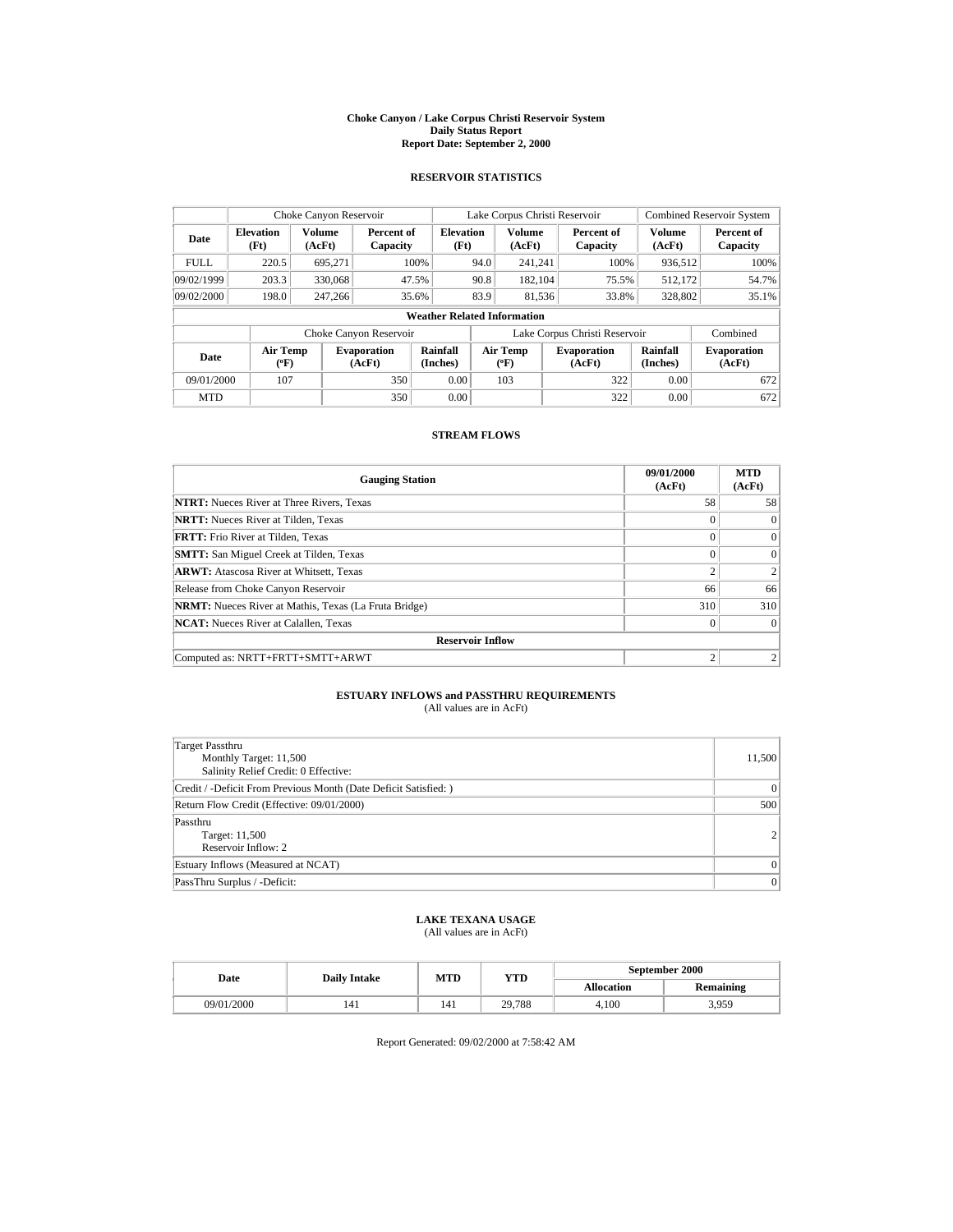#### **Choke Canyon / Lake Corpus Christi Reservoir System Daily Status Report Report Date: September 3, 2000**

### **RESERVOIR STATISTICS**

| Choke Canyon Reservoir             |                           |                  |                              | Lake Corpus Christi Reservoir |      |                                       |  | <b>Combined Reservoir System</b> |                         |                              |
|------------------------------------|---------------------------|------------------|------------------------------|-------------------------------|------|---------------------------------------|--|----------------------------------|-------------------------|------------------------------|
| Date                               | <b>Elevation</b><br>(Ft)  | Volume<br>(AcFt) | Percent of<br>Capacity       | <b>Elevation</b><br>(Ft)      |      | <b>Volume</b><br>(AcFt)               |  | Percent of<br>Capacity           | <b>Volume</b><br>(AcFt) | Percent of<br>Capacity       |
| <b>FULL</b>                        | 220.5                     | 695.271          |                              | 100%                          | 94.0 | 241.241                               |  | 100%                             | 936,512                 | 100%                         |
| 09/03/1999                         | 203.3                     | 329,566          |                              | 47.4%                         | 90.9 | 184.699                               |  | 76.6%                            | 514.265                 | 54.9%                        |
| 09/03/2000                         | 197.9                     | 246,707          |                              | 35.5%                         | 83.9 | 81,205                                |  | 33.7%                            | 327,912                 | 35.0%                        |
| <b>Weather Related Information</b> |                           |                  |                              |                               |      |                                       |  |                                  |                         |                              |
|                                    |                           |                  | Choke Canyon Reservoir       |                               |      |                                       |  | Lake Corpus Christi Reservoir    |                         | Combined                     |
| Date                               | Air Temp<br>$(^{\circ}F)$ |                  | <b>Evaporation</b><br>(AcFt) | Rainfall<br>(Inches)          |      | <b>Air Temp</b><br>$(^{o}\mathrm{F})$ |  | <b>Evaporation</b><br>(AcFt)     | Rainfall<br>(Inches)    | <b>Evaporation</b><br>(AcFt) |
| 09/02/2000                         | 106                       |                  | 374                          | 0.00                          |      | 102                                   |  | 315                              | 0.00                    | 689                          |
| <b>MTD</b>                         |                           |                  | 724                          | 0.00                          |      |                                       |  | 637                              | 0.00                    | 1.361                        |

# **STREAM FLOWS**

| <b>Gauging Station</b>                                       | 09/02/2000<br>(AcFt) | <b>MTD</b><br>(AcFt) |
|--------------------------------------------------------------|----------------------|----------------------|
| <b>NTRT:</b> Nueces River at Three Rivers, Texas             | 56                   | 113                  |
| <b>NRTT:</b> Nueces River at Tilden, Texas                   | $\Omega$             | $\Omega$             |
| <b>FRTT:</b> Frio River at Tilden, Texas                     | $\theta$             | $\Omega$             |
| <b>SMTT:</b> San Miguel Creek at Tilden, Texas               | $\Omega$             | $\Omega$             |
| <b>ARWT:</b> Atascosa River at Whitsett, Texas               |                      | 3                    |
| Release from Choke Canyon Reservoir                          | 66                   | 131                  |
| <b>NRMT:</b> Nueces River at Mathis, Texas (La Fruta Bridge) | 337                  | 647                  |
| <b>NCAT:</b> Nueces River at Calallen, Texas                 | $\theta$             | $\Omega$             |
| <b>Reservoir Inflow</b>                                      |                      |                      |
| Computed as: NRTT+FRTT+SMTT+ARWT                             |                      | 3                    |

### **ESTUARY INFLOWS and PASSTHRU REQUIREMENTS** (All values are in AcFt)

| Target Passthru<br>Monthly Target: 11,500<br>Salinity Relief Credit: 0 Effective: | 11,500         |
|-----------------------------------------------------------------------------------|----------------|
| Credit / -Deficit From Previous Month (Date Deficit Satisfied: )                  | $\overline{0}$ |
| Return Flow Credit (Effective: 09/01/2000)                                        | 500            |
| Passthru<br>Target: 11,500<br>Reservoir Inflow: 3                                 | 3              |
| Estuary Inflows (Measured at NCAT)                                                | $\Omega$       |
| PassThru Surplus / -Deficit:                                                      | $\overline{0}$ |

# **LAKE TEXANA USAGE**

(All values are in AcFt)

| Date       | <b>Daily Intake</b> | MTD | YTD    | September 2000    |                  |  |
|------------|---------------------|-----|--------|-------------------|------------------|--|
|            |                     |     |        | <b>Allocation</b> | <b>Remaining</b> |  |
| 09/02/2000 | 141                 | 282 | 29,929 | 4.100             | 3,818            |  |

Report Generated: 09/03/2000 at 7:54:05 AM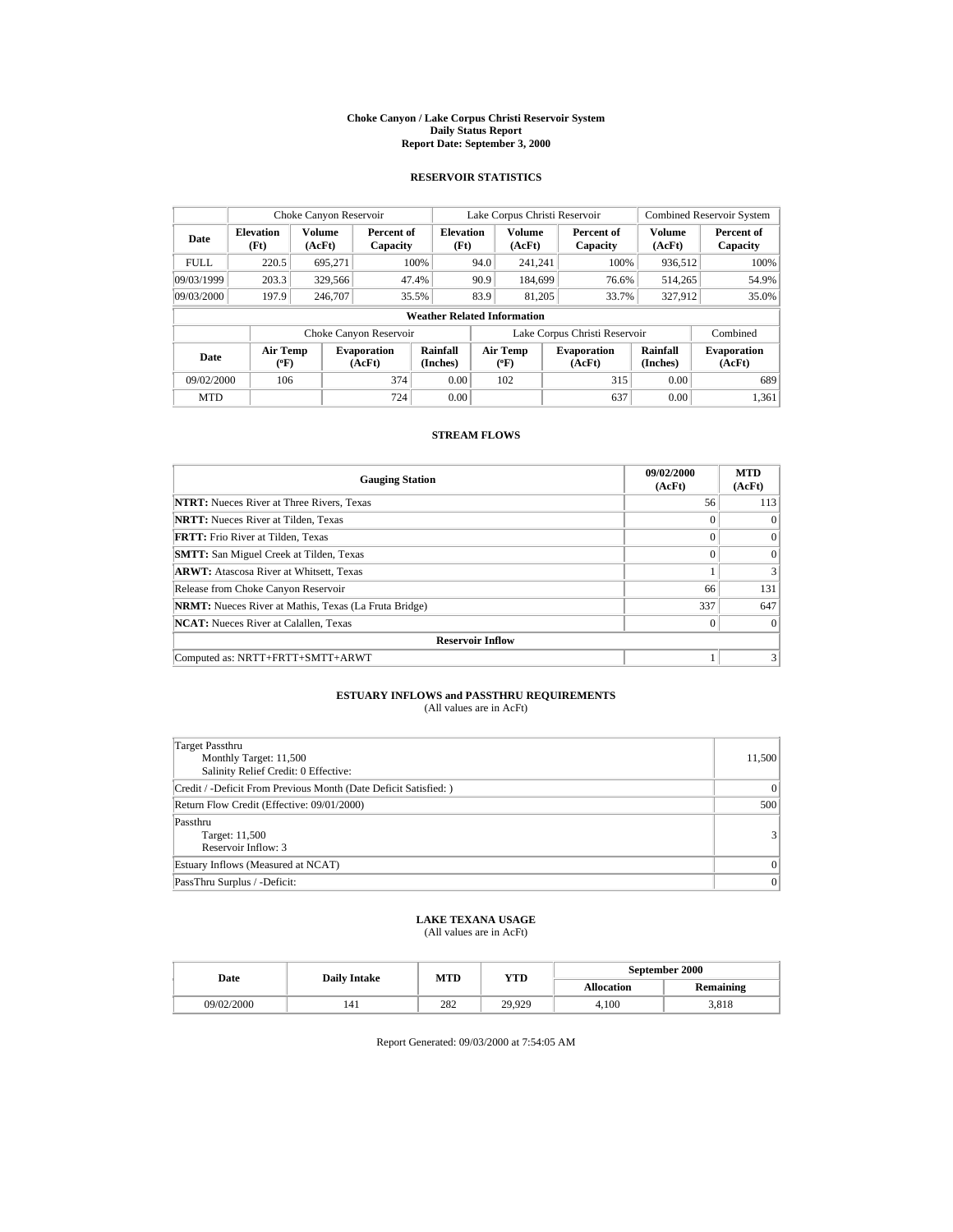#### **Choke Canyon / Lake Corpus Christi Reservoir System Daily Status Report Report Date: September 4, 2000**

## **RESERVOIR STATISTICS**

| Choke Canyon Reservoir |                                    |                  |                              |                          | Lake Corpus Christi Reservoir |                                       |  | <b>Combined Reservoir System</b> |                             |                              |
|------------------------|------------------------------------|------------------|------------------------------|--------------------------|-------------------------------|---------------------------------------|--|----------------------------------|-----------------------------|------------------------------|
| Date                   | <b>Elevation</b><br>(Ft)           | Volume<br>(AcFt) | Percent of<br>Capacity       | <b>Elevation</b><br>(Ft) |                               | <b>Volume</b><br>(AcFt)               |  | Percent of<br>Capacity           | <b>Volume</b><br>(AcFt)     | Percent of<br>Capacity       |
| <b>FULL</b>            | 220.5                              | 695,271          |                              | 100%                     | 94.0                          | 241.241                               |  | 100%                             | 936,512                     | 100%                         |
| 09/04/1999             | 203.3                              | 329,566          |                              | 47.4%                    | 91.1                          | 188,006                               |  | 77.9%                            | 517,572                     | 55.3%                        |
| 09/04/2000             | 197.9                              | 246,289          |                              | 35.4%                    | 83.8                          | 80,655                                |  | 33.4%                            | 326,944                     | 34.9%                        |
|                        | <b>Weather Related Information</b> |                  |                              |                          |                               |                                       |  |                                  |                             |                              |
|                        |                                    |                  | Choke Canyon Reservoir       |                          |                               |                                       |  | Lake Corpus Christi Reservoir    |                             | Combined                     |
| Date                   | Air Temp<br>$(^{\circ}F)$          |                  | <b>Evaporation</b><br>(AcFt) | Rainfall<br>(Inches)     |                               | <b>Air Temp</b><br>$(^{o}\mathrm{F})$ |  | <b>Evaporation</b><br>(AcFt)     | <b>Rainfall</b><br>(Inches) | <b>Evaporation</b><br>(AcFt) |
| 09/03/2000             | 107                                |                  | 365                          | 0.00                     |                               | 105                                   |  | 332                              | 0.00                        | 697                          |
| <b>MTD</b>             |                                    |                  | 1.089                        | 0.00                     |                               |                                       |  | 969                              | 0.00                        | 2.058                        |

# **STREAM FLOWS**

| <b>Gauging Station</b>                                       | 09/03/2000<br>(AcFt) | <b>MTD</b><br>(AcFt) |
|--------------------------------------------------------------|----------------------|----------------------|
| <b>NTRT:</b> Nueces River at Three Rivers, Texas             | 56                   | 169                  |
| <b>NRTT:</b> Nueces River at Tilden, Texas                   | $\Omega$             | $\Omega$             |
| <b>FRTT:</b> Frio River at Tilden, Texas                     | $\theta$             | $\Omega$             |
| <b>SMTT:</b> San Miguel Creek at Tilden, Texas               | $\Omega$             | $\Omega$             |
| <b>ARWT:</b> Atascosa River at Whitsett, Texas               |                      | 4                    |
| Release from Choke Canyon Reservoir                          | 66                   | 197                  |
| <b>NRMT:</b> Nueces River at Mathis, Texas (La Fruta Bridge) | 312                  | 959                  |
| <b>NCAT:</b> Nueces River at Calallen, Texas                 | $\theta$             | $\Omega$             |
| <b>Reservoir Inflow</b>                                      |                      |                      |
| Computed as: NRTT+FRTT+SMTT+ARWT                             |                      |                      |

### **ESTUARY INFLOWS and PASSTHRU REQUIREMENTS** (All values are in AcFt)

| Target Passthru<br>Monthly Target: 11,500<br>Salinity Relief Credit: 0 Effective: | 11,500         |
|-----------------------------------------------------------------------------------|----------------|
| Credit / -Deficit From Previous Month (Date Deficit Satisfied: )                  | $\overline{0}$ |
| Return Flow Credit (Effective: 09/01/2000)                                        | 500            |
| Passthru<br>Target: 11,500<br>Reservoir Inflow: 4                                 | $\overline{4}$ |
| Estuary Inflows (Measured at NCAT)                                                | $\Omega$       |
| PassThru Surplus / -Deficit:                                                      | $\overline{0}$ |

# **LAKE TEXANA USAGE**

(All values are in AcFt)

|  | Date       | <b>Daily Intake</b> | MTD | YTD    | September 2000    |           |  |
|--|------------|---------------------|-----|--------|-------------------|-----------|--|
|  |            |                     |     |        | <b>Allocation</b> | Remaining |  |
|  | 09/03/2000 | 140                 | 422 | 30,069 | 4.100             | 3.678     |  |

Report Generated: 09/04/2000 at 7:59:13 AM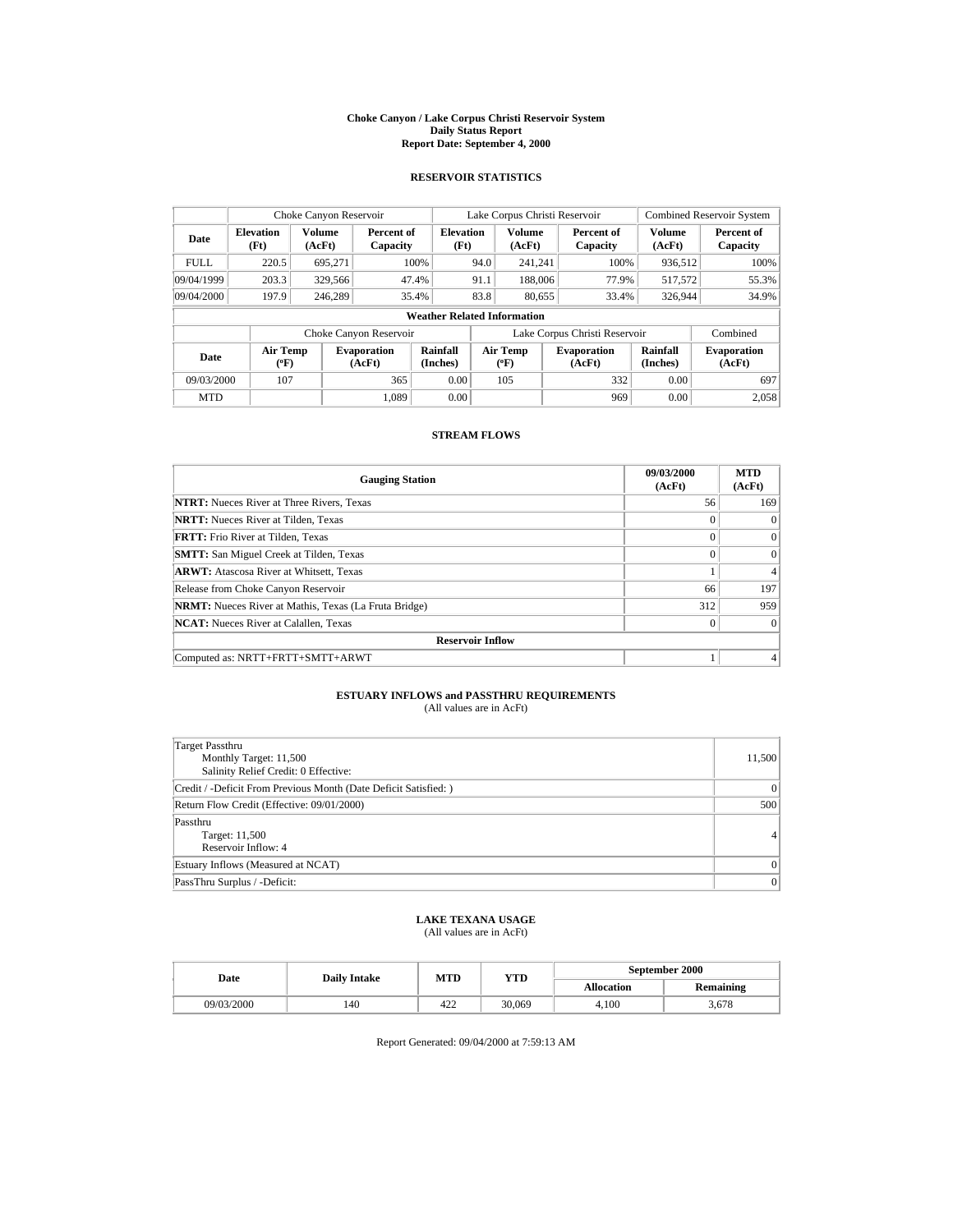#### **Choke Canyon / Lake Corpus Christi Reservoir System Daily Status Report Report Date: September 5, 2000**

## **RESERVOIR STATISTICS**

| Choke Canyon Reservoir   |                                                                     |                  |                              |                                    | Lake Corpus Christi Reservoir |                                |      | <b>Combined Reservoir System</b> |                             |                              |
|--------------------------|---------------------------------------------------------------------|------------------|------------------------------|------------------------------------|-------------------------------|--------------------------------|------|----------------------------------|-----------------------------|------------------------------|
| Date                     | <b>Elevation</b><br>(Ft)                                            | Volume<br>(AcFt) | Percent of<br>Capacity       | <b>Elevation</b><br>(Ft)           |                               | <b>Volume</b><br>(AcFt)        |      | Percent of<br>Capacity           | <b>Volume</b><br>(AcFt)     | Percent of<br>Capacity       |
| <b>FULL</b>              | 220.5                                                               | 695.271          |                              | 100%                               | 94.0                          | 241,241                        |      | 100%                             | 936,512                     | 100%                         |
| 09/05/1999               | 203.3                                                               | 329,064          |                              | 47.3%                              | 91.2                          | 188,880                        |      | 78.3%                            | 517,944                     | 55.3%                        |
| 09/05/2000               | 197.9                                                               | 245,871          |                              | 35.4%                              | 83.8                          | 80,436                         |      | 33.3%                            | 326,307                     | 34.8%                        |
|                          |                                                                     |                  |                              | <b>Weather Related Information</b> |                               |                                |      |                                  |                             |                              |
|                          | Lake Corpus Christi Reservoir<br>Combined<br>Choke Canyon Reservoir |                  |                              |                                    |                               |                                |      |                                  |                             |                              |
| Date                     | Air Temp<br>$(^{\circ}F)$                                           |                  | <b>Evaporation</b><br>(AcFt) | Rainfall<br>(Inches)               |                               | Air Temp<br>$(^{o}\mathrm{F})$ |      | <b>Evaporation</b><br>(AcFt)     | <b>Rainfall</b><br>(Inches) | <b>Evaporation</b><br>(AcFt) |
| 389<br>09/04/2000<br>109 |                                                                     | 0.00             |                              | 105                                |                               | 268                            | 0.00 | 657                              |                             |                              |
| <b>MTD</b>               |                                                                     |                  | 1.478                        | 0.00                               |                               |                                |      | 1.237                            | 0.00                        | 2.715                        |

# **STREAM FLOWS**

| <b>Gauging Station</b>                                       | 09/04/2000<br>(AcFt) | <b>MTD</b><br>(AcFt) |
|--------------------------------------------------------------|----------------------|----------------------|
| <b>NTRT:</b> Nueces River at Three Rivers, Texas             | 54                   | 222                  |
| <b>NRTT:</b> Nueces River at Tilden, Texas                   | $\Omega$             | $\Omega$             |
| <b>FRTT:</b> Frio River at Tilden, Texas                     | $\theta$             | $\Omega$             |
| <b>SMTT:</b> San Miguel Creek at Tilden, Texas               | $\Omega$             | $\Omega$             |
| <b>ARWT:</b> Atascosa River at Whitsett, Texas               |                      |                      |
| Release from Choke Canyon Reservoir                          | 66                   | 262                  |
| <b>NRMT:</b> Nueces River at Mathis, Texas (La Fruta Bridge) | 312                  | 1.270                |
| <b>NCAT:</b> Nueces River at Calallen, Texas                 | $\theta$             | $\Omega$             |
| <b>Reservoir Inflow</b>                                      |                      |                      |
| Computed as: NRTT+FRTT+SMTT+ARWT                             |                      |                      |

### **ESTUARY INFLOWS and PASSTHRU REQUIREMENTS** (All values are in AcFt)

| Target Passthru<br>Monthly Target: 11,500<br>Salinity Relief Credit: 0 Effective: | 11,500       |
|-----------------------------------------------------------------------------------|--------------|
| Credit / -Deficit From Previous Month (Date Deficit Satisfied: )                  | $\mathbf{0}$ |
| Return Flow Credit (Effective: 09/01/2000)                                        | 500          |
| Passthru<br>Target: 11,500<br>Reservoir Inflow: 5                                 |              |
| Estuary Inflows (Measured at NCAT)                                                | $\Omega$     |
| PassThru Surplus / -Deficit:                                                      | $\mathbf{0}$ |

# **LAKE TEXANA USAGE**

(All values are in AcFt)

|  | Date       | <b>Daily Intake</b> | MTD | YTD    | September 2000    |           |  |
|--|------------|---------------------|-----|--------|-------------------|-----------|--|
|  |            |                     |     |        | <b>Allocation</b> | Remaining |  |
|  | 09/04/2000 | 140                 | 562 | 30,209 | 4.100             | 3.538     |  |

Report Generated: 09/05/2000 at 10:13:50 AM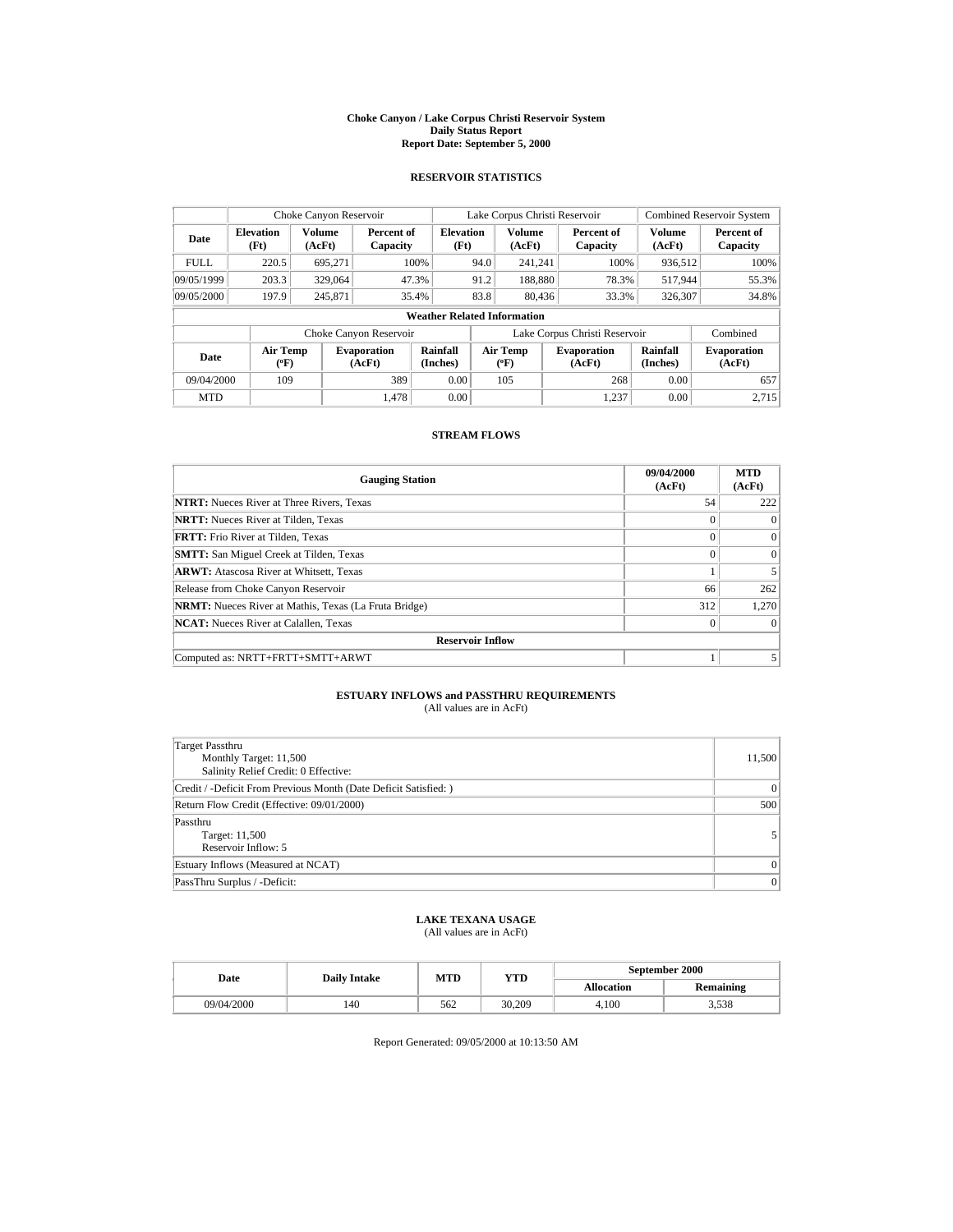#### **Choke Canyon / Lake Corpus Christi Reservoir System Daily Status Report Report Date: September 6, 2000**

## **RESERVOIR STATISTICS**

| Choke Canyon Reservoir   |                                    |                         |                              |                          | Lake Corpus Christi Reservoir |                           |     | <b>Combined Reservoir System</b> |                             |                              |
|--------------------------|------------------------------------|-------------------------|------------------------------|--------------------------|-------------------------------|---------------------------|-----|----------------------------------|-----------------------------|------------------------------|
| Date                     | <b>Elevation</b><br>(Ft)           | <b>Volume</b><br>(AcFt) | Percent of<br>Capacity       | <b>Elevation</b><br>(Ft) |                               | <b>Volume</b><br>(AcFt)   |     | Percent of<br>Capacity           | <b>Volume</b><br>(AcFt)     | Percent of<br>Capacity       |
| <b>FULL</b>              | 220.5                              | 695,271                 |                              | 100%                     | 94.0                          | 241.241                   |     | 100%                             | 936,512                     | 100%                         |
| 09/06/1999               | 203.2                              | 328,563                 |                              | 47.3%                    | 91.2                          | 189,055                   |     | 78.4%                            | 517,618                     | 55.3%                        |
| 09/06/2000               | 197.8                              | 245.593                 |                              | 35.3%                    | 83.7                          | 79.890                    |     | 33.1%                            | 325,483                     | 34.8%                        |
|                          | <b>Weather Related Information</b> |                         |                              |                          |                               |                           |     |                                  |                             |                              |
|                          |                                    |                         | Choke Canyon Reservoir       |                          |                               |                           |     | Lake Corpus Christi Reservoir    |                             | Combined                     |
| Date                     | Air Temp<br>$(^{\circ}F)$          |                         | <b>Evaporation</b><br>(AcFt) | Rainfall<br>(Inches)     |                               | Air Temp<br>$(^{\circ}F)$ |     | <b>Evaporation</b><br>(AcFt)     | <b>Rainfall</b><br>(Inches) | <b>Evaporation</b><br>(AcFt) |
| 09/05/2000<br>421<br>112 |                                    |                         | 0.00                         |                          | 108                           |                           | 317 | 0.00                             | 738                         |                              |
| <b>MTD</b>               |                                    |                         | 1.899                        | 0.00                     |                               |                           |     | 1.554                            | 0.00                        | 3,453                        |

# **STREAM FLOWS**

| <b>Gauging Station</b>                                       | 09/05/2000<br>(AcFt) | <b>MTD</b><br>(AcFt) |
|--------------------------------------------------------------|----------------------|----------------------|
| <b>NTRT:</b> Nueces River at Three Rivers, Texas             | 54                   | 276                  |
| <b>NRTT:</b> Nueces River at Tilden, Texas                   | $\theta$             | $\Omega$             |
| <b>FRTT:</b> Frio River at Tilden, Texas                     | $\Omega$             | $\Omega$             |
| <b>SMTT:</b> San Miguel Creek at Tilden, Texas               | $\Omega$             | $\Omega$             |
| <b>ARWT:</b> Atascosa River at Whitsett, Texas               |                      | 6                    |
| Release from Choke Canyon Reservoir                          | 66                   | 328                  |
| <b>NRMT:</b> Nueces River at Mathis, Texas (La Fruta Bridge) | 363                  | 1.634                |
| <b>NCAT:</b> Nueces River at Calallen, Texas                 | $\theta$             | $\Omega$             |
| <b>Reservoir Inflow</b>                                      |                      |                      |
| Computed as: NRTT+FRTT+SMTT+ARWT                             |                      | 6                    |

### **ESTUARY INFLOWS and PASSTHRU REQUIREMENTS** (All values are in AcFt)

| Target Passthru<br>Monthly Target: 11,500<br>Salinity Relief Credit: 0 Effective: | 11,500       |
|-----------------------------------------------------------------------------------|--------------|
| Credit / -Deficit From Previous Month (Date Deficit Satisfied:)                   | $\mathbf{0}$ |
| Return Flow Credit (Effective: 09/01/2000)                                        | 500          |
| Passthru<br>Target: 11,500<br>Reservoir Inflow: 6                                 | 6            |
| Estuary Inflows (Measured at NCAT)                                                | $\Omega$     |
| PassThru Surplus / -Deficit:                                                      | $\mathbf{0}$ |

# **LAKE TEXANA USAGE**

(All values are in AcFt)

|  | Date       | <b>Daily Intake</b> | MTD | YTD    | September 2000    |                  |  |
|--|------------|---------------------|-----|--------|-------------------|------------------|--|
|  |            |                     |     |        | <b>Allocation</b> | <b>Remaining</b> |  |
|  | 09/05/2000 | 137                 | 698 | 30.346 | 4.100             | 3.402            |  |

Report Generated: 09/06/2000 at 7:43:33 AM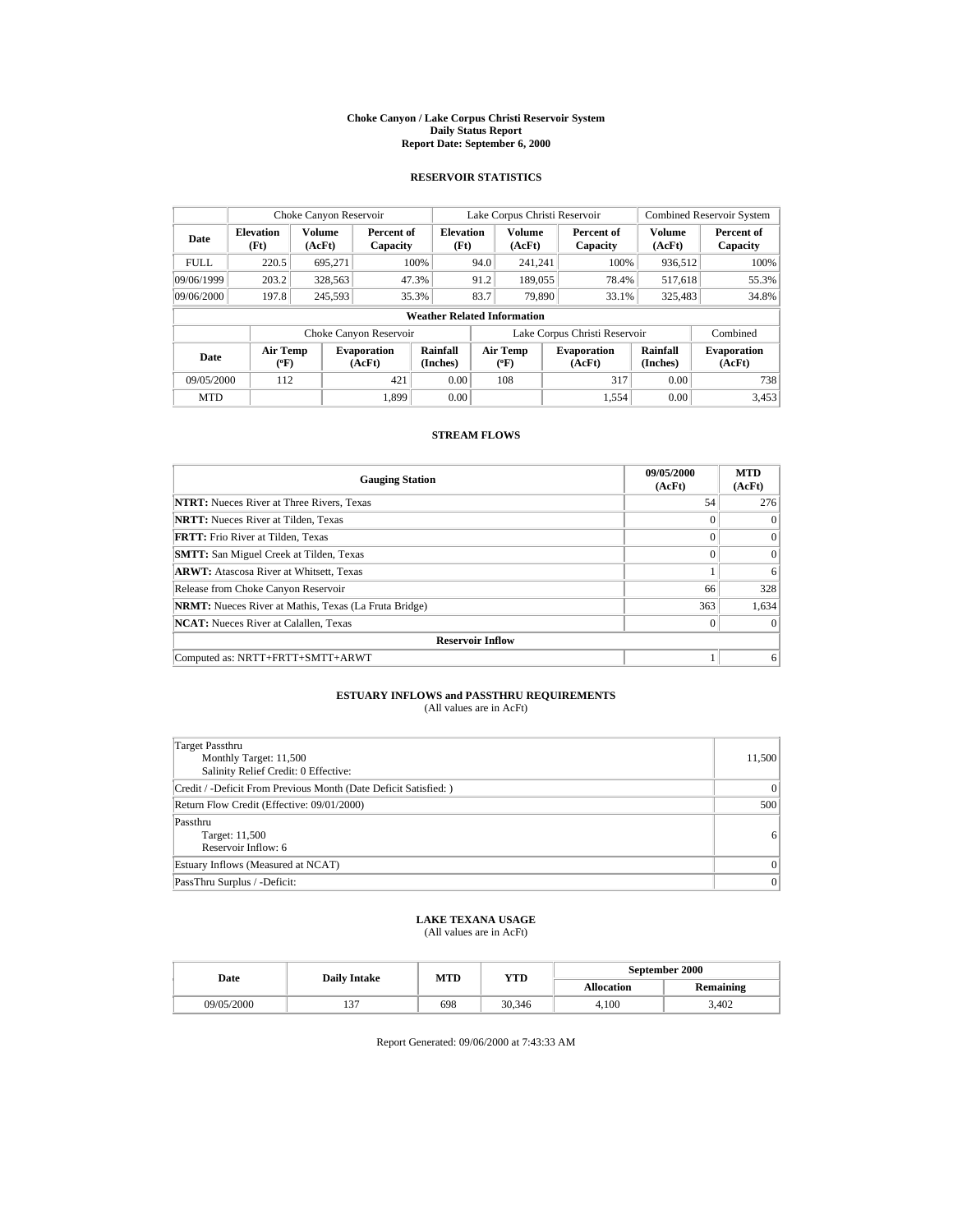#### **Choke Canyon / Lake Corpus Christi Reservoir System Daily Status Report Report Date: September 7, 2000**

### **RESERVOIR STATISTICS**

| Choke Canyon Reservoir |                           |                  |                              |                                    | Lake Corpus Christi Reservoir |                                | <b>Combined Reservoir System</b> |                             |                              |
|------------------------|---------------------------|------------------|------------------------------|------------------------------------|-------------------------------|--------------------------------|----------------------------------|-----------------------------|------------------------------|
| Date                   | <b>Elevation</b><br>(Ft)  | Volume<br>(AcFt) | Percent of<br>Capacity       | <b>Elevation</b><br>(Ft)           |                               | <b>Volume</b><br>(AcFt)        | Percent of<br>Capacity           | <b>Volume</b><br>(AcFt)     | Percent of<br>Capacity       |
| <b>FULL</b>            | 220.5                     | 695,271          |                              | 100%                               | 94.0                          | 241,241                        | 100%                             | 936,512                     | 100%                         |
| 09/07/1999             | 203.2                     | 328,563          |                              | 47.3%                              | 91.2                          | 190,106                        | 78.8%                            | 518,669                     | 55.4%                        |
| 09/07/2000             | 197.8                     | 245,176          |                              | 35.3%                              | 83.7                          | 79,240                         | 32.8%                            | 324,416                     | 34.6%                        |
|                        |                           |                  |                              | <b>Weather Related Information</b> |                               |                                |                                  |                             |                              |
|                        |                           |                  | Choke Canyon Reservoir       |                                    |                               |                                | Lake Corpus Christi Reservoir    |                             | Combined                     |
| Date                   | Air Temp<br>$(^{\circ}F)$ |                  | <b>Evaporation</b><br>(AcFt) | Rainfall<br>(Inches)               |                               | Air Temp<br>$(^{o}\mathrm{F})$ | <b>Evaporation</b><br>(AcFt)     | <b>Rainfall</b><br>(Inches) | <b>Evaporation</b><br>(AcFt) |
| 09/06/2000             | 104                       |                  | 396                          | 0.00                               |                               | 100                            | 264                              | 0.00                        | 660                          |
| <b>MTD</b>             |                           |                  | 2.295                        | 0.00                               |                               |                                | 1.818                            | 0.00                        | 4.113                        |

# **STREAM FLOWS**

| <b>Gauging Station</b>                                       | 09/06/2000<br>(AcFt) | <b>MTD</b><br>(AcFt) |
|--------------------------------------------------------------|----------------------|----------------------|
| <b>NTRT:</b> Nueces River at Three Rivers, Texas             | 54                   | 330                  |
| <b>NRTT:</b> Nueces River at Tilden, Texas                   | $\theta$             | $\Omega$             |
| <b>FRTT:</b> Frio River at Tilden, Texas                     | $\Omega$             | $\Omega$             |
| <b>SMTT:</b> San Miguel Creek at Tilden, Texas               | $\theta$             | $\Omega$             |
| <b>ARWT:</b> Atascosa River at Whitsett, Texas               |                      |                      |
| Release from Choke Canyon Reservoir                          | 66                   | 393                  |
| <b>NRMT:</b> Nueces River at Mathis, Texas (La Fruta Bridge) | 468                  | 2,102                |
| <b>NCAT:</b> Nueces River at Calallen, Texas                 | $\theta$             | $\Omega$             |
| <b>Reservoir Inflow</b>                                      |                      |                      |
| Computed as: NRTT+FRTT+SMTT+ARWT                             |                      |                      |

### **ESTUARY INFLOWS and PASSTHRU REQUIREMENTS** (All values are in AcFt)

| Target Passthru<br>Monthly Target: 11,500<br>Salinity Relief Credit: 0 Effective: | 11,500          |
|-----------------------------------------------------------------------------------|-----------------|
| Credit / -Deficit From Previous Month (Date Deficit Satisfied: )                  | 0               |
| Return Flow Credit (Effective: 09/01/2000)                                        | 500             |
| Passthru<br>Target: 11,500<br>Reservoir Inflow: 7                                 | 7 <sup>1</sup>  |
| Estuary Inflows (Measured at NCAT)                                                | 0               |
| PassThru Surplus / -Deficit:                                                      | $\vert 0 \vert$ |

# **LAKE TEXANA USAGE**

(All values are in AcFt)

|  | Date       | <b>Daily Intake</b> | MTD | YTD    | September 2000    |           |  |
|--|------------|---------------------|-----|--------|-------------------|-----------|--|
|  |            |                     |     |        | <b>Allocation</b> | Remaining |  |
|  | 09/06/2000 | 140                 | 838 | 30.486 | 4.100             | 3.262     |  |

Report Generated: 09/07/2000 at 7:30:23 AM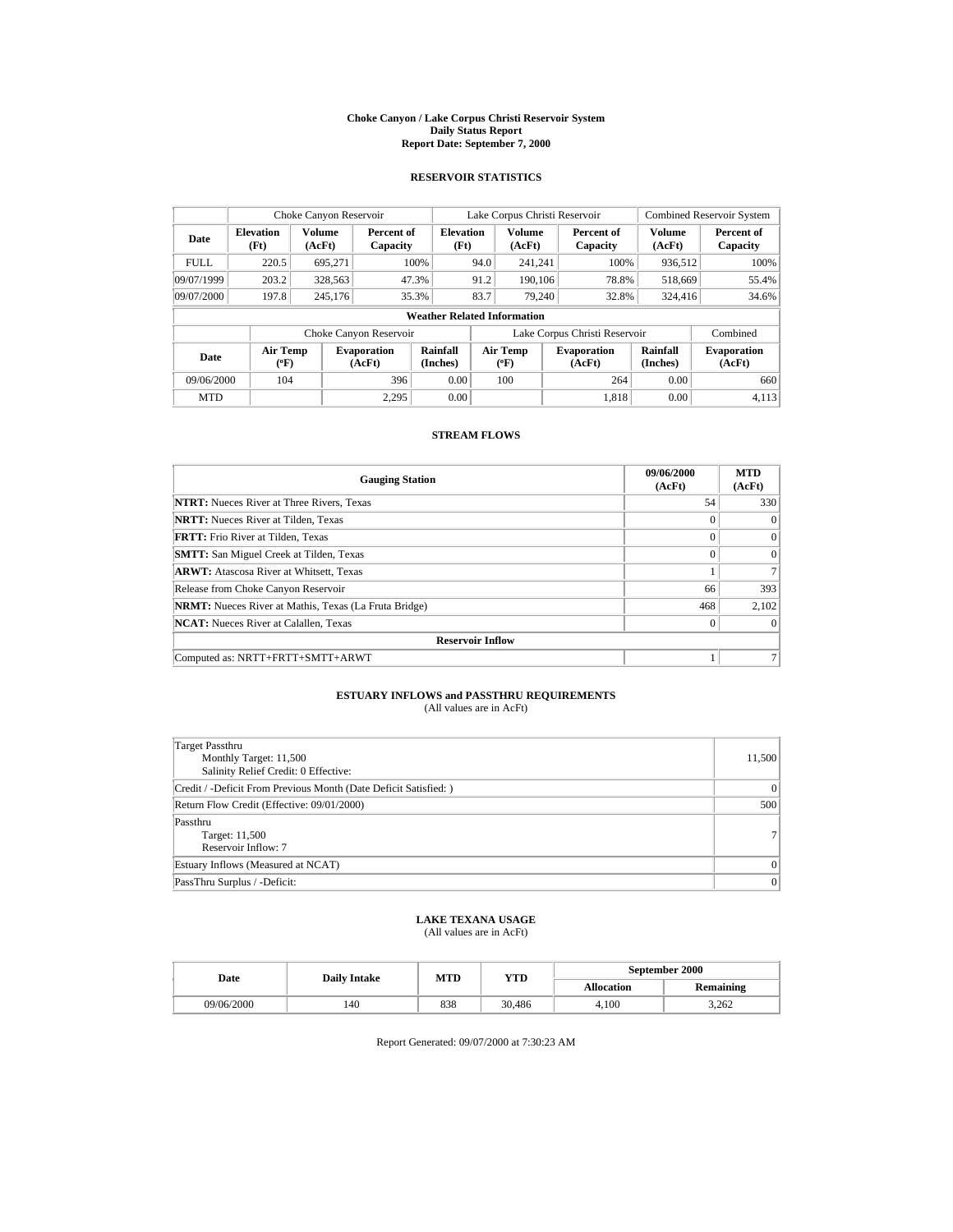#### **Choke Canyon / Lake Corpus Christi Reservoir System Daily Status Report Report Date: September 8, 2000**

### **RESERVOIR STATISTICS**

| Choke Canyon Reservoir |                           |                  |                              |                                    | Lake Corpus Christi Reservoir |                                  | <b>Combined Reservoir System</b> |                             |                              |
|------------------------|---------------------------|------------------|------------------------------|------------------------------------|-------------------------------|----------------------------------|----------------------------------|-----------------------------|------------------------------|
| Date                   | <b>Elevation</b><br>(Ft)  | Volume<br>(AcFt) | Percent of<br>Capacity       | <b>Elevation</b><br>(Ft)           |                               | <b>Volume</b><br>(AcFt)          | Percent of<br>Capacity           | <b>Volume</b><br>(AcFt)     | Percent of<br>Capacity       |
| <b>FULL</b>            | 220.5                     | 695,271          |                              | 100%                               | 94.0                          | 241.241                          | 100%                             | 936,512                     | 100%                         |
| 09/08/1999             | 203.2                     | 328,396          |                              | 47.2%                              | 91.2                          | 189,055                          | 78.4%                            | 517,451                     | 55.3%                        |
| 09/08/2000             | 197.8                     | 244,760          |                              | 35.2%                              | 83.6                          | 78,595                           | 32.6%                            | 323,355                     | 34.5%                        |
|                        |                           |                  |                              | <b>Weather Related Information</b> |                               |                                  |                                  |                             |                              |
|                        |                           |                  | Choke Canyon Reservoir       |                                    |                               |                                  | Lake Corpus Christi Reservoir    |                             | Combined                     |
| Date                   | Air Temp<br>$(^{\circ}F)$ |                  | <b>Evaporation</b><br>(AcFt) | Rainfall<br>(Inches)               |                               | <b>Air Temp</b><br>$(^{\circ}F)$ | <b>Evaporation</b><br>(AcFt)     | <b>Rainfall</b><br>(Inches) | <b>Evaporation</b><br>(AcFt) |
| 09/07/2000             | 100                       |                  | 315                          | 0.00                               |                               | 95                               | 206                              | 0.00                        | 521                          |
| <b>MTD</b>             |                           |                  | 2.610                        | 0.00                               |                               |                                  | 2.024                            | 0.00                        | 4.634                        |

# **STREAM FLOWS**

| <b>Gauging Station</b>                                       | 09/07/2000<br>(AcFt) | <b>MTD</b><br>(AcFt) |
|--------------------------------------------------------------|----------------------|----------------------|
| <b>NTRT:</b> Nueces River at Three Rivers, Texas             | 56                   | 385                  |
| <b>NRTT:</b> Nueces River at Tilden, Texas                   | $\theta$             | $\Omega$             |
| <b>FRTT:</b> Frio River at Tilden, Texas                     | $\Omega$             | $\Omega$             |
| <b>SMTT:</b> San Miguel Creek at Tilden, Texas               | $\Omega$             | $\Omega$             |
| <b>ARWT:</b> Atascosa River at Whitsett, Texas               |                      | 8                    |
| Release from Choke Canyon Reservoir                          | 66                   | 459                  |
| <b>NRMT:</b> Nueces River at Mathis, Texas (La Fruta Bridge) | 411                  | 2,513                |
| <b>NCAT:</b> Nueces River at Calallen, Texas                 | $\theta$             | $\Omega$             |
| <b>Reservoir Inflow</b>                                      |                      |                      |
| Computed as: NRTT+FRTT+SMTT+ARWT                             |                      | 8                    |

### **ESTUARY INFLOWS and PASSTHRU REQUIREMENTS** (All values are in AcFt)

| Target Passthru<br>Monthly Target: 11,500<br>Salinity Relief Credit: 0 Effective: | 11,500       |
|-----------------------------------------------------------------------------------|--------------|
| Credit / -Deficit From Previous Month (Date Deficit Satisfied: )                  | $\mathbf{0}$ |
| Return Flow Credit (Effective: 09/01/2000)                                        | 500          |
| Passthru<br>Target: 11,500<br>Reservoir Inflow: 8                                 | 8            |
| Estuary Inflows (Measured at NCAT)                                                | $\Omega$     |
| PassThru Surplus / -Deficit:                                                      | $\mathbf{0}$ |

# **LAKE TEXANA USAGE**

(All values are in AcFt)

|  | Date       | <b>Daily Intake</b> | MTD | YTD    | September 2000    |           |  |
|--|------------|---------------------|-----|--------|-------------------|-----------|--|
|  |            |                     |     |        | <b>Allocation</b> | Remaining |  |
|  | 09/07/2000 | 48                  | 886 | 30.534 | 4.100             | 3.214     |  |

Report Generated: 09/08/2000 at 7:41:46 AM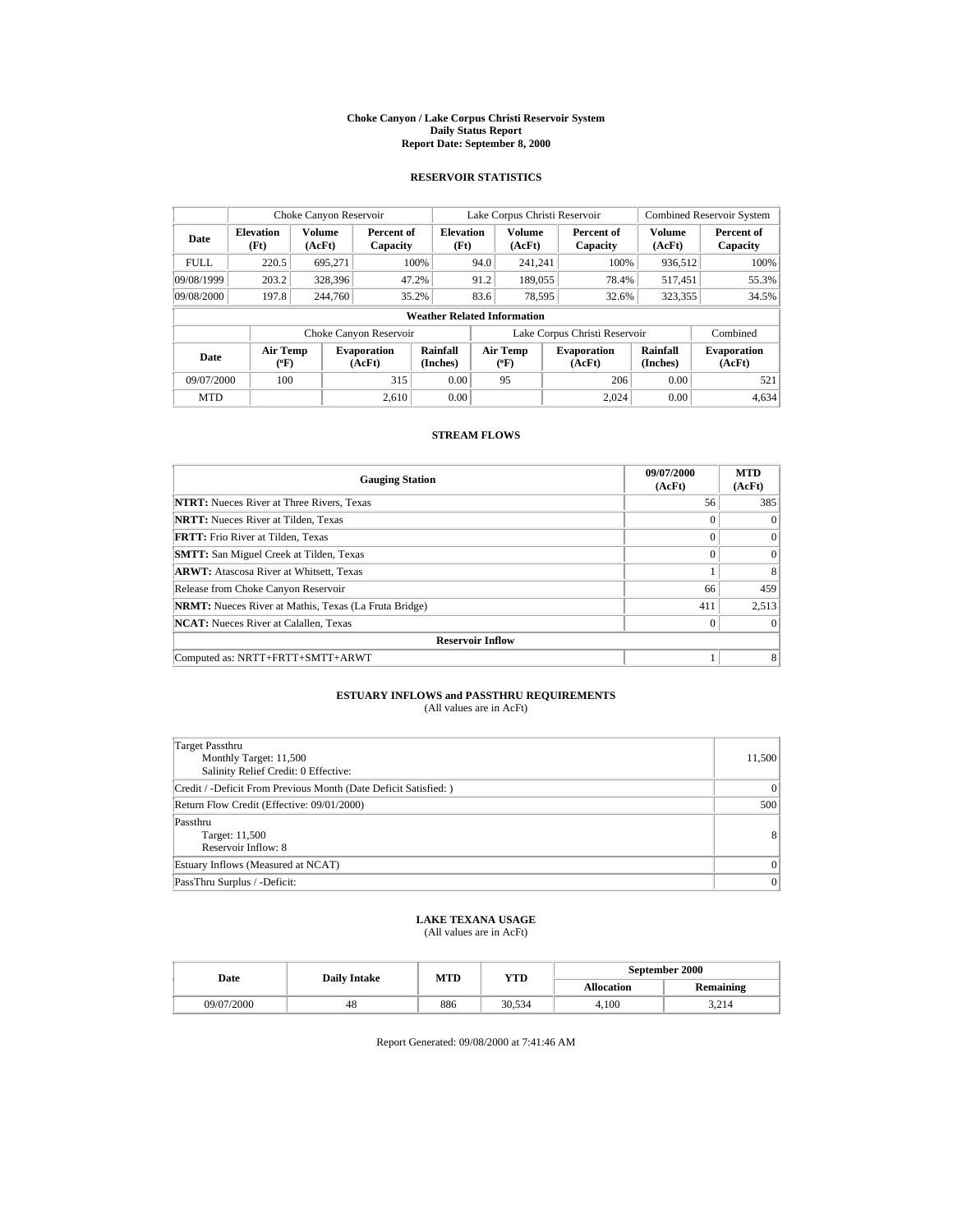#### **Choke Canyon / Lake Corpus Christi Reservoir System Daily Status Report Report Date: September 9, 2000**

### **RESERVOIR STATISTICS**

| Choke Canyon Reservoir |                           |                  |                              |                                    | Lake Corpus Christi Reservoir |                                  | <b>Combined Reservoir System</b> |                             |                              |
|------------------------|---------------------------|------------------|------------------------------|------------------------------------|-------------------------------|----------------------------------|----------------------------------|-----------------------------|------------------------------|
| Date                   | <b>Elevation</b><br>(Ft)  | Volume<br>(AcFt) | Percent of<br>Capacity       | <b>Elevation</b><br>(Ft)           |                               | <b>Volume</b><br>(AcFt)          | Percent of<br>Capacity           | <b>Volume</b><br>(AcFt)     | Percent of<br>Capacity       |
| <b>FULL</b>            | 220.5                     | 695,271          |                              | 100%                               | 94.0                          | 241.241                          | 100%                             | 936,512                     | 100%                         |
| 09/09/1999             | 203.2                     | 328,062          |                              | 47.2%                              | 91.1                          | 188,705                          | 78.2%                            | 516,767                     | 55.2%                        |
| 09/09/2000             | 197.8                     | 244,482          |                              | 35.2%                              | 83.6                          | 78,167                           | 32.4%                            | 322,649                     | 34.5%                        |
|                        |                           |                  |                              | <b>Weather Related Information</b> |                               |                                  |                                  |                             |                              |
|                        |                           |                  | Choke Canyon Reservoir       |                                    |                               |                                  | Lake Corpus Christi Reservoir    |                             | Combined                     |
| Date                   | Air Temp<br>$(^{\circ}F)$ |                  | <b>Evaporation</b><br>(AcFt) | Rainfall<br>(Inches)               |                               | <b>Air Temp</b><br>$(^{\circ}F)$ | <b>Evaporation</b><br>(AcFt)     | <b>Rainfall</b><br>(Inches) | <b>Evaporation</b><br>(AcFt) |
| 09/08/2000             | 95                        |                  | 275                          | 0.00                               |                               | 92                               | 273                              | 0.05                        | 548                          |
| <b>MTD</b>             |                           |                  | 2.885                        | 0.00                               |                               |                                  | 2.297                            | 0.05                        | 5.182                        |

# **STREAM FLOWS**

| <b>Gauging Station</b>                                       | 09/08/2000<br>(AcFt) | <b>MTD</b><br>(AcFt) |
|--------------------------------------------------------------|----------------------|----------------------|
| <b>NTRT:</b> Nueces River at Three Rivers, Texas             | 64                   | 449                  |
| <b>NRTT:</b> Nueces River at Tilden, Texas                   | $\Omega$             | $\Omega$             |
| <b>FRTT:</b> Frio River at Tilden, Texas                     | $\theta$             | $\Omega$             |
| <b>SMTT:</b> San Miguel Creek at Tilden, Texas               | $\Omega$             | $\Omega$             |
| <b>ARWT:</b> Atascosa River at Whitsett, Texas               |                      | 9                    |
| Release from Choke Canyon Reservoir                          | 66                   | 524                  |
| <b>NRMT:</b> Nueces River at Mathis, Texas (La Fruta Bridge) | 385                  | 2.898                |
| <b>NCAT:</b> Nueces River at Calallen, Texas                 | $\theta$             | $\Omega$             |
| <b>Reservoir Inflow</b>                                      |                      |                      |
| Computed as: NRTT+FRTT+SMTT+ARWT                             |                      | 9                    |

### **ESTUARY INFLOWS and PASSTHRU REQUIREMENTS** (All values are in AcFt)

| Target Passthru<br>Monthly Target: 11,500<br>Salinity Relief Credit: 0 Effective: | 11,500       |
|-----------------------------------------------------------------------------------|--------------|
| Credit / -Deficit From Previous Month (Date Deficit Satisfied:)                   | $\mathbf{0}$ |
| Return Flow Credit (Effective: 09/01/2000)                                        | 500          |
| Passthru<br>Target: 11,500<br>Reservoir Inflow: 9                                 | 9            |
| Estuary Inflows (Measured at NCAT)                                                | $\Omega$     |
| PassThru Surplus / -Deficit:                                                      | $\mathbf{0}$ |

# **LAKE TEXANA USAGE**

(All values are in AcFt)

|  | Date       | <b>Daily Intake</b> | MTD  | YTD    | September 2000    |           |  |
|--|------------|---------------------|------|--------|-------------------|-----------|--|
|  |            |                     |      |        | <b>Allocation</b> | Remaining |  |
|  | 09/08/2000 | 140                 | .026 | 30.674 | 4.100             | 3.074     |  |

Report Generated: 09/09/2000 at 7:48:25 AM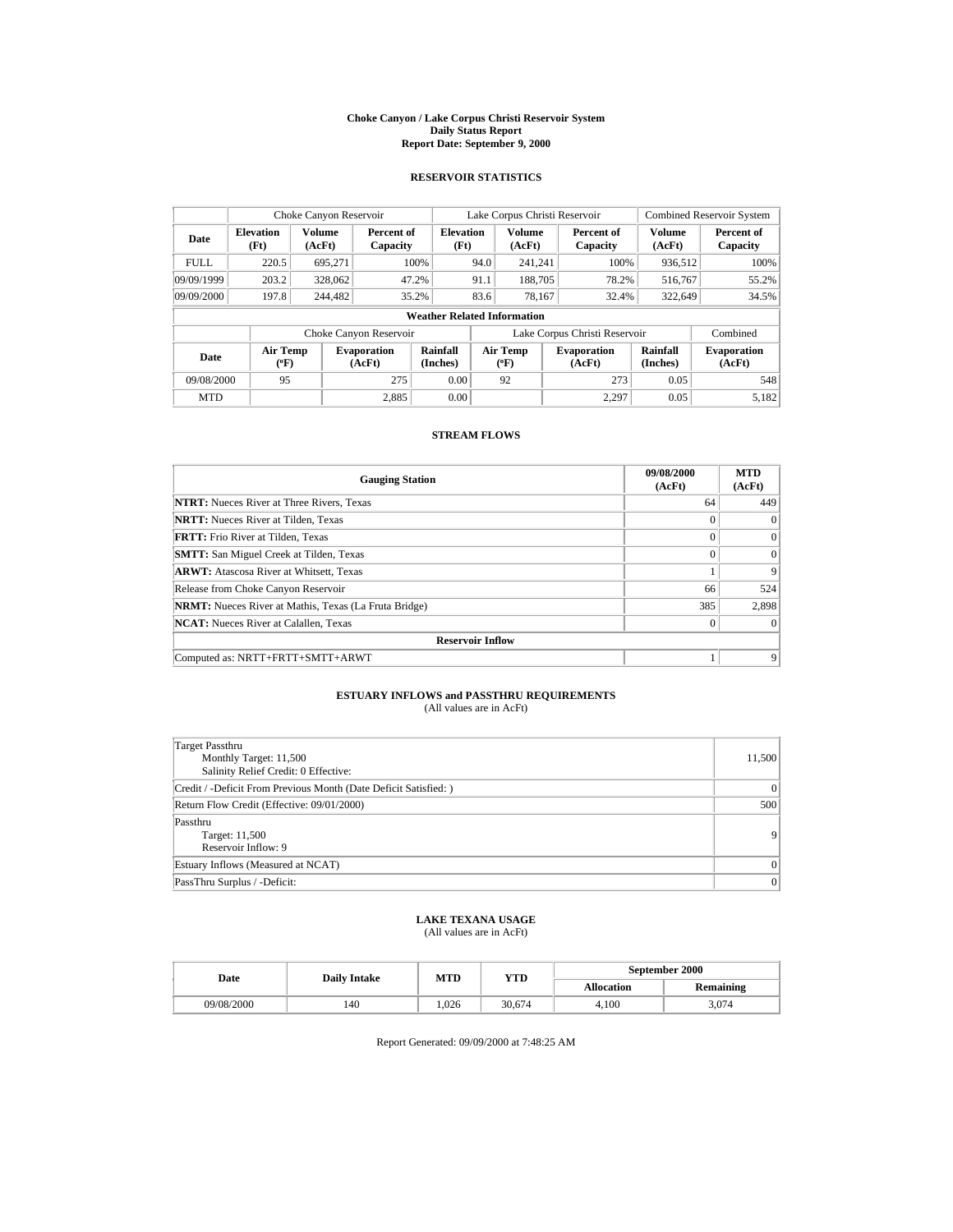#### **Choke Canyon / Lake Corpus Christi Reservoir System Daily Status Report Report Date: September 10, 2000**

### **RESERVOIR STATISTICS**

| Choke Canyon Reservoir  |                                                                     |                         |                              |                                    | Lake Corpus Christi Reservoir |                           |      |                              |                         | <b>Combined Reservoir System</b> |  |
|-------------------------|---------------------------------------------------------------------|-------------------------|------------------------------|------------------------------------|-------------------------------|---------------------------|------|------------------------------|-------------------------|----------------------------------|--|
| Date                    | <b>Elevation</b><br>(Ft)                                            | <b>Volume</b><br>(AcFt) | Percent of<br>Capacity       | <b>Elevation</b><br>(Ft)           |                               | <b>Volume</b><br>(AcFt)   |      | Percent of<br>Capacity       | <b>Volume</b><br>(AcFt) | Percent of<br>Capacity           |  |
| <b>FULL</b>             | 220.5                                                               | 695,271                 |                              | 100%                               | 94.0                          | 241,241                   |      | 100%                         | 936,512                 | 100%                             |  |
| 09/10/1999              | 203.2                                                               | 327,728                 |                              | 47.1%                              | 91.1                          | 187,831                   |      | 77.9%                        | 515,559                 | 55.1%                            |  |
| 09/10/2000              | 197.7                                                               | 244,205                 |                              | 35.1%                              | 83.5                          | 77,424                    |      | 32.1%                        | 321,629                 | 34.3%                            |  |
|                         |                                                                     |                         |                              | <b>Weather Related Information</b> |                               |                           |      |                              |                         |                                  |  |
|                         | Lake Corpus Christi Reservoir<br>Combined<br>Choke Canyon Reservoir |                         |                              |                                    |                               |                           |      |                              |                         |                                  |  |
| Date                    | Air Temp<br>$(^{\circ}F)$                                           |                         | <b>Evaporation</b><br>(AcFt) | Rainfall<br>(Inches)               |                               | Air Temp<br>$(^{\circ}F)$ |      | <b>Evaporation</b><br>(AcFt) | Rainfall<br>(Inches)    | <b>Evaporation</b><br>(AcFt)     |  |
| 09/09/2000<br>98<br>258 |                                                                     | 0.00                    |                              | 97                                 |                               | 148                       | 0.00 | 406                          |                         |                                  |  |
| <b>MTD</b>              |                                                                     |                         | 3,143                        | 0.00                               |                               |                           |      | 2.445                        | 0.05                    | 5,588                            |  |

# **STREAM FLOWS**

| <b>Gauging Station</b>                                       | 09/09/2000<br>(AcFt) | <b>MTD</b><br>(AcFt) |  |  |  |  |
|--------------------------------------------------------------|----------------------|----------------------|--|--|--|--|
| <b>NTRT:</b> Nueces River at Three Rivers, Texas             | 64                   | 512                  |  |  |  |  |
| <b>NRTT:</b> Nueces River at Tilden, Texas                   | $\Omega$             | $\Omega$             |  |  |  |  |
| <b>FRTT:</b> Frio River at Tilden, Texas                     | $\Omega$             | $\Omega$             |  |  |  |  |
| <b>SMTT:</b> San Miguel Creek at Tilden, Texas               | $\Omega$             | $\Omega$             |  |  |  |  |
| <b>ARWT:</b> Atascosa River at Whitsett, Texas               |                      | 10                   |  |  |  |  |
| Release from Choke Canyon Reservoir                          | 66                   | 590                  |  |  |  |  |
| <b>NRMT:</b> Nueces River at Mathis, Texas (La Fruta Bridge) | 417                  | 3,315                |  |  |  |  |
| <b>NCAT:</b> Nueces River at Calallen, Texas                 | 73                   | 74                   |  |  |  |  |
| <b>Reservoir Inflow</b>                                      |                      |                      |  |  |  |  |
| Computed as: NRTT+FRTT+SMTT+ARWT                             |                      | 10                   |  |  |  |  |

### **ESTUARY INFLOWS and PASSTHRU REQUIREMENTS** (All values are in AcFt)

| Target Passthru<br>Monthly Target: 11,500<br>Salinity Relief Credit: 0 Effective: | 11,500         |
|-----------------------------------------------------------------------------------|----------------|
| Credit / -Deficit From Previous Month (Date Deficit Satisfied: )                  | $\mathbf{0}$   |
| Return Flow Credit (Effective: 09/01/2000)                                        | 500            |
| Passthru<br>Target: 11,500<br>Reservoir Inflow: 10                                | 10             |
| Estuary Inflows (Measured at NCAT)                                                | 74             |
| PassThru Surplus / -Deficit:                                                      | $\overline{0}$ |

# **LAKE TEXANA USAGE**

(All values are in AcFt)

| Date       | <b>Daily Intake</b> | MTD   | YTD    | September 2000 |                  |  |
|------------|---------------------|-------|--------|----------------|------------------|--|
|            |                     |       |        | Allocation     | <b>Remaining</b> |  |
| 09/09/2000 | 140                 | 1.166 | 30,813 | 4.100          | 2.934            |  |

Report Generated: 09/10/2000 at 7:40:35 AM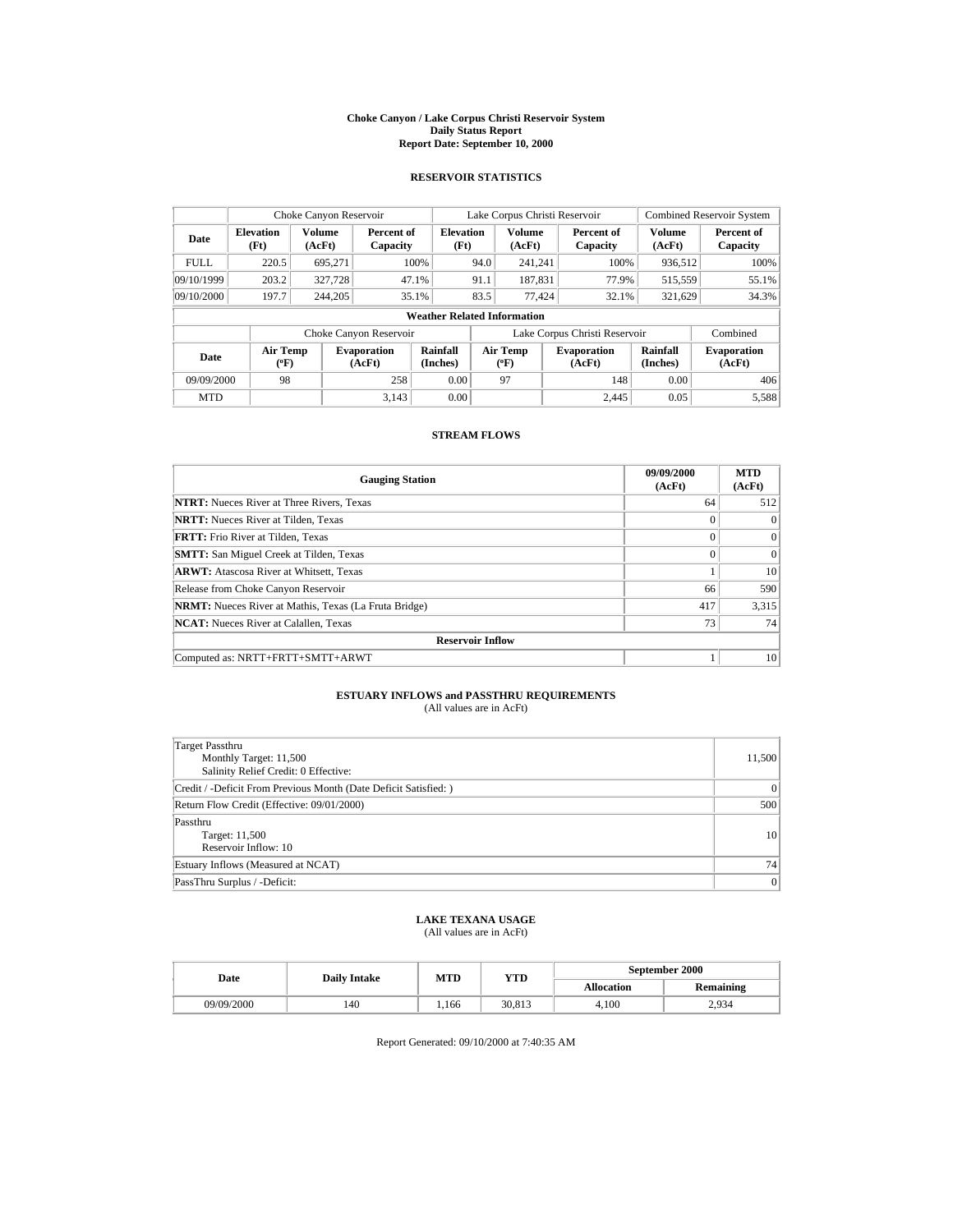#### **Choke Canyon / Lake Corpus Christi Reservoir System Daily Status Report Report Date: September 11, 2000**

## **RESERVOIR STATISTICS**

| Choke Canyon Reservoir |                                                                     |                         |                              |                                    | Lake Corpus Christi Reservoir |                           |                              |       |                      | <b>Combined Reservoir System</b> |  |
|------------------------|---------------------------------------------------------------------|-------------------------|------------------------------|------------------------------------|-------------------------------|---------------------------|------------------------------|-------|----------------------|----------------------------------|--|
| Date                   | <b>Elevation</b><br>(Ft)                                            | <b>Volume</b><br>(AcFt) | Percent of<br>Capacity       | <b>Elevation</b><br>(Ft)           |                               | Volume<br>(AcFt)          | Percent of<br>Capacity       |       | Volume<br>(AcFt)     | Percent of<br>Capacity           |  |
| <b>FULL</b>            | 220.5                                                               | 695.271                 |                              | 100%                               | 94.0                          | 241,241                   |                              | 100%  | 936,512              | 100%                             |  |
| 09/11/1999             | 203.2                                                               | 327,562                 |                              | 47.1%                              | 91.0                          | 186,959                   |                              | 77.5% | 514,521              | 54.9%                            |  |
| 09/11/2000             | 197.7                                                               | 243,790                 |                              | 35.1%                              | 83.5                          | 76.897                    |                              | 31.9% | 320,687              | 34.2%                            |  |
|                        |                                                                     |                         |                              | <b>Weather Related Information</b> |                               |                           |                              |       |                      |                                  |  |
|                        | Lake Corpus Christi Reservoir<br>Combined<br>Choke Canyon Reservoir |                         |                              |                                    |                               |                           |                              |       |                      |                                  |  |
| Date                   | Air Temp<br>$(^{\circ}F)$                                           |                         | <b>Evaporation</b><br>(AcFt) | Rainfall<br>(Inches)               |                               | Air Temp<br>$(^{\circ}F)$ | <b>Evaporation</b><br>(AcFt) |       | Rainfall<br>(Inches) | <b>Evaporation</b><br>(AcFt)     |  |
| 09/10/2000             | 101                                                                 |                         | 347                          | 0.00                               |                               | 98                        |                              | 178   | 0.00                 | 525                              |  |
| <b>MTD</b>             |                                                                     |                         | 3.490                        | 0.00                               |                               |                           |                              | 2.623 | 0.05                 | 6.113                            |  |

# **STREAM FLOWS**

| <b>Gauging Station</b>                                       | 09/10/2000<br>(AcFt) | <b>MTD</b><br>(AcFt) |
|--------------------------------------------------------------|----------------------|----------------------|
| <b>NTRT:</b> Nueces River at Three Rivers, Texas             | 66                   | 578                  |
| <b>NRTT:</b> Nueces River at Tilden, Texas                   | 0                    | $\Omega$             |
| <b>FRTT:</b> Frio River at Tilden, Texas                     | $\Omega$             | $\Omega$             |
| <b>SMTT:</b> San Miguel Creek at Tilden, Texas               | $\Omega$             | $\Omega$             |
| <b>ARWT:</b> Atascosa River at Whitsett, Texas               |                      | 11                   |
| Release from Choke Canyon Reservoir                          | 66                   | 655                  |
| <b>NRMT:</b> Nueces River at Mathis, Texas (La Fruta Bridge) | 337                  | 3,652                |
| <b>NCAT:</b> Nueces River at Calallen, Texas                 | 127                  | 201                  |
| <b>Reservoir Inflow</b>                                      |                      |                      |
| Computed as: (NTRT+FRTT+SMTT)-Release From Choke Canyon      | $\Omega$             | 10                   |

### **ESTUARY INFLOWS and PASSTHRU REQUIREMENTS** (All values are in AcFt)

| Target Passthru<br>Monthly Target: 11,500<br>Salinity Relief Credit: 0 Effective: | 11,500         |
|-----------------------------------------------------------------------------------|----------------|
| Credit / -Deficit From Previous Month (Date Deficit Satisfied:)                   | $\mathbf{0}$   |
| Return Flow Credit (Effective: 09/01/2000)                                        | 500            |
| Passthru<br>Target: 11,500<br>Reservoir Inflow: 10                                | 10             |
| Estuary Inflows (Measured at NCAT)                                                | 201            |
| PassThru Surplus / -Deficit:                                                      | $\overline{0}$ |

# **LAKE TEXANA USAGE**

(All values are in AcFt)

|  | Date       | <b>Daily Intake</b> | MTD              | YTD    | September 2000    |                  |  |
|--|------------|---------------------|------------------|--------|-------------------|------------------|--|
|  |            |                     |                  |        | <b>Allocation</b> | <b>Remaining</b> |  |
|  | 09/10/2000 | 140                 | <sup>1.306</sup> | 30,953 | 4.100             | 2.794            |  |

Report Generated: 09/11/2000 at 7:38:21 AM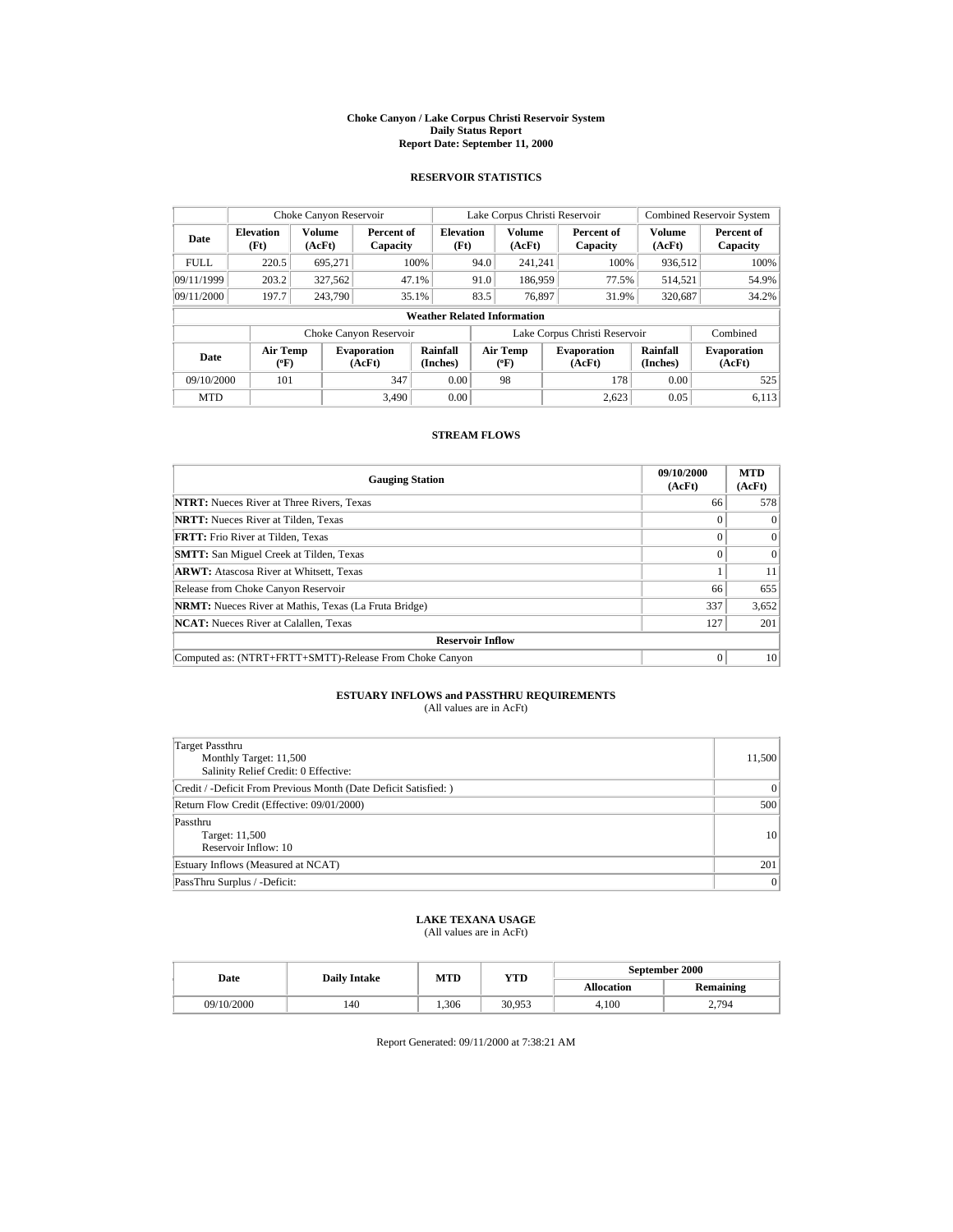#### **Choke Canyon / Lake Corpus Christi Reservoir System Daily Status Report Report Date: September 12, 2000**

## **RESERVOIR STATISTICS**

| Choke Canyon Reservoir |                           |                  |                              |                                    | Lake Corpus Christi Reservoir |                                  |  |                               | <b>Combined Reservoir System</b> |                              |
|------------------------|---------------------------|------------------|------------------------------|------------------------------------|-------------------------------|----------------------------------|--|-------------------------------|----------------------------------|------------------------------|
| Date                   | <b>Elevation</b><br>(Ft)  | Volume<br>(AcFt) | Percent of<br>Capacity       | <b>Elevation</b><br>(Ft)           |                               | <b>Volume</b><br>(AcFt)          |  | Percent of<br>Capacity        | <b>Volume</b><br>(AcFt)          | Percent of<br>Capacity       |
| <b>FULL</b>            | 220.5                     | 695,271          |                              | 100%                               | 94.0                          | 241.241                          |  | 100%                          | 936,512                          | 100%                         |
| 09/12/1999             | 203.2                     | 327,062          |                              | 47.0%                              | 91.0                          | 186,785                          |  | 77.4%                         | 513,847                          | 54.9%                        |
| 09/12/2000             | 197.7                     | 243,513          |                              | 35.0%                              | 83.4                          | 76,373                           |  | 31.7%                         | 319,886                          | 34.2%                        |
|                        |                           |                  |                              | <b>Weather Related Information</b> |                               |                                  |  |                               |                                  |                              |
|                        |                           |                  | Choke Canyon Reservoir       |                                    |                               |                                  |  | Lake Corpus Christi Reservoir |                                  | Combined                     |
| Date                   | Air Temp<br>$(^{\circ}F)$ |                  | <b>Evaporation</b><br>(AcFt) | Rainfall<br>(Inches)               |                               | <b>Air Temp</b><br>$(^{\circ}F)$ |  | <b>Evaporation</b><br>(AcFt)  | <b>Rainfall</b><br>(Inches)      | <b>Evaporation</b><br>(AcFt) |
| 09/11/2000             | 102                       |                  | 314                          | 0.00                               |                               | 99                               |  | 262                           | 0.00                             | 576                          |
| <b>MTD</b>             |                           |                  | 3.804                        | 0.00                               |                               |                                  |  | 2.885                         | 0.05                             | 6.689                        |

# **STREAM FLOWS**

| <b>Gauging Station</b>                                       | 09/11/2000<br>(AcFt) | <b>MTD</b><br>(AcFt) |  |  |  |  |
|--------------------------------------------------------------|----------------------|----------------------|--|--|--|--|
| <b>NTRT:</b> Nueces River at Three Rivers, Texas             | 64                   | 641                  |  |  |  |  |
| <b>NRTT:</b> Nueces River at Tilden, Texas                   | $\Omega$             | $\Omega$             |  |  |  |  |
| <b>FRTT:</b> Frio River at Tilden, Texas                     | $\Omega$             | $\Omega$             |  |  |  |  |
| <b>SMTT:</b> San Miguel Creek at Tilden, Texas               | $\Omega$             | $\Omega$             |  |  |  |  |
| <b>ARWT:</b> Atascosa River at Whitsett, Texas               |                      | 12                   |  |  |  |  |
| Release from Choke Canyon Reservoir                          | 66                   | 721                  |  |  |  |  |
| <b>NRMT:</b> Nueces River at Mathis, Texas (La Fruta Bridge) | 389                  | 4,041                |  |  |  |  |
| <b>NCAT:</b> Nueces River at Calallen, Texas                 | 34                   | 235                  |  |  |  |  |
| <b>Reservoir Inflow</b>                                      |                      |                      |  |  |  |  |
| Computed as: NRTT+FRTT+SMTT+ARWT                             |                      | 11                   |  |  |  |  |

### **ESTUARY INFLOWS and PASSTHRU REQUIREMENTS** (All values are in AcFt)

| Target Passthru<br>Monthly Target: 11,500<br>Salinity Relief Credit: 0 Effective: | 11,500         |
|-----------------------------------------------------------------------------------|----------------|
| Credit / -Deficit From Previous Month (Date Deficit Satisfied:)                   | $\mathbf{0}$   |
| Return Flow Credit (Effective: 09/01/2000)                                        | 500            |
| Passthru<br>Target: 11,500<br>Reservoir Inflow: 11                                | 11             |
| Estuary Inflows (Measured at NCAT)                                                | 235            |
| PassThru Surplus / -Deficit:                                                      | $\overline{0}$ |

# **LAKE TEXANA USAGE**

(All values are in AcFt)

|  | Date       | <b>Daily Intake</b> | MTD  | YTD    | September 2000    |                  |  |
|--|------------|---------------------|------|--------|-------------------|------------------|--|
|  |            |                     |      |        | <b>Allocation</b> | <b>Remaining</b> |  |
|  | 09/11/2000 | 140                 | .446 | 31.093 | 4.100             | 2.654            |  |

Report Generated: 09/12/2000 at 7:57:43 AM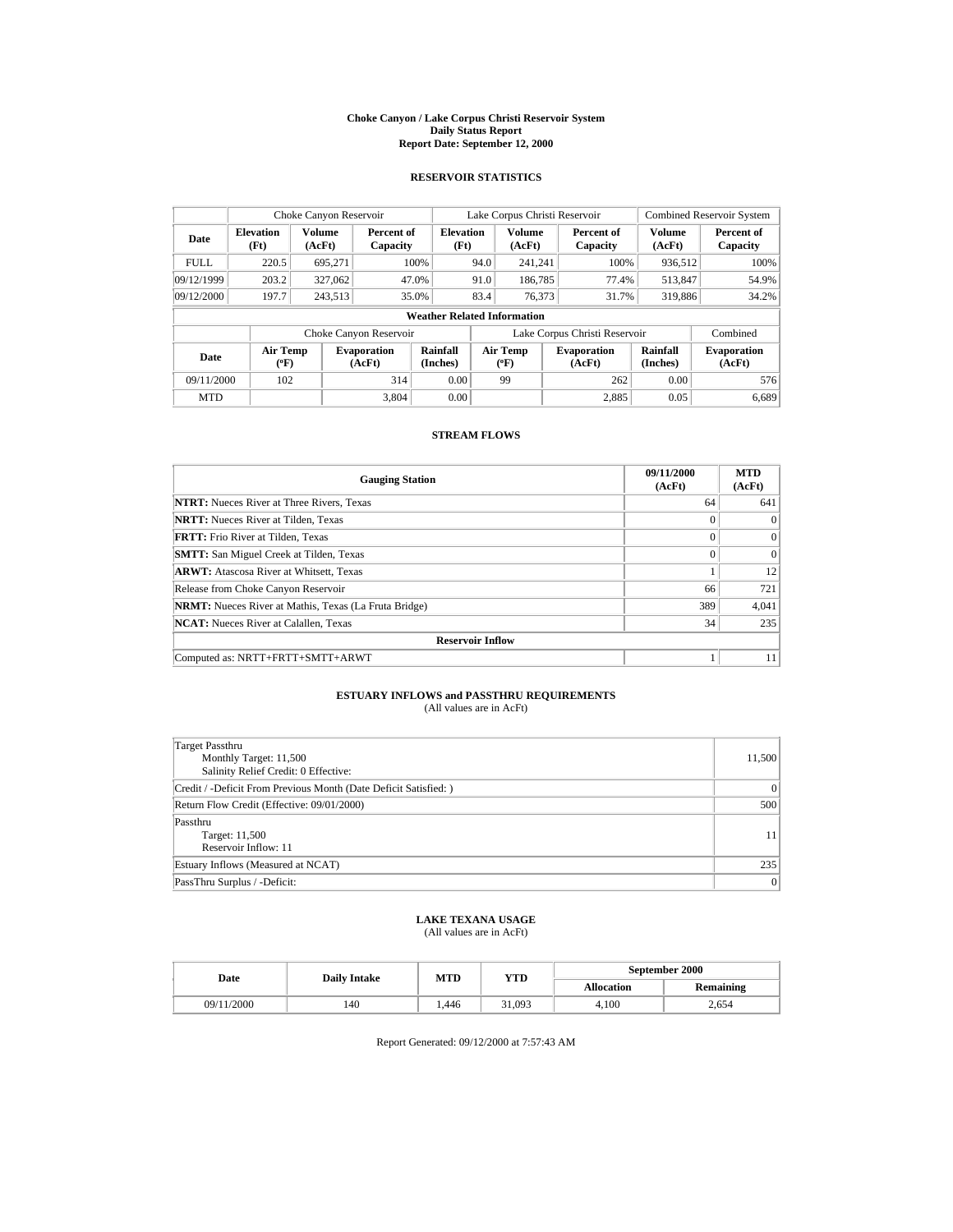#### **Choke Canyon / Lake Corpus Christi Reservoir System Daily Status Report Report Date: September 13, 2000**

### **RESERVOIR STATISTICS**

| Choke Canyon Reservoir |                           |                         |                              | Lake Corpus Christi Reservoir      |      |                           |  | <b>Combined Reservoir System</b> |                         |                              |
|------------------------|---------------------------|-------------------------|------------------------------|------------------------------------|------|---------------------------|--|----------------------------------|-------------------------|------------------------------|
| Date                   | <b>Elevation</b><br>(Ft)  | <b>Volume</b><br>(AcFt) | Percent of<br>Capacity       | <b>Elevation</b><br>(Ft)           |      | <b>Volume</b><br>(AcFt)   |  | Percent of<br>Capacity           | <b>Volume</b><br>(AcFt) | Percent of<br>Capacity       |
| <b>FULL</b>            | 220.5                     | 695,271                 |                              | 100%                               | 94.0 | 241,241                   |  | 100%                             | 936,512                 | 100%                         |
| 09/13/1999             | 203.1                     | 326,562                 |                              | 47.0%                              | 91.0 | 186,611                   |  | 77.4%                            | 513,173                 | 54.8%                        |
| 09/13/2000             | 197.7                     | 243,099                 |                              | 35.0%                              | 83.4 | 76.164                    |  | 31.6%                            | 319,263                 | 34.1%                        |
|                        |                           |                         |                              | <b>Weather Related Information</b> |      |                           |  |                                  |                         |                              |
|                        |                           |                         | Choke Canyon Reservoir       |                                    |      |                           |  | Lake Corpus Christi Reservoir    |                         | Combined                     |
| Date                   | Air Temp<br>$(^{\circ}F)$ |                         | <b>Evaporation</b><br>(AcFt) | Rainfall<br>(Inches)               |      | Air Temp<br>$(^{\circ}F)$ |  | <b>Evaporation</b><br>(AcFt)     | Rainfall<br>(Inches)    | <b>Evaporation</b><br>(AcFt) |
| 09/12/2000             | 102                       |                         | 346                          | 0.00                               |      | 98                        |  | 261                              | 0.00                    | 607                          |
| <b>MTD</b>             |                           |                         | 4,150                        | 0.00                               |      |                           |  | 3,146                            | 0.05                    | 7.296                        |

# **STREAM FLOWS**

| <b>Gauging Station</b>                                       | 09/12/2000<br>(AcFt) | <b>MTD</b><br>(AcFt) |
|--------------------------------------------------------------|----------------------|----------------------|
| <b>NTRT:</b> Nueces River at Three Rivers, Texas             | 64                   | 705                  |
| <b>NRTT:</b> Nueces River at Tilden, Texas                   | $\theta$             | $\Omega$             |
| <b>FRTT:</b> Frio River at Tilden, Texas                     | $\Omega$             | $\Omega$             |
| <b>SMTT:</b> San Miguel Creek at Tilden, Texas               | $\Omega$             | $\Omega$             |
| <b>ARWT:</b> Atascosa River at Whitsett, Texas               |                      | 13                   |
| Release from Choke Canyon Reservoir                          | 66                   | 786                  |
| <b>NRMT:</b> Nueces River at Mathis, Texas (La Fruta Bridge) | 353                  | 4,395                |
| <b>NCAT:</b> Nueces River at Calallen, Texas                 |                      | 236                  |
| <b>Reservoir Inflow</b>                                      |                      |                      |
| Computed as: NRTT+FRTT+SMTT+ARWT                             |                      | 12                   |

### **ESTUARY INFLOWS and PASSTHRU REQUIREMENTS** (All values are in AcFt)

| Target Passthru                                                  |                |
|------------------------------------------------------------------|----------------|
| Monthly Target: 11,500                                           | 11,500         |
| Salinity Relief Credit: 0 Effective:                             |                |
| Credit / -Deficit From Previous Month (Date Deficit Satisfied: ) | $\overline{0}$ |
| Return Flow Credit (Effective: 09/01/2000)                       | 500            |
| Passthru                                                         |                |
| Target: 11,500                                                   | 12             |
| Reservoir Inflow: 12                                             |                |
| Estuary Inflows (Measured at NCAT)                               | 236            |
| PassThru Surplus / -Deficit:                                     | $\overline{0}$ |

# **LAKE TEXANA USAGE**

(All values are in AcFt)

|  | Date       | <b>Daily Intake</b> | MTD   | YTD    | September 2000    |                  |  |
|--|------------|---------------------|-------|--------|-------------------|------------------|--|
|  |            |                     |       |        | <b>Allocation</b> | <b>Remaining</b> |  |
|  | 09/12/2000 | 140                 | 1.711 | 31.158 | 4.100             | 2,589            |  |

Report Generated: 09/13/2000 at 7:53:53 AM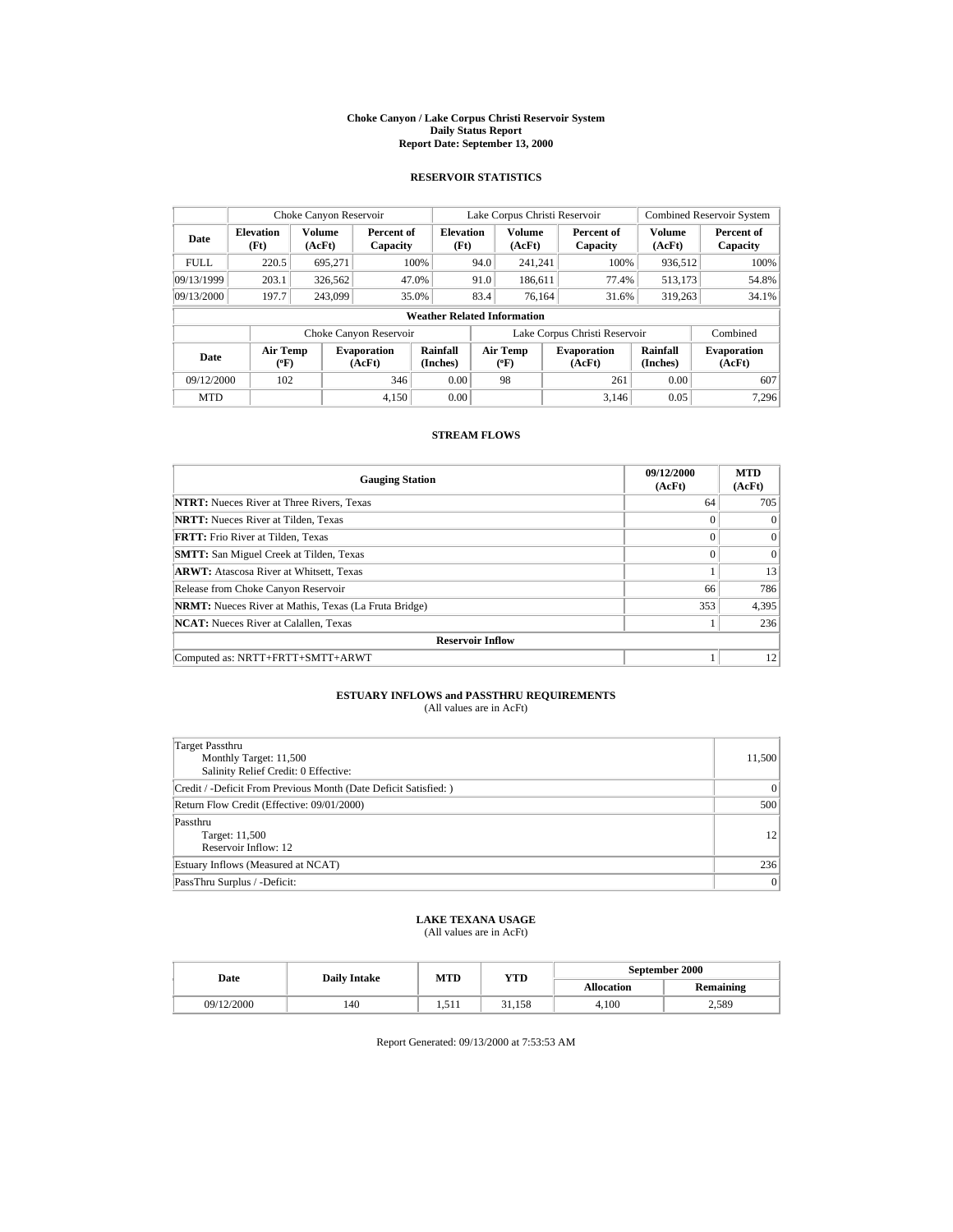#### **Choke Canyon / Lake Corpus Christi Reservoir System Daily Status Report Report Date: September 14, 2000**

## **RESERVOIR STATISTICS**

| Choke Canyon Reservoir |                           |                  |                              |                                    | Lake Corpus Christi Reservoir |                                  | <b>Combined Reservoir System</b> |                             |                              |
|------------------------|---------------------------|------------------|------------------------------|------------------------------------|-------------------------------|----------------------------------|----------------------------------|-----------------------------|------------------------------|
| Date                   | <b>Elevation</b><br>(Ft)  | Volume<br>(AcFt) | Percent of<br>Capacity       | <b>Elevation</b><br>(Ft)           |                               | <b>Volume</b><br>(AcFt)          | Percent of<br>Capacity           | <b>Volume</b><br>(AcFt)     | Percent of<br>Capacity       |
| <b>FULL</b>            | 220.5                     | 695,271          |                              | 100%                               | 94.0                          | 241.241                          | 100%                             | 936,512                     | 100%                         |
| 09/14/1999             | 203.1                     | 326,229          |                              | 46.9%                              | 91.0                          | 186,089                          | 77.1%                            | 512,318                     | 54.7%                        |
| 09/14/2000             | 197.6                     | 242,961          |                              | 34.9%                              | 83.3                          | 75,645                           | 31.4%                            | 318,606                     | 34.0%                        |
|                        |                           |                  |                              | <b>Weather Related Information</b> |                               |                                  |                                  |                             |                              |
|                        |                           |                  | Choke Canyon Reservoir       |                                    |                               |                                  | Lake Corpus Christi Reservoir    |                             | Combined                     |
| Date                   | Air Temp<br>$(^{\circ}F)$ |                  | <b>Evaporation</b><br>(AcFt) | Rainfall<br>(Inches)               |                               | <b>Air Temp</b><br>$(^{\circ}F)$ | <b>Evaporation</b><br>(AcFt)     | <b>Rainfall</b><br>(Inches) | <b>Evaporation</b><br>(AcFt) |
| 09/13/2000             | 100                       |                  | 306                          | 0.10                               |                               | 95                               | 211                              | 0.21                        | 517                          |
| <b>MTD</b>             |                           |                  | 4.456                        | 0.10                               |                               |                                  | 3.357                            | 0.26                        | 7.813                        |

# **STREAM FLOWS**

| <b>Gauging Station</b>                                       | 09/13/2000<br>(AcFt) | <b>MTD</b><br>(AcFt) |
|--------------------------------------------------------------|----------------------|----------------------|
| <b>NTRT:</b> Nueces River at Three Rivers, Texas             | 64                   | 768                  |
| <b>NRTT:</b> Nueces River at Tilden, Texas                   | $\Omega$             | $\Omega$             |
| <b>FRTT:</b> Frio River at Tilden, Texas                     | $\theta$             | $\Omega$             |
| <b>SMTT:</b> San Miguel Creek at Tilden, Texas               | $\theta$             | $\Omega$             |
| <b>ARWT:</b> Atascosa River at Whitsett, Texas               |                      | 14                   |
| Release from Choke Canyon Reservoir                          | 66                   | 852                  |
| <b>NRMT:</b> Nueces River at Mathis, Texas (La Fruta Bridge) | 351                  | 4.746                |
| <b>NCAT:</b> Nueces River at Calallen, Texas                 | 22                   | 257                  |
| <b>Reservoir Inflow</b>                                      |                      |                      |
| Computed as: NRTT+FRTT+SMTT+ARWT                             |                      | 13                   |

### **ESTUARY INFLOWS and PASSTHRU REQUIREMENTS** (All values are in AcFt)

| Target Passthru<br>Monthly Target: 11,500<br>Salinity Relief Credit: 0 Effective: | 11,500         |
|-----------------------------------------------------------------------------------|----------------|
| Credit / -Deficit From Previous Month (Date Deficit Satisfied:)                   | $\mathbf{0}$   |
| Return Flow Credit (Effective: 09/01/2000)                                        | 500            |
| Passthru<br>Target: 11,500<br>Reservoir Inflow: 13                                | 13             |
| Estuary Inflows (Measured at NCAT)                                                | 257            |
| PassThru Surplus / -Deficit:                                                      | $\overline{0}$ |

# **LAKE TEXANA USAGE**

(All values are in AcFt)

|  | Date       | <b>Daily Intake</b> | MTD | YTD    | September 2000    |                  |  |
|--|------------|---------------------|-----|--------|-------------------|------------------|--|
|  |            |                     |     |        | <b>Allocation</b> | <b>Remaining</b> |  |
|  | 09/13/2000 | 140                 | 650 | 31.298 | 4.100             | 2.450            |  |

Report Generated: 09/14/2000 at 7:32:03 AM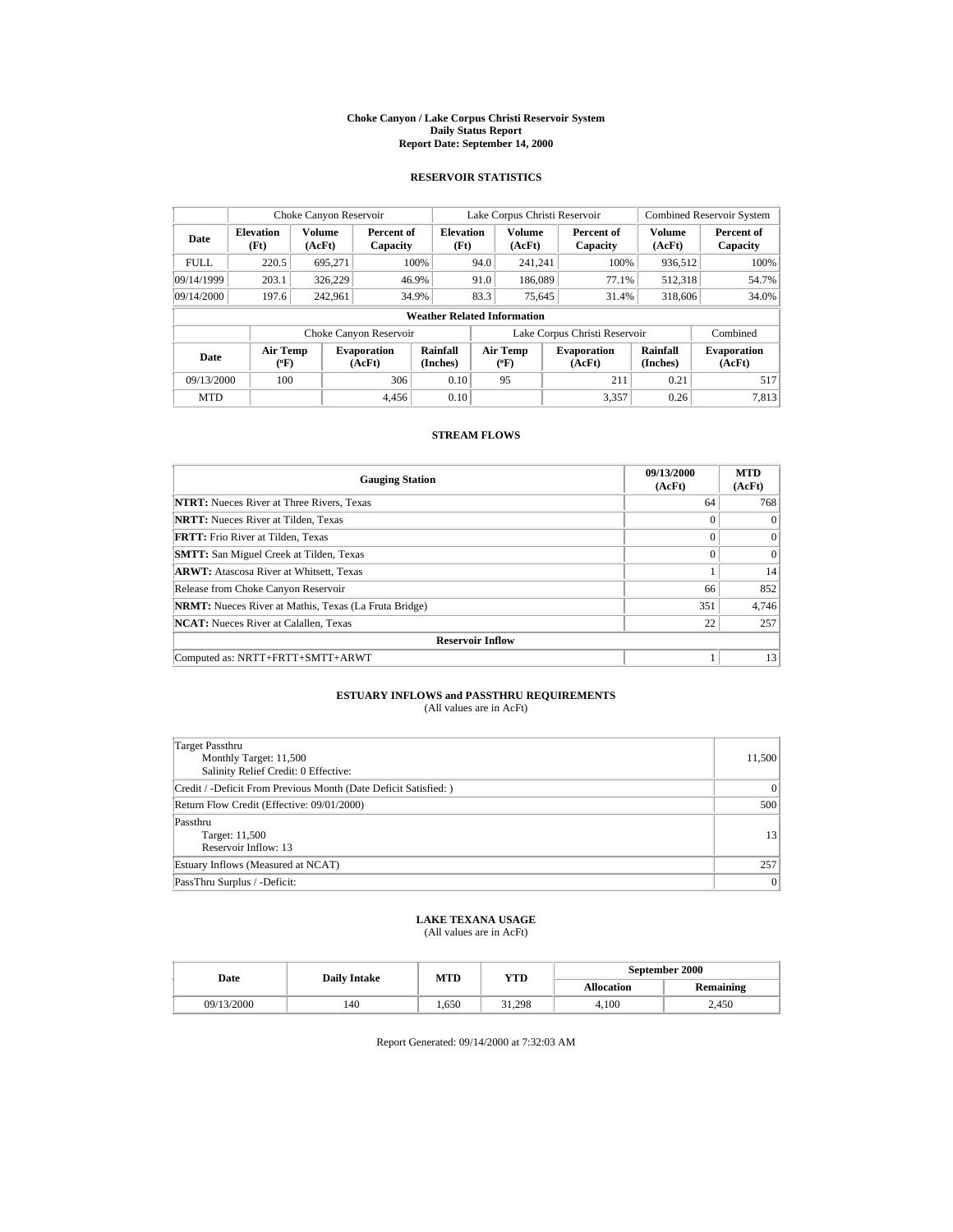#### **Choke Canyon / Lake Corpus Christi Reservoir System Daily Status Report Report Date: September 15, 2000**

### **RESERVOIR STATISTICS**

| Choke Canyon Reservoir |                           |                  |                              |                                    |      | Lake Corpus Christi Reservoir    |                               | <b>Combined Reservoir System</b> |                              |
|------------------------|---------------------------|------------------|------------------------------|------------------------------------|------|----------------------------------|-------------------------------|----------------------------------|------------------------------|
| Date                   | <b>Elevation</b><br>(Ft)  | Volume<br>(AcFt) | Percent of<br>Capacity       | <b>Elevation</b><br>(Ft)           |      | <b>Volume</b><br>(AcFt)          | Percent of<br>Capacity        | Volume<br>(AcFt)                 | Percent of<br>Capacity       |
| <b>FULL</b>            | 220.5                     | 695,271          |                              | 100%                               | 94.0 | 241,241                          | 100%                          | 936,512                          | 100%                         |
| 09/15/1999             | 203.1                     | 325,897          |                              | 46.9%                              | 91.0 | 185,915                          | 77.1%                         | 511,812                          | 54.7%                        |
| 09/15/2000             | 197.7                     | 243,099          |                              | 35.0%                              | 83.3 | 75,232                           | 31.2%                         | 318,331                          | 34.0%                        |
|                        |                           |                  |                              | <b>Weather Related Information</b> |      |                                  |                               |                                  |                              |
|                        |                           |                  | Choke Canyon Reservoir       |                                    |      |                                  | Lake Corpus Christi Reservoir |                                  | Combined                     |
| Date                   | Air Temp<br>$(^{\circ}F)$ |                  | <b>Evaporation</b><br>(AcFt) | Rainfall<br>(Inches)               |      | <b>Air Temp</b><br>$(^{\circ}F)$ | <b>Evaporation</b><br>(AcFt)  | Rainfall<br>(Inches)             | <b>Evaporation</b><br>(AcFt) |
| 09/14/2000             | 94                        |                  | 169                          | 0.51                               |      | 90                               | 198                           | 0.00                             | 367                          |
| <b>MTD</b>             |                           |                  | 4.625                        | 0.61                               |      |                                  | 3,555                         | 0.26                             | 8.180                        |

# **STREAM FLOWS**

| <b>Gauging Station</b>                                       | 09/14/2000<br>(AcFt) | <b>MTD</b><br>(AcFt) |
|--------------------------------------------------------------|----------------------|----------------------|
| <b>NTRT:</b> Nueces River at Three Rivers, Texas             | 64                   | 832                  |
| <b>NRTT:</b> Nueces River at Tilden, Texas                   | $\Omega$             | $\Omega$             |
| <b>FRTT:</b> Frio River at Tilden, Texas                     | $\Omega$             | $\Omega$             |
| <b>SMTT:</b> San Miguel Creek at Tilden, Texas               | $\Omega$             | $\Omega$             |
| <b>ARWT:</b> Atascosa River at Whitsett, Texas               |                      | 15                   |
| Release from Choke Canyon Reservoir                          | 66                   | 917                  |
| <b>NRMT:</b> Nueces River at Mathis, Texas (La Fruta Bridge) | 333                  | 5,080                |
| <b>NCAT:</b> Nueces River at Calallen, Texas                 | 81                   | 339                  |
| <b>Reservoir Inflow</b>                                      |                      |                      |
| Computed as: NRTT+FRTT+SMTT+ARWT                             |                      | 14                   |

### **ESTUARY INFLOWS and PASSTHRU REQUIREMENTS** (All values are in AcFt)

| Target Passthru<br>Monthly Target: 11,500<br>Salinity Relief Credit: 0 Effective: | 11,500         |
|-----------------------------------------------------------------------------------|----------------|
| Credit / -Deficit From Previous Month (Date Deficit Satisfied:)                   | $\mathbf{0}$   |
| Return Flow Credit (Effective: 09/01/2000)                                        | 500            |
| Passthru<br>Target: 11,500<br>Reservoir Inflow: 14                                | 14             |
| Estuary Inflows (Measured at NCAT)                                                | 339            |
| PassThru Surplus / -Deficit:                                                      | $\overline{0}$ |

# **LAKE TEXANA USAGE**

(All values are in AcFt)

|  | Date       | <b>Daily Intake</b> | MTD   | YTD    | September 2000    |                  |  |
|--|------------|---------------------|-------|--------|-------------------|------------------|--|
|  |            |                     |       |        | <b>Allocation</b> | <b>Remaining</b> |  |
|  | 09/14/2000 | 140                 | 1.790 | 31.437 | 4.100             | 2.310            |  |

Report Generated: 09/15/2000 at 7:34:47 AM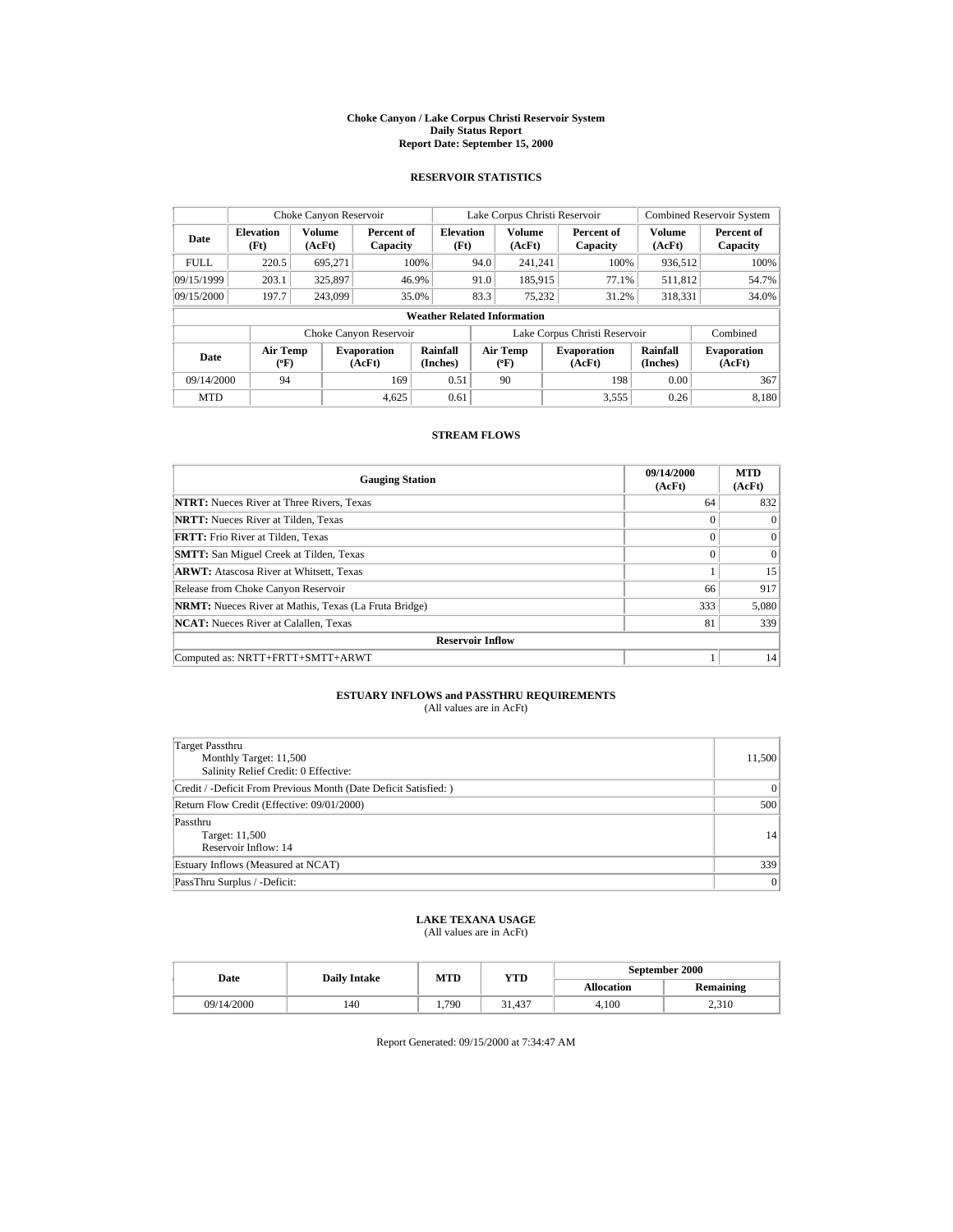#### **Choke Canyon / Lake Corpus Christi Reservoir System Daily Status Report Report Date: September 16, 2000**

## **RESERVOIR STATISTICS**

| Choke Canyon Reservoir |                                                                     |                         |                              |                                    |                           | Lake Corpus Christi Reservoir |  |                              | <b>Combined Reservoir System</b> |                              |
|------------------------|---------------------------------------------------------------------|-------------------------|------------------------------|------------------------------------|---------------------------|-------------------------------|--|------------------------------|----------------------------------|------------------------------|
| Date                   | <b>Elevation</b><br>(Ft)                                            | <b>Volume</b><br>(AcFt) | Percent of<br>Capacity       | <b>Elevation</b><br>(Ft)           |                           | <b>Volume</b><br>(AcFt)       |  | Percent of<br>Capacity       | <b>Volume</b><br>(AcFt)          | Percent of<br>Capacity       |
| <b>FULL</b>            | 220.5                                                               | 695,271                 |                              | 100%                               | 94.0                      | 241.241                       |  | 100%                         | 936,512                          | 100%                         |
| 09/16/1999             | 203.1                                                               | 325,564                 |                              | 46.8%                              | 91.0                      | 185,567                       |  | 76.9%                        | 511,131                          | 54.6%                        |
| 09/16/2000             | 197.6                                                               | 242,823                 |                              | 34.9%                              | 83.3                      | 74.821                        |  | 31.0%                        | 317.644                          | 33.9%                        |
|                        |                                                                     |                         |                              | <b>Weather Related Information</b> |                           |                               |  |                              |                                  |                              |
|                        | Lake Corpus Christi Reservoir<br>Combined<br>Choke Canyon Reservoir |                         |                              |                                    |                           |                               |  |                              |                                  |                              |
| Date                   | Air Temp<br>$(^{\circ}F)$                                           |                         | <b>Evaporation</b><br>(AcFt) | <b>Rainfall</b><br>(Inches)        | Air Temp<br>$(^{\circ}F)$ |                               |  | <b>Evaporation</b><br>(AcFt) | <b>Rainfall</b><br>(Inches)      | <b>Evaporation</b><br>(AcFt) |
| 09/15/2000             | 96                                                                  |                         | 201                          | 0.00                               |                           | 95                            |  | 185                          | 0.00                             | 386                          |
| <b>MTD</b>             |                                                                     |                         | 4,826                        | 0.61                               |                           |                               |  | 3.740                        | 0.26                             | 8.566                        |

# **STREAM FLOWS**

| <b>Gauging Station</b>                                       | 09/15/2000<br>(AcFt) | <b>MTD</b><br>(AcFt) |
|--------------------------------------------------------------|----------------------|----------------------|
| <b>NTRT:</b> Nueces River at Three Rivers, Texas             | 64                   | 895                  |
| <b>NRTT:</b> Nueces River at Tilden, Texas                   | $\Omega$             | $\Omega$             |
| <b>FRTT:</b> Frio River at Tilden, Texas                     | $\Omega$             | $\Omega$             |
| <b>SMTT:</b> San Miguel Creek at Tilden, Texas               | $\Omega$             | $\Omega$             |
| <b>ARWT:</b> Atascosa River at Whitsett, Texas               |                      | 16                   |
| Release from Choke Canyon Reservoir                          | 66                   | 983                  |
| <b>NRMT:</b> Nueces River at Mathis, Texas (La Fruta Bridge) | 298                  | 5,377                |
| <b>NCAT:</b> Nueces River at Calallen, Texas                 | 54                   | 392                  |
| <b>Reservoir Inflow</b>                                      |                      |                      |
| Computed as: NRTT+FRTT+SMTT+ARWT                             |                      | 15                   |

### **ESTUARY INFLOWS and PASSTHRU REQUIREMENTS** (All values are in AcFt)

| Target Passthru<br>Monthly Target: 11,500<br>Salinity Relief Credit: 0 Effective: | 11,500         |
|-----------------------------------------------------------------------------------|----------------|
| Credit / -Deficit From Previous Month (Date Deficit Satisfied: )                  | $\mathbf{0}$   |
| Return Flow Credit (Effective: 09/01/2000)                                        | 500            |
| Passthru<br>Target: 11,500<br>Reservoir Inflow: 15                                | 15             |
| Estuary Inflows (Measured at NCAT)                                                | 392            |
| PassThru Surplus / -Deficit:                                                      | $\overline{0}$ |

# **LAKE TEXANA USAGE**

(All values are in AcFt)

|  | Date       | <b>Daily Intake</b> | MTD   | YTD    | September 2000    |                  |  |
|--|------------|---------------------|-------|--------|-------------------|------------------|--|
|  |            |                     |       |        | <b>Allocation</b> | <b>Remaining</b> |  |
|  | 09/15/2000 | 141                 | 1.931 | 31.578 | 4.100             | 2,169            |  |

Report Generated: 09/16/2000 at 7:41:37 AM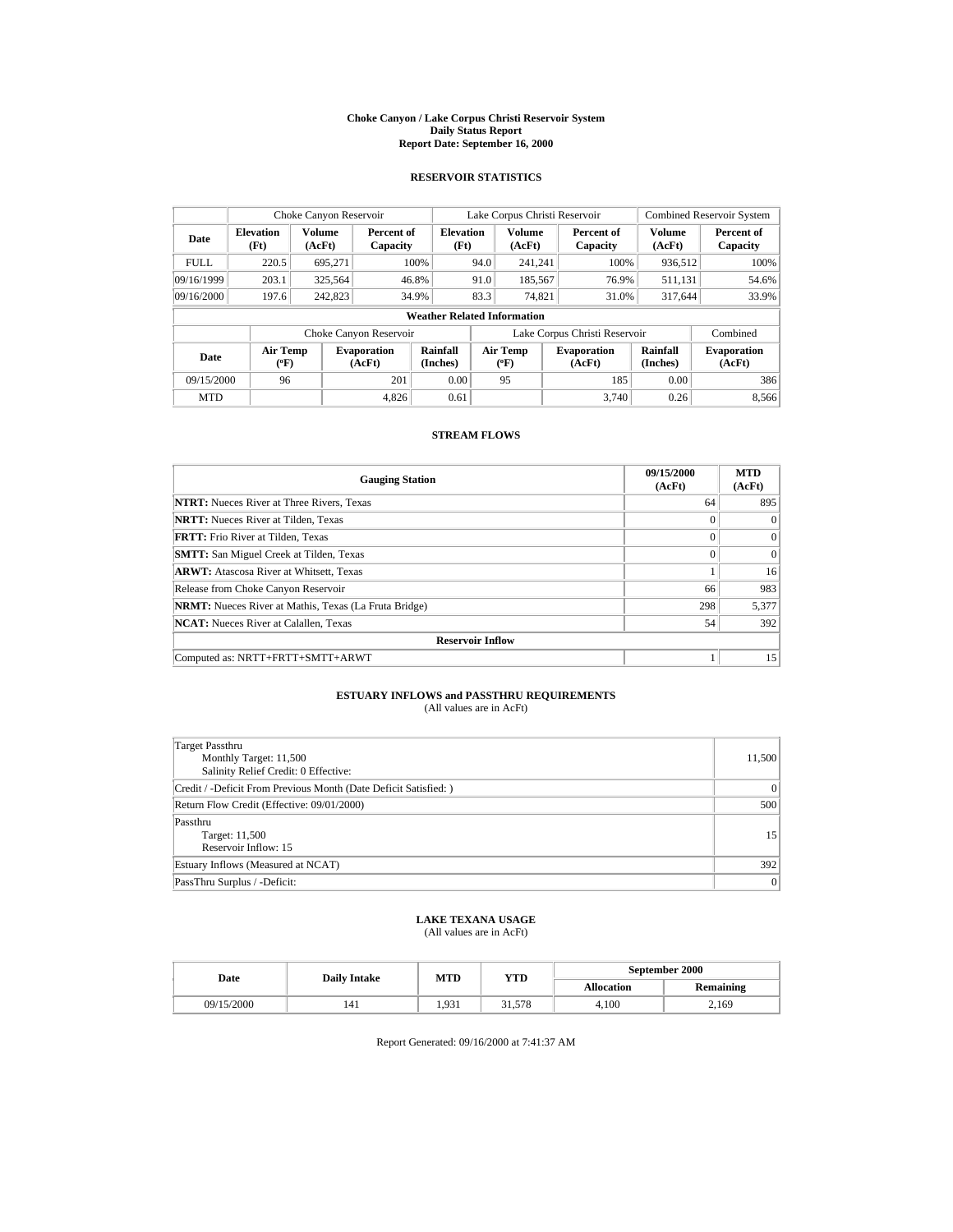#### **Choke Canyon / Lake Corpus Christi Reservoir System Daily Status Report Report Date: September 17, 2000**

## **RESERVOIR STATISTICS**

| Choke Canyon Reservoir          |                           |                  |                              |                                    |                                                                  | Lake Corpus Christi Reservoir |     |                               | <b>Combined Reservoir System</b> |                        |
|---------------------------------|---------------------------|------------------|------------------------------|------------------------------------|------------------------------------------------------------------|-------------------------------|-----|-------------------------------|----------------------------------|------------------------|
| Date                            | <b>Elevation</b><br>(Ft)  | Volume<br>(AcFt) | Percent of<br>Capacity       | <b>Elevation</b><br>(Ft)           |                                                                  | <b>Volume</b><br>(AcFt)       |     | Percent of<br>Capacity        | <b>Volume</b><br>(AcFt)          | Percent of<br>Capacity |
| <b>FULL</b>                     | 220.5                     | 695,271          |                              | 100%                               | 94.0                                                             | 241.241                       |     | 100%                          | 936,512                          | 100%                   |
| 09/17/1999                      | 203.1                     | 325,398          |                              | 46.8%                              | 91.0                                                             | 185,567                       |     | 76.9%                         | 510,965                          | 54.6%                  |
| 09/17/2000                      | 197.6                     | 242,272          |                              | 34.8%                              | 83.2                                                             | 74.310                        |     | 30.8%                         | 316,582                          | 33.8%                  |
|                                 |                           |                  |                              | <b>Weather Related Information</b> |                                                                  |                               |     |                               |                                  |                        |
|                                 |                           |                  | Choke Canyon Reservoir       |                                    |                                                                  |                               |     | Lake Corpus Christi Reservoir |                                  | Combined               |
| Date                            | Air Temp<br>$(^{\circ}F)$ |                  | <b>Evaporation</b><br>(AcFt) | Rainfall<br>(Inches)               | <b>Air Temp</b><br><b>Evaporation</b><br>(AcFt)<br>$(^{\circ}F)$ |                               |     | <b>Rainfall</b><br>(Inches)   | <b>Evaporation</b><br>(AcFt)     |                        |
| 0.00<br>09/16/2000<br>361<br>96 |                           |                  | 94                           |                                    | 297                                                              | 0.00                          | 658 |                               |                                  |                        |
| <b>MTD</b>                      |                           |                  | 5,187                        | 0.61                               |                                                                  |                               |     | 4.037                         | 0.26                             | 9.224                  |

# **STREAM FLOWS**

| <b>Gauging Station</b>                                       | 09/16/2000<br>(AcFt) | <b>MTD</b><br>(AcFt) |
|--------------------------------------------------------------|----------------------|----------------------|
| <b>NTRT:</b> Nueces River at Three Rivers, Texas             | 64                   | 959                  |
| <b>NRTT:</b> Nueces River at Tilden, Texas                   | $\Omega$             | $\Omega$             |
| <b>FRTT:</b> Frio River at Tilden, Texas                     | $\Omega$             | $\Omega$             |
| <b>SMTT:</b> San Miguel Creek at Tilden, Texas               | $\Omega$             | $\Omega$             |
| <b>ARWT:</b> Atascosa River at Whitsett, Texas               | $\overline{c}$       | 18                   |
| Release from Choke Canyon Reservoir                          | 66                   | 1,048                |
| <b>NRMT:</b> Nueces River at Mathis, Texas (La Fruta Bridge) | 286                  | 5,663                |
| <b>NCAT:</b> Nueces River at Calallen, Texas                 | 12                   | 404                  |
| <b>Reservoir Inflow</b>                                      |                      |                      |
| Computed as: NRTT+FRTT+SMTT+ARWT                             | $\overline{c}$       | 17                   |

### **ESTUARY INFLOWS and PASSTHRU REQUIREMENTS** (All values are in AcFt)

| Target Passthru<br>Monthly Target: 11,500<br>Salinity Relief Credit: 0 Effective: | 11,500         |
|-----------------------------------------------------------------------------------|----------------|
| Credit / -Deficit From Previous Month (Date Deficit Satisfied:)                   | $\mathbf{0}$   |
| Return Flow Credit (Effective: 09/01/2000)                                        | 500            |
| Passthru<br>Target: 11,500<br>Reservoir Inflow: 17                                | 17             |
| Estuary Inflows (Measured at NCAT)                                                | 404            |
| PassThru Surplus / -Deficit:                                                      | $\overline{0}$ |

# **LAKE TEXANA USAGE**

(All values are in AcFt)

| Date       | <b>Daily Intake</b> | YTD<br>MTD |        | September 2000    |                  |  |
|------------|---------------------|------------|--------|-------------------|------------------|--|
|            |                     |            |        | <b>Allocation</b> | <b>Remaining</b> |  |
| 09/16/2000 | 140                 | 2.071      | 31.718 | 4.100             | 2.029            |  |

Report Generated: 09/17/2000 at 7:41:01 AM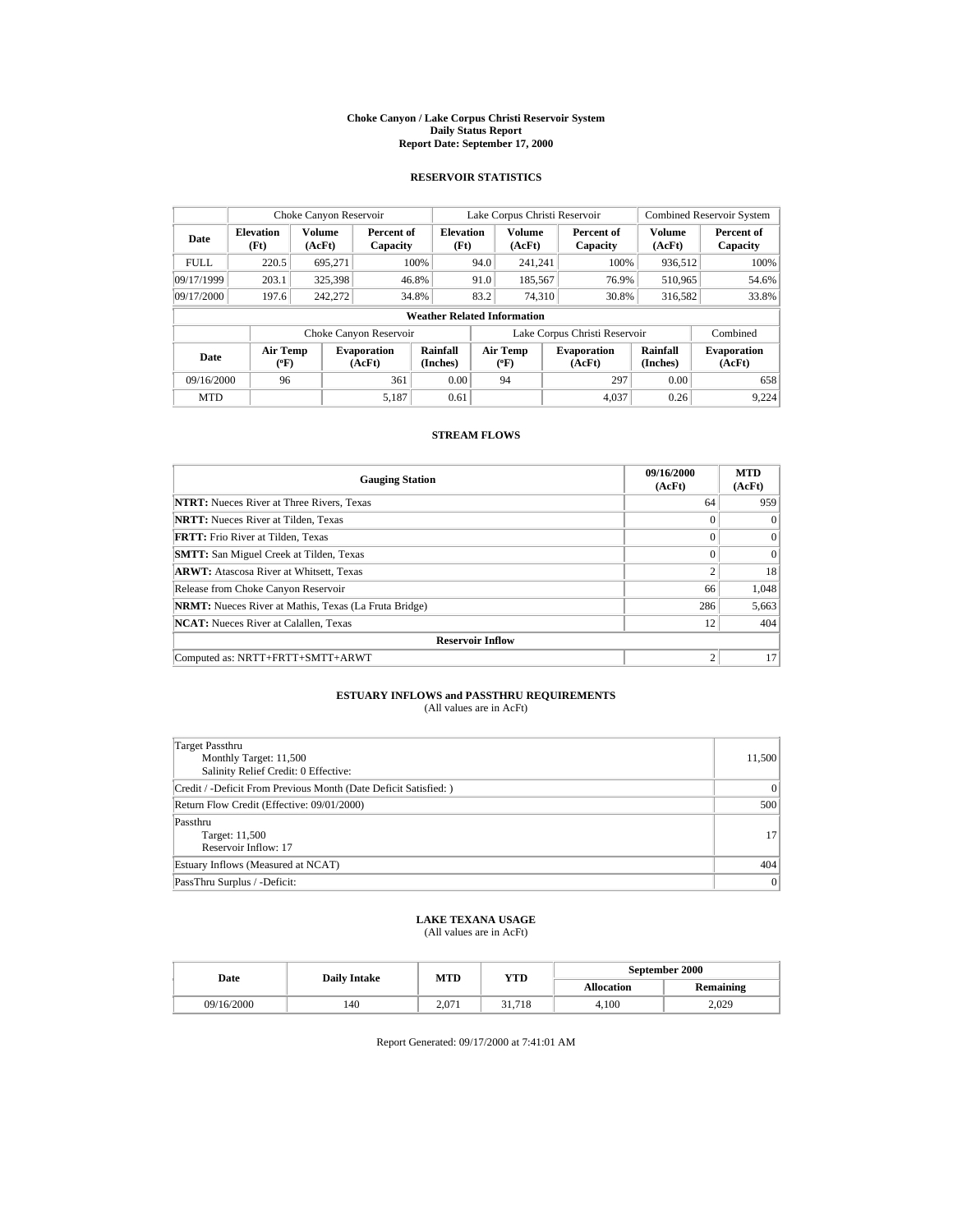#### **Choke Canyon / Lake Corpus Christi Reservoir System Daily Status Report Report Date: September 18, 2000**

### **RESERVOIR STATISTICS**

| Choke Canyon Reservoir            |                                                                     |                         |                              |                          | Lake Corpus Christi Reservoir |                           |  |                              | <b>Combined Reservoir System</b> |                              |
|-----------------------------------|---------------------------------------------------------------------|-------------------------|------------------------------|--------------------------|-------------------------------|---------------------------|--|------------------------------|----------------------------------|------------------------------|
| <b>Elevation</b><br>Date<br>(Ft)  |                                                                     | <b>Volume</b><br>(AcFt) | Percent of<br>Capacity       | <b>Elevation</b><br>(Ft) |                               | <b>Volume</b><br>(AcFt)   |  | Percent of<br>Capacity       | <b>Volume</b><br>(AcFt)          | Percent of<br>Capacity       |
| <b>FULL</b>                       | 220.5                                                               | 695,271                 |                              | 100%                     | 94.0                          | 241,241                   |  | 100%                         | 936,512                          | 100%                         |
| 09/18/1999                        | 203.0                                                               | 325,066                 |                              | 46.8%                    | 91.0                          | 185,394                   |  | 76.9%                        | 510,460                          | 54.5%                        |
| 09/18/2000                        | 197.6                                                               | 241.721                 |                              | 34.8%                    | 83.2                          | 73,802                    |  | 30.6%                        | 315,523                          | 33.7%                        |
|                                   | <b>Weather Related Information</b>                                  |                         |                              |                          |                               |                           |  |                              |                                  |                              |
|                                   | Lake Corpus Christi Reservoir<br>Combined<br>Choke Canyon Reservoir |                         |                              |                          |                               |                           |  |                              |                                  |                              |
| Air Temp<br>Date<br>$(^{\circ}F)$ |                                                                     |                         | <b>Evaporation</b><br>(AcFt) | Rainfall<br>(Inches)     |                               | Air Temp<br>$(^{\circ}F)$ |  | <b>Evaporation</b><br>(AcFt) | Rainfall<br>(Inches)             | <b>Evaporation</b><br>(AcFt) |
| 09/17/2000                        | 94                                                                  |                         | 272                          | 0.00                     |                               | 93                        |  | 236                          | 0.00                             | 508                          |
| <b>MTD</b>                        |                                                                     |                         | 5,459                        | 0.61                     |                               |                           |  | 4.273                        | 0.26                             | 9.732                        |

# **STREAM FLOWS**

| <b>Gauging Station</b>                                       | 09/17/2000<br>(AcFt) | <b>MTD</b><br>(AcFt) |
|--------------------------------------------------------------|----------------------|----------------------|
| <b>NTRT:</b> Nueces River at Three Rivers, Texas             | 62                   | 1,020                |
| <b>NRTT:</b> Nueces River at Tilden, Texas                   | 44                   | 44                   |
| <b>FRTT:</b> Frio River at Tilden, Texas                     | $\Omega$             | $\Omega$             |
| <b>SMTT:</b> San Miguel Creek at Tilden, Texas               | $\Omega$             | $\Omega$             |
| <b>ARWT:</b> Atascosa River at Whitsett, Texas               | $\overline{c}$       | 19                   |
| Release from Choke Canyon Reservoir                          | 66                   | 1,114                |
| <b>NRMT:</b> Nueces River at Mathis, Texas (La Fruta Bridge) | 322                  | 5,985                |
| <b>NCAT:</b> Nueces River at Calallen, Texas                 | $\mathbf{0}$         | 404                  |
| <b>Reservoir Inflow</b>                                      |                      |                      |
| Computed as: NRTT+FRTT+SMTT+ARWT                             | 45                   | 62                   |

### **ESTUARY INFLOWS and PASSTHRU REQUIREMENTS** (All values are in AcFt)

| Target Passthru<br>Monthly Target: 11,500<br>Salinity Relief Credit: 0 Effective: | 11,500         |
|-----------------------------------------------------------------------------------|----------------|
| Credit / -Deficit From Previous Month (Date Deficit Satisfied: )                  | $\mathbf{0}$   |
| Return Flow Credit (Effective: 09/01/2000)                                        | 500            |
| Passthru<br>Target: 11,500<br>Reservoir Inflow: 62                                | 62             |
| Estuary Inflows (Measured at NCAT)                                                | 404            |
| PassThru Surplus / -Deficit:                                                      | $\overline{0}$ |

# **LAKE TEXANA USAGE**

(All values are in AcFt)

|  | Date       | <b>Daily Intake</b> | MTD   | YTD    | September 2000    |                  |  |
|--|------------|---------------------|-------|--------|-------------------|------------------|--|
|  |            |                     |       |        | <b>Allocation</b> | <b>Remaining</b> |  |
|  | 09/17/2000 | 140                 | 2.210 | 31,858 | 4.100             | .,890            |  |

Report Generated: 09/18/2000 at 7:28:38 AM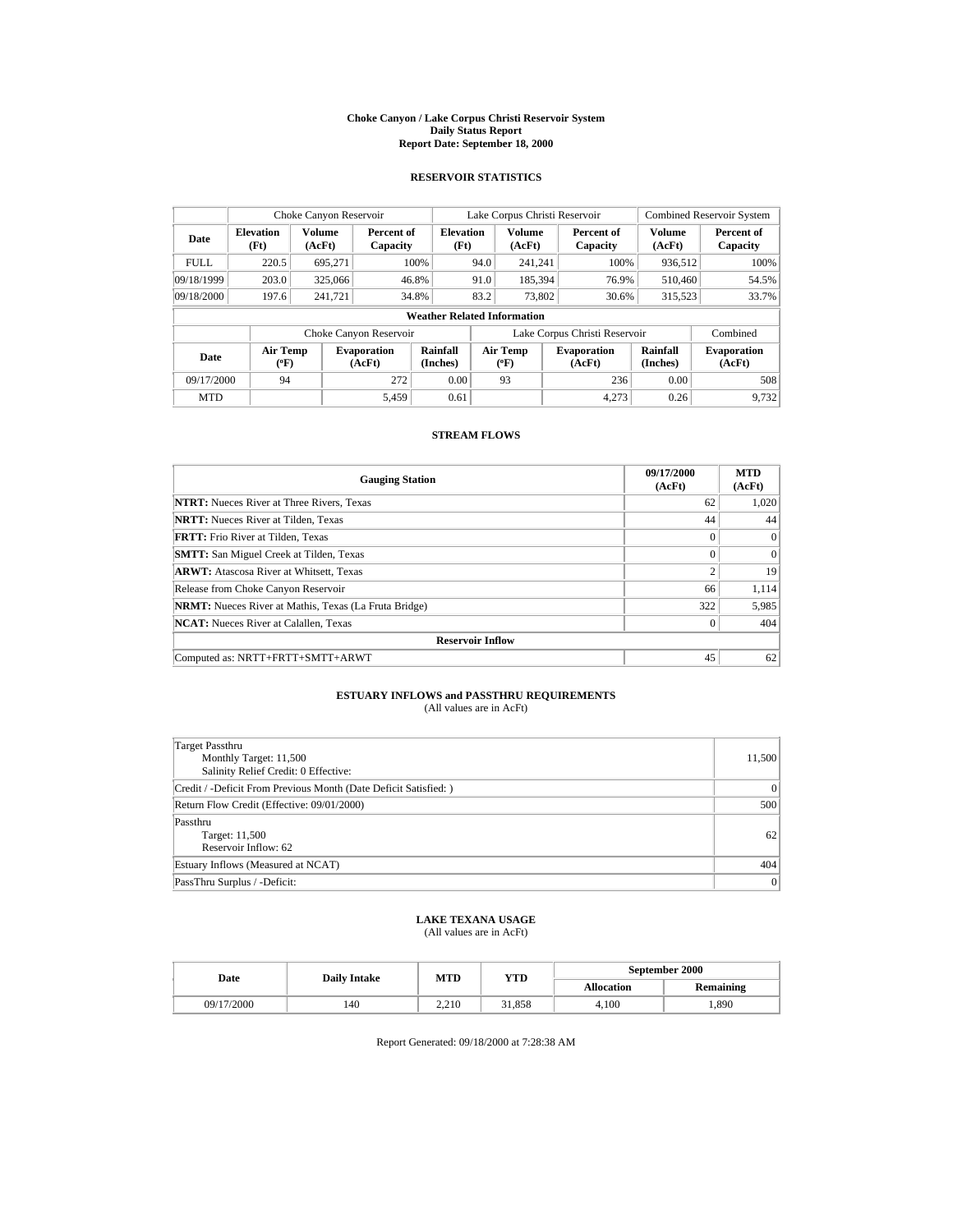#### **Choke Canyon / Lake Corpus Christi Reservoir System Daily Status Report Report Date: September 19, 2000**

## **RESERVOIR STATISTICS**

| Choke Canyon Reservoir            |                                                                     |                  |                              |                                    |          | Lake Corpus Christi Reservoir |      |                              | <b>Combined Reservoir System</b> |                              |
|-----------------------------------|---------------------------------------------------------------------|------------------|------------------------------|------------------------------------|----------|-------------------------------|------|------------------------------|----------------------------------|------------------------------|
| Date                              | <b>Elevation</b><br>(Ft)                                            | Volume<br>(AcFt) | Percent of<br>Capacity       | <b>Elevation</b><br>(Ft)           |          | <b>Volume</b><br>(AcFt)       |      | Percent of<br>Capacity       | Volume<br>(AcFt)                 | Percent of<br>Capacity       |
| <b>FULL</b>                       | 220.5                                                               | 695,271          |                              | 100%                               | 94.0     | 241,241                       |      | 100%                         | 936,512                          | 100%                         |
| 09/19/1999                        | 203.0                                                               | 324,569          |                              | 46.7%                              | 90.9     | 184.699                       |      | 76.6%                        | 509,268                          | 54.4%                        |
| 09/19/2000                        | 197.5                                                               | 241,446          |                              | 34.7%                              | 83.1     | 73.198                        |      | 30.3%                        | 314,644                          | 33.6%                        |
|                                   |                                                                     |                  |                              | <b>Weather Related Information</b> |          |                               |      |                              |                                  |                              |
|                                   | Lake Corpus Christi Reservoir<br>Combined<br>Choke Canyon Reservoir |                  |                              |                                    |          |                               |      |                              |                                  |                              |
| Air Temp<br>Date<br>$(^{\circ}F)$ |                                                                     |                  | <b>Evaporation</b><br>(AcFt) | Rainfall<br>(Inches)               | Air Temp |                               |      | <b>Evaporation</b><br>(AcFt) | Rainfall<br>(Inches)             | <b>Evaporation</b><br>(AcFt) |
| 280<br>09/18/2000<br>95           |                                                                     | 0.00             |                              | 91                                 |          | 199                           | 0.00 | 479                          |                                  |                              |
| <b>MTD</b>                        |                                                                     |                  | 5,739                        | 0.61                               |          |                               |      | 4.472                        | 0.26                             | 10.211                       |

# **STREAM FLOWS**

| <b>Gauging Station</b>                                       | 09/18/2000<br>(AcFt) | <b>MTD</b><br>(AcFt) |
|--------------------------------------------------------------|----------------------|----------------------|
| <b>NTRT:</b> Nueces River at Three Rivers, Texas             | 64                   | 1,084                |
| <b>NRTT:</b> Nueces River at Tilden, Texas                   | 139                  | 183                  |
| <b>FRTT:</b> Frio River at Tilden, Texas                     | $\Omega$             | $\Omega$             |
| <b>SMTT:</b> San Miguel Creek at Tilden, Texas               | $\Omega$             | $\Omega$             |
| <b>ARWT:</b> Atascosa River at Whitsett, Texas               |                      | 21                   |
| Release from Choke Canyon Reservoir                          | 66                   | 1,179                |
| <b>NRMT:</b> Nueces River at Mathis, Texas (La Fruta Bridge) | 401                  | 6,386                |
| <b>NCAT:</b> Nueces River at Calallen, Texas                 | $\mathbf{0}$         | 404                  |
| <b>Reservoir Inflow</b>                                      |                      |                      |
| Computed as: NRTT+FRTT+SMTT+ARWT                             | 140                  | 202                  |

### **ESTUARY INFLOWS and PASSTHRU REQUIREMENTS** (All values are in AcFt)

| Target Passthru<br>Monthly Target: 11,500<br>Salinity Relief Credit: 0 Effective: | 11,500         |
|-----------------------------------------------------------------------------------|----------------|
| Credit / -Deficit From Previous Month (Date Deficit Satisfied:)                   | $\mathbf{0}$   |
| Return Flow Credit (Effective: 09/01/2000)                                        | 500            |
| Passthru<br>Target: 11,500<br>Reservoir Inflow: 202                               | 202            |
| Estuary Inflows (Measured at NCAT)                                                | 404            |
| PassThru Surplus / -Deficit:                                                      | $\overline{0}$ |

# **LAKE TEXANA USAGE**

(All values are in AcFt)

| Date       | <b>Daily Intake</b> | MTD   | YTD    | September 2000    |                  |  |
|------------|---------------------|-------|--------|-------------------|------------------|--|
|            |                     |       |        | <b>Allocation</b> | <b>Remaining</b> |  |
| 09/18/2000 | 140                 | 2,350 | 31.998 | 4.100             | 1,750            |  |

Report Generated: 09/20/2000 at 6:58:36 AM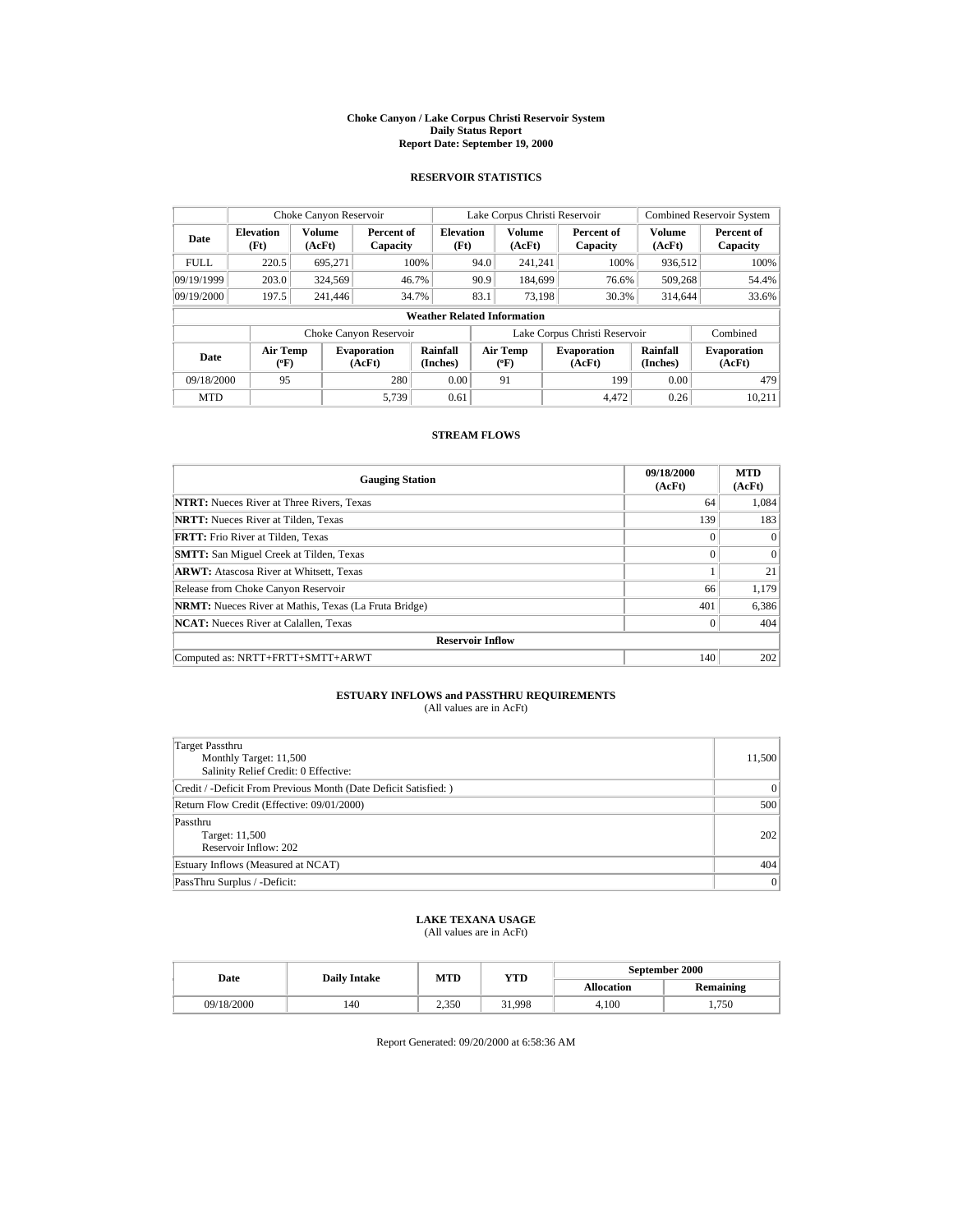#### **Choke Canyon / Lake Corpus Christi Reservoir System Daily Status Report Report Date: September 20, 2000**

## **RESERVOIR STATISTICS**

| Choke Canyon Reservoir |                           |                         |                              |                                    |      | Lake Corpus Christi Reservoir |                               | <b>Combined Reservoir System</b> |                              |
|------------------------|---------------------------|-------------------------|------------------------------|------------------------------------|------|-------------------------------|-------------------------------|----------------------------------|------------------------------|
| Date                   | <b>Elevation</b><br>(Ft)  | <b>Volume</b><br>(AcFt) | Percent of<br>Capacity       | <b>Elevation</b><br>(Ft)           |      | <b>Volume</b><br>(AcFt)       | Percent of<br>Capacity        | Volume<br>(AcFt)                 | Percent of<br>Capacity       |
| <b>FULL</b>            | 220.5                     | 695,271                 |                              | 100%                               | 94.0 | 241,241                       | 100%                          | 936,512                          | 100%                         |
| 09/20/1999             | 203.0                     | 324,237                 |                              | 46.6%                              | 90.9 | 184,353                       | 76.4%                         | 508,590                          | 54.3%                        |
| 09/20/2000             | 197.5                     | 241,171                 |                              | 34.7%                              | 83.1 | 72,797                        | 30.2%                         | 313.968                          | 33.5%                        |
|                        |                           |                         |                              | <b>Weather Related Information</b> |      |                               |                               |                                  |                              |
|                        |                           |                         | Choke Canyon Reservoir       |                                    |      |                               | Lake Corpus Christi Reservoir |                                  | Combined                     |
| Date                   | Air Temp<br>$(^{\circ}F)$ |                         | <b>Evaporation</b><br>(AcFt) | <b>Rainfall</b><br>(Inches)        |      | Air Temp<br>$(^{\circ}F)$     | <b>Evaporation</b><br>(AcFt)  | Rainfall<br>(Inches)             | <b>Evaporation</b><br>(AcFt) |
| 09/19/2000             | 98                        |                         | 288                          | 0.00                               |      | 95                            | 215                           | 0.00                             | 503                          |
| <b>MTD</b>             |                           |                         | 6.027                        | 0.61                               |      |                               | 4.687                         | 0.26                             | 10.714                       |

# **STREAM FLOWS**

| <b>Gauging Station</b>                                       | 09/19/2000<br>(AcFt) | <b>MTD</b><br>(AcFt) |  |  |  |
|--------------------------------------------------------------|----------------------|----------------------|--|--|--|
| <b>NTRT:</b> Nueces River at Three Rivers, Texas             | 64                   | 1,147                |  |  |  |
| <b>NRTT:</b> Nueces River at Tilden, Texas                   | 62                   | 244                  |  |  |  |
| <b>FRTT:</b> Frio River at Tilden. Texas                     | $\Omega$             | $\Omega$             |  |  |  |
| <b>SMTT:</b> San Miguel Creek at Tilden, Texas               | $\Omega$             | $\Omega$             |  |  |  |
| <b>ARWT:</b> Atascosa River at Whitsett, Texas               |                      | 22                   |  |  |  |
| Release from Choke Canyon Reservoir                          | 66                   | 1,245                |  |  |  |
| <b>NRMT:</b> Nueces River at Mathis, Texas (La Fruta Bridge) | 395                  | 6,781                |  |  |  |
| <b>NCAT:</b> Nueces River at Calallen, Texas                 | $\mathbf{0}$         | 404                  |  |  |  |
| <b>Reservoir Inflow</b>                                      |                      |                      |  |  |  |
| Computed as: NRTT+FRTT+SMTT+ARWT                             | 63                   | 265                  |  |  |  |

### **ESTUARY INFLOWS and PASSTHRU REQUIREMENTS** (All values are in AcFt)

| Target Passthru<br>Monthly Target: 11,500<br>Salinity Relief Credit: 0 Effective: | 11,500         |
|-----------------------------------------------------------------------------------|----------------|
| Credit / -Deficit From Previous Month (Date Deficit Satisfied: )                  | $\mathbf{0}$   |
| Return Flow Credit (Effective: 09/01/2000)                                        | 500            |
| Passthru<br>Target: 11,500<br>Reservoir Inflow: 265                               | 265            |
| Estuary Inflows (Measured at NCAT)                                                | 404            |
| PassThru Surplus / -Deficit:                                                      | $\overline{0}$ |

# **LAKE TEXANA USAGE**

(All values are in AcFt)

| Date       | <b>Daily Intake</b> | MTD   | YTD    | September 2000 |                  |  |
|------------|---------------------|-------|--------|----------------|------------------|--|
|            |                     |       |        | Allocation     | <b>Remaining</b> |  |
| 09/19/2000 | 140                 | 2.490 | 32,137 | 4.100          | .,610            |  |

Report Generated: 09/20/2000 at 7:40:41 AM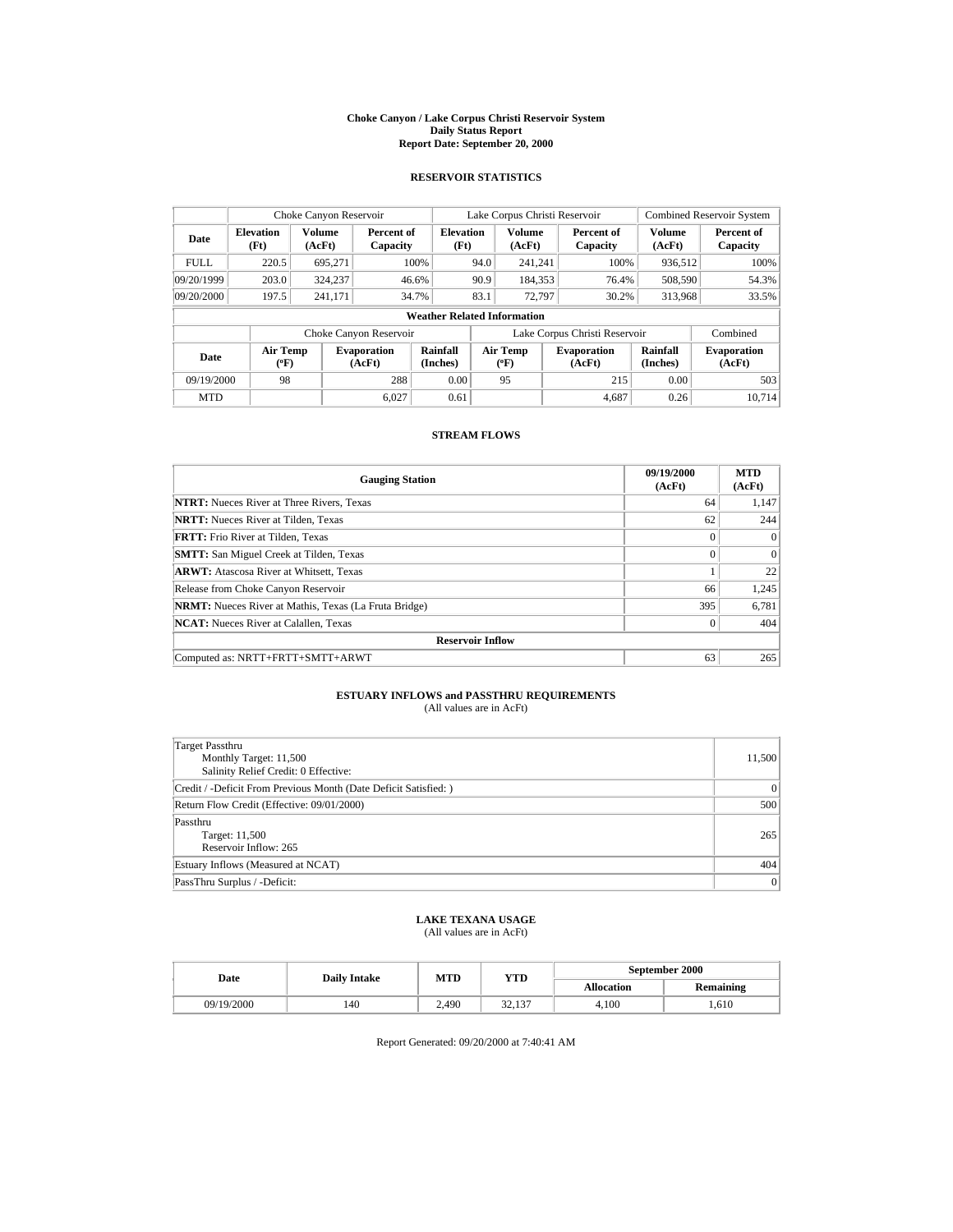#### **Choke Canyon / Lake Corpus Christi Reservoir System Daily Status Report Report Date: September 21, 2000**

### **RESERVOIR STATISTICS**

| Choke Canyon Reservoir |                                                                     |                         |                              |                                    | Lake Corpus Christi Reservoir |                           |  |                              | <b>Combined Reservoir System</b> |                              |
|------------------------|---------------------------------------------------------------------|-------------------------|------------------------------|------------------------------------|-------------------------------|---------------------------|--|------------------------------|----------------------------------|------------------------------|
| Date                   | <b>Elevation</b><br>(Ft)                                            | <b>Volume</b><br>(AcFt) | Percent of<br>Capacity       | <b>Elevation</b><br>(Ft)           |                               | <b>Volume</b><br>(AcFt)   |  | Percent of<br>Capacity       | <b>Volume</b><br>(AcFt)          | Percent of<br>Capacity       |
| <b>FULL</b>            | 220.5                                                               | 695,271                 |                              | 100%                               | 94.0                          | 241,241                   |  | 100%                         | 936,512                          | 100%                         |
| 09/21/1999             | 202.9                                                               | 323,574                 |                              | 46.5%                              | 90.8                          | 183,487                   |  | 76.1%                        | 507,061                          | 54.1%                        |
| 09/21/2000             | 197.5                                                               | 240,623                 |                              | 34.6%                              | 83.0                          | 72,498                    |  | 30.1%                        | 313,121                          | 33.4%                        |
|                        |                                                                     |                         |                              | <b>Weather Related Information</b> |                               |                           |  |                              |                                  |                              |
|                        | Lake Corpus Christi Reservoir<br>Combined<br>Choke Canyon Reservoir |                         |                              |                                    |                               |                           |  |                              |                                  |                              |
| Date                   | Air Temp<br>$(^{\circ}F)$                                           |                         | <b>Evaporation</b><br>(AcFt) | Rainfall<br>(Inches)               |                               | Air Temp<br>$(^{\circ}F)$ |  | <b>Evaporation</b><br>(AcFt) | Rainfall<br>(Inches)             | <b>Evaporation</b><br>(AcFt) |
| 09/20/2000             | 98                                                                  |                         | 264                          | 0.00                               |                               | 94                        |  | 174                          | 0.00                             | 438                          |
| <b>MTD</b>             |                                                                     |                         | 6.291                        | 0.61                               |                               |                           |  | 4.861                        | 0.26                             | 11.152                       |

# **STREAM FLOWS**

| <b>Gauging Station</b>                                       | 09/20/2000<br>(AcFt) | <b>MTD</b><br>(AcFt) |
|--------------------------------------------------------------|----------------------|----------------------|
| <b>NTRT:</b> Nueces River at Three Rivers, Texas             | 64                   | 1,211                |
| <b>NRTT:</b> Nueces River at Tilden, Texas                   | 19                   | 263                  |
| <b>FRTT:</b> Frio River at Tilden, Texas                     | $\Omega$             | $\Omega$             |
| <b>SMTT:</b> San Miguel Creek at Tilden, Texas               | $\Omega$             | $\Omega$             |
| <b>ARWT:</b> Atascosa River at Whitsett, Texas               |                      | 23                   |
| Release from Choke Canyon Reservoir                          | 66                   | 1,310                |
| <b>NRMT:</b> Nueces River at Mathis, Texas (La Fruta Bridge) | 349                  | 7,130                |
| <b>NCAT:</b> Nueces River at Calallen, Texas                 | 32                   | 436                  |
| <b>Reservoir Inflow</b>                                      |                      |                      |
| Computed as: NRTT+FRTT+SMTT+ARWT                             | 20                   | 285                  |

### **ESTUARY INFLOWS and PASSTHRU REQUIREMENTS** (All values are in AcFt)

| Target Passthru<br>Monthly Target: 11,500<br>Salinity Relief Credit: 0 Effective: | 11,500         |
|-----------------------------------------------------------------------------------|----------------|
| Credit / -Deficit From Previous Month (Date Deficit Satisfied: )                  | $\mathbf{0}$   |
| Return Flow Credit (Effective: 09/01/2000)                                        | 500            |
| Passthru<br>Target: 11,500<br>Reservoir Inflow: 285                               | 285            |
| Estuary Inflows (Measured at NCAT)                                                | 436            |
| PassThru Surplus / -Deficit:                                                      | $\overline{0}$ |

# **LAKE TEXANA USAGE**

(All values are in AcFt)

| Date       | <b>Daily Intake</b> | MTD   | YTD                | September 2000    |                  |  |
|------------|---------------------|-------|--------------------|-------------------|------------------|--|
|            |                     |       |                    | <b>Allocation</b> | <b>Remaining</b> |  |
| 09/20/2000 | 140                 | 2.630 | 22.277<br>ا ہے ۔ ک | 4.100             | .470             |  |

Report Generated: 09/21/2000 at 7:40:48 AM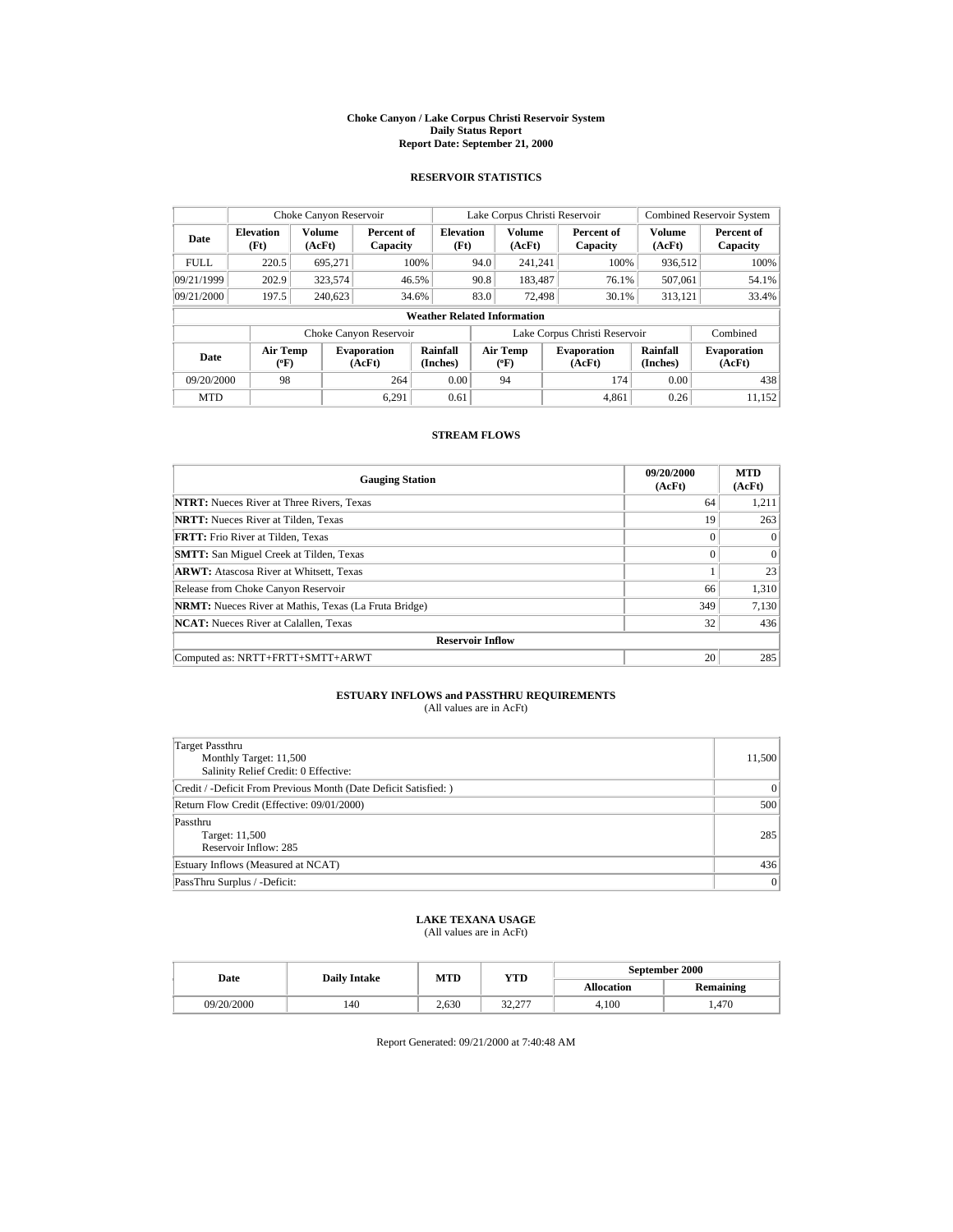#### **Choke Canyon / Lake Corpus Christi Reservoir System Daily Status Report Report Date: September 22, 2000**

## **RESERVOIR STATISTICS**

| Choke Canyon Reservoir |                           |                  |                              |                                    | Lake Corpus Christi Reservoir |                                  |  |                               | <b>Combined Reservoir System</b> |                              |
|------------------------|---------------------------|------------------|------------------------------|------------------------------------|-------------------------------|----------------------------------|--|-------------------------------|----------------------------------|------------------------------|
| Date                   | <b>Elevation</b><br>(Ft)  | Volume<br>(AcFt) | Percent of<br>Capacity       | <b>Elevation</b><br>(Ft)           |                               | <b>Volume</b><br>(AcFt)          |  | Percent of<br>Capacity        | <b>Volume</b><br>(AcFt)          | Percent of<br>Capacity       |
| <b>FULL</b>            | 220.5                     | 695,271          |                              | 100%                               | 94.0                          | 241,241                          |  | 100%                          | 936,512                          | 100%                         |
| 09/22/1999             | 202.9                     | 322,913          |                              | 46.4%                              | 90.8                          | 182,450                          |  | 75.6%                         | 505,363                          | 54.0%                        |
| 09/22/2000             | 197.5                     | 240,485          |                              | 34.6%                              | 83.0                          | 71,904                           |  | 29.8%                         | 312,389                          | 33.4%                        |
|                        |                           |                  |                              | <b>Weather Related Information</b> |                               |                                  |  |                               |                                  |                              |
|                        |                           |                  | Choke Canyon Reservoir       |                                    |                               |                                  |  | Lake Corpus Christi Reservoir |                                  | Combined                     |
| Date                   | Air Temp<br>$(^{\circ}F)$ |                  | <b>Evaporation</b><br>(AcFt) | Rainfall<br>(Inches)               |                               | <b>Air Temp</b><br>$(^{\circ}F)$ |  | <b>Evaporation</b><br>(AcFt)  | <b>Rainfall</b><br>(Inches)      | <b>Evaporation</b><br>(AcFt) |
| 09/21/2000             | 98                        |                  | 216                          | 0.00                               |                               | 92                               |  | 127                           | 0.00                             | 343                          |
| <b>MTD</b>             |                           |                  | 6.507                        | 0.61                               |                               |                                  |  | 4.988                         | 0.26                             | 11.495                       |

# **STREAM FLOWS**

| <b>Gauging Station</b>                                       | 09/21/2000<br>(AcFt) | <b>MTD</b><br>(AcFt) |  |  |  |  |
|--------------------------------------------------------------|----------------------|----------------------|--|--|--|--|
| <b>NTRT:</b> Nueces River at Three Rivers, Texas             | 64                   | 1,274                |  |  |  |  |
| <b>NRTT:</b> Nueces River at Tilden, Texas                   | 6                    | 269                  |  |  |  |  |
| <b>FRTT:</b> Frio River at Tilden, Texas                     | $\Omega$             | $\Omega$             |  |  |  |  |
| <b>SMTT:</b> San Miguel Creek at Tilden, Texas               | $\Omega$             | $\Omega$             |  |  |  |  |
| <b>ARWT:</b> Atascosa River at Whitsett, Texas               |                      | 24                   |  |  |  |  |
| Release from Choke Canyon Reservoir                          | 66                   | 1,376                |  |  |  |  |
| <b>NRMT:</b> Nueces River at Mathis, Texas (La Fruta Bridge) | 333                  | 7,464                |  |  |  |  |
| <b>NCAT:</b> Nueces River at Calallen, Texas                 | 50                   | 486                  |  |  |  |  |
| <b>Reservoir Inflow</b>                                      |                      |                      |  |  |  |  |
| Computed as: NRTT+FRTT+SMTT+ARWT                             | 7                    | 292                  |  |  |  |  |

### **ESTUARY INFLOWS and PASSTHRU REQUIREMENTS** (All values are in AcFt)

| Target Passthru<br>Monthly Target: 11,500<br>Salinity Relief Credit: 0 Effective: | 11,500         |
|-----------------------------------------------------------------------------------|----------------|
| Credit / -Deficit From Previous Month (Date Deficit Satisfied: )                  | $\mathbf{0}$   |
| Return Flow Credit (Effective: 09/01/2000)                                        | 500            |
| Passthru<br>Target: 11,500<br>Reservoir Inflow: 292                               | 292            |
| Estuary Inflows (Measured at NCAT)                                                | 486            |
| PassThru Surplus / -Deficit:                                                      | $\overline{0}$ |

# **LAKE TEXANA USAGE**

(All values are in AcFt)

| Date       | <b>Daily Intake</b> | MTD   | YTD    | September 2000    |                  |  |
|------------|---------------------|-------|--------|-------------------|------------------|--|
|            |                     |       |        | <b>Allocation</b> | <b>Remaining</b> |  |
| 09/21/2000 | 140                 | 2.769 | 32.417 | 4.100             | 1.331            |  |

Report Generated: 09/22/2000 at 7:56:14 AM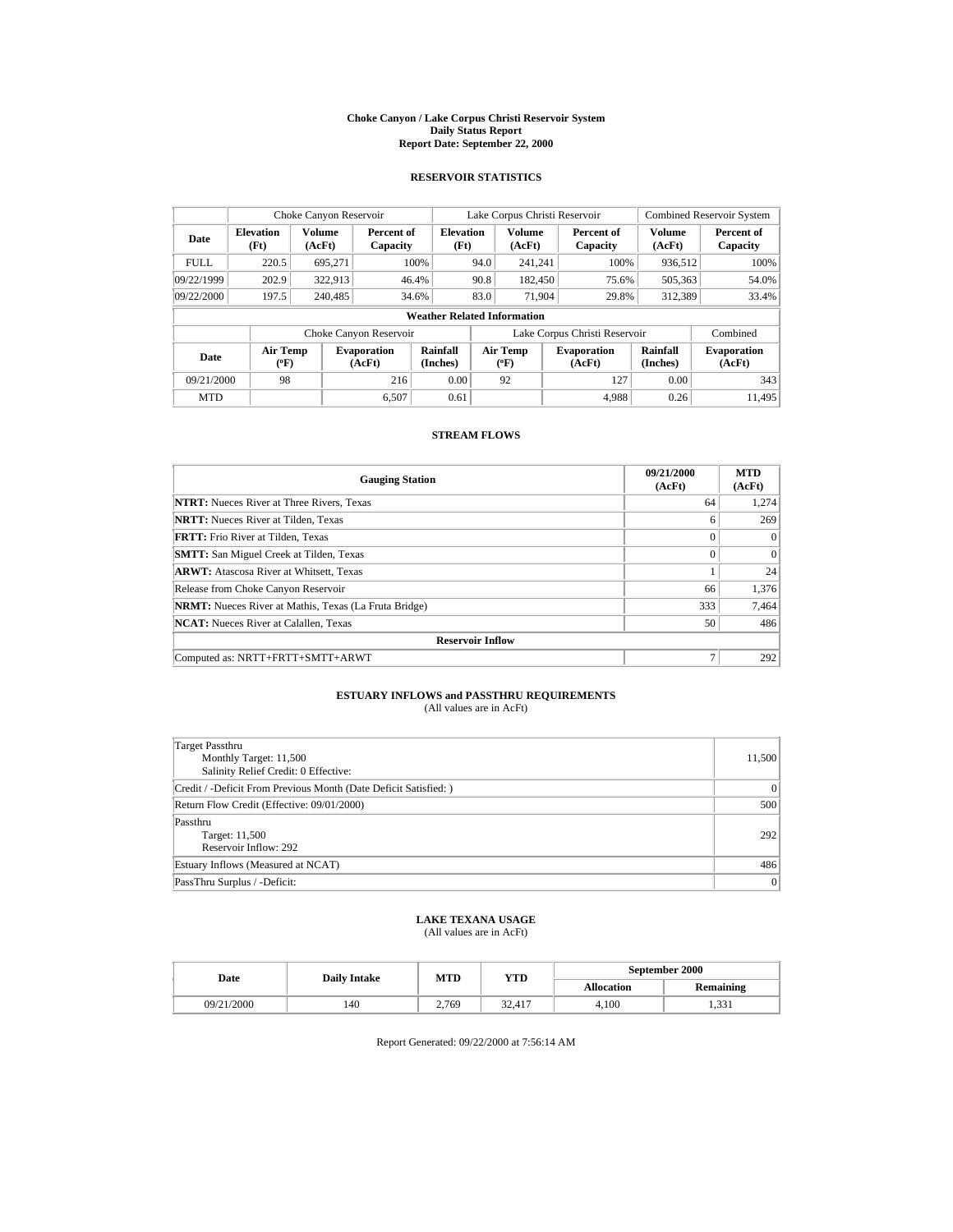#### **Choke Canyon / Lake Corpus Christi Reservoir System Daily Status Report Report Date: September 23, 2000**

## **RESERVOIR STATISTICS**

|                                   | Choke Canyon Reservoir   |                  |                              |                                    |      | Lake Corpus Christi Reservoir    |  |                               | <b>Combined Reservoir System</b> |                              |
|-----------------------------------|--------------------------|------------------|------------------------------|------------------------------------|------|----------------------------------|--|-------------------------------|----------------------------------|------------------------------|
| Date                              | <b>Elevation</b><br>(Ft) | Volume<br>(AcFt) | Percent of<br>Capacity       | <b>Elevation</b><br>(Ft)           |      | <b>Volume</b><br>(AcFt)          |  | Percent of<br>Capacity        | Volume<br>(AcFt)                 | Percent of<br>Capacity       |
| <b>FULL</b>                       | 220.5                    | 695,271          |                              | 100%                               | 94.0 | 241,241                          |  | 100%                          | 936,512                          | 100%                         |
| 09/23/1999                        | 202.9                    | 322,252          |                              | 46.3%                              | 90.7 | 181,587                          |  | 75.3%                         | 503,839                          | 53.8%                        |
| 09/23/2000                        | 197.4                    | 240.211          |                              | 34.5%                              | 82.9 | 71,412                           |  | 29.6%                         | 311,623                          | 33.3%                        |
|                                   |                          |                  |                              | <b>Weather Related Information</b> |      |                                  |  |                               |                                  |                              |
|                                   |                          |                  | Choke Canyon Reservoir       |                                    |      |                                  |  | Lake Corpus Christi Reservoir |                                  | Combined                     |
| Air Temp<br>Date<br>$(^{\circ}F)$ |                          |                  | <b>Evaporation</b><br>(AcFt) | <b>Rainfall</b><br>(Inches)        |      | <b>Air Temp</b><br>$(^{\circ}F)$ |  | <b>Evaporation</b><br>(AcFt)  | Rainfall<br>(Inches)             | <b>Evaporation</b><br>(AcFt) |
| 09/22/2000                        | 101                      |                  | 279                          | 0.00                               |      | 97                               |  | 217                           | 0.00                             | 496                          |
| <b>MTD</b>                        |                          |                  | 6.786                        | 0.61                               |      |                                  |  | 5.205                         | 0.26                             | 11.991                       |

# **STREAM FLOWS**

| <b>Gauging Station</b>                                       | 09/22/2000<br>(AcFt) | <b>MTD</b><br>(AcFt) |  |  |  |
|--------------------------------------------------------------|----------------------|----------------------|--|--|--|
| <b>NTRT:</b> Nueces River at Three Rivers, Texas             | 66                   | 1,340                |  |  |  |
| <b>NRTT:</b> Nueces River at Tilden, Texas                   | ↑                    | 270                  |  |  |  |
| <b>FRTT:</b> Frio River at Tilden, Texas                     | $\Omega$             | $\Omega$             |  |  |  |
| <b>SMTT:</b> San Miguel Creek at Tilden, Texas               | $\Omega$             | $\Omega$             |  |  |  |
| <b>ARWT:</b> Atascosa River at Whitsett, Texas               |                      | 25                   |  |  |  |
| Release from Choke Canyon Reservoir                          | 66                   | 1,441                |  |  |  |
| <b>NRMT:</b> Nueces River at Mathis, Texas (La Fruta Bridge) | 318                  | 7,781                |  |  |  |
| <b>NCAT:</b> Nueces River at Calallen, Texas                 | 52                   | 537                  |  |  |  |
| <b>Reservoir Inflow</b>                                      |                      |                      |  |  |  |
| Computed as: (NTRT+FRTT+SMTT)-Release From Choke Canyon      | $\Omega$             | 292                  |  |  |  |

### **ESTUARY INFLOWS and PASSTHRU REQUIREMENTS** (All values are in AcFt)

| Target Passthru<br>Monthly Target: 11,500<br>Salinity Relief Credit: 0 Effective: | 11,500         |
|-----------------------------------------------------------------------------------|----------------|
| Credit / -Deficit From Previous Month (Date Deficit Satisfied: )                  | $\mathbf{0}$   |
| Return Flow Credit (Effective: 09/01/2000)                                        | 500            |
| Passthru<br>Target: 11,500<br>Reservoir Inflow: 292                               | 292            |
| Estuary Inflows (Measured at NCAT)                                                | 537            |
| PassThru Surplus / -Deficit:                                                      | $\overline{0}$ |

# **LAKE TEXANA USAGE**

(All values are in AcFt)

| Date       | <b>Daily Intake</b> | MTD   | YTD    | September 2000    |                  |  |
|------------|---------------------|-------|--------|-------------------|------------------|--|
|            |                     |       |        | <b>Allocation</b> | <b>Remaining</b> |  |
| 09/22/2000 | 140                 | 2.909 | 32,556 | 4.100             | 1,191            |  |

Report Generated: 09/23/2000 at 7:53:54 AM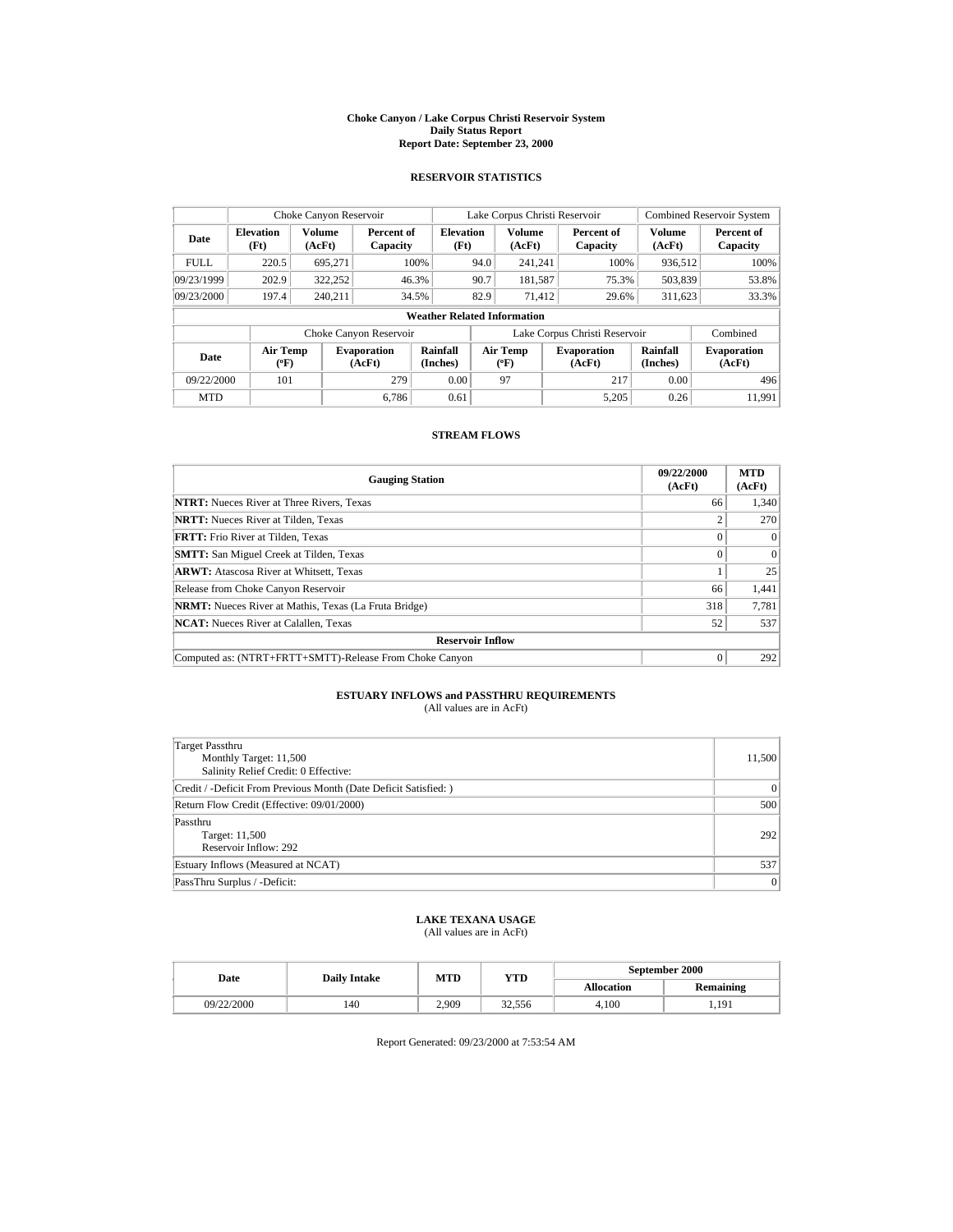#### **Choke Canyon / Lake Corpus Christi Reservoir System Daily Status Report Report Date: September 24, 2000**

### **RESERVOIR STATISTICS**

| Choke Canyon Reservoir            |                          |                  |                              |                                    |      | Lake Corpus Christi Reservoir    |                               | <b>Combined Reservoir System</b> |                              |
|-----------------------------------|--------------------------|------------------|------------------------------|------------------------------------|------|----------------------------------|-------------------------------|----------------------------------|------------------------------|
| Date                              | <b>Elevation</b><br>(Ft) | Volume<br>(AcFt) | Percent of<br>Capacity       | <b>Elevation</b><br>(Ft)           |      | <b>Volume</b><br>(AcFt)          | Percent of<br>Capacity        | Volume<br>(AcFt)                 | Percent of<br>Capacity       |
| <b>FULL</b>                       | 220.5                    | 695,271          |                              | 100%                               | 94.0 | 241,241                          | 100%                          | 936,512                          | 100%                         |
| 09/24/1999                        | 202.8                    | 321,591          |                              | 46.3%                              | 90.7 | 181,070                          | 75.1%                         | 502,661                          | 53.7%                        |
| 09/24/2000                        | 197.4                    | 239,664          |                              | 34.5%                              | 82.9 | 71,020                           | 29.4%                         | 310,684                          | 33.2%                        |
|                                   |                          |                  |                              | <b>Weather Related Information</b> |      |                                  |                               |                                  |                              |
|                                   |                          |                  | Choke Canyon Reservoir       |                                    |      |                                  | Lake Corpus Christi Reservoir |                                  | Combined                     |
| Air Temp<br>Date<br>$(^{\circ}F)$ |                          |                  | <b>Evaporation</b><br>(AcFt) | Rainfall<br>(Inches)               |      | <b>Air Temp</b><br>$(^{\circ}F)$ | <b>Evaporation</b><br>(AcFt)  | Rainfall<br>(Inches)             | <b>Evaporation</b><br>(AcFt) |
| 09/23/2000                        | 102                      |                  | 334                          | 0.00                               |      | 97                               | 119                           | 0.00                             | 453                          |
| <b>MTD</b>                        |                          |                  | 7.120                        | 0.61                               |      |                                  | 5.324                         | 0.26                             | 12.444                       |

# **STREAM FLOWS**

| <b>Gauging Station</b>                                       | 09/23/2000<br>(AcFt) | <b>MTD</b><br>(AcFt) |  |  |  |
|--------------------------------------------------------------|----------------------|----------------------|--|--|--|
| <b>NTRT:</b> Nueces River at Three Rivers, Texas             | 64                   | 1,403                |  |  |  |
| <b>NRTT:</b> Nueces River at Tilden, Texas                   | $\Omega$             | 271                  |  |  |  |
| <b>FRTT:</b> Frio River at Tilden, Texas                     | $\Omega$             | $\Omega$             |  |  |  |
| <b>SMTT:</b> San Miguel Creek at Tilden, Texas               | $\Omega$             | $\Omega$             |  |  |  |
| <b>ARWT:</b> Atascosa River at Whitsett, Texas               |                      | 26                   |  |  |  |
| Release from Choke Canyon Reservoir                          | 66                   | 1,507                |  |  |  |
| <b>NRMT:</b> Nueces River at Mathis, Texas (La Fruta Bridge) | 304                  | 8,085                |  |  |  |
| <b>NCAT:</b> Nueces River at Calallen, Texas                 | 52                   | 589                  |  |  |  |
| <b>Reservoir Inflow</b>                                      |                      |                      |  |  |  |
| Computed as: NRTT+FRTT+SMTT+ARWT                             |                      | 293                  |  |  |  |

### **ESTUARY INFLOWS and PASSTHRU REQUIREMENTS** (All values are in AcFt)

| Target Passthru<br>Monthly Target: 11,500<br>Salinity Relief Credit: 0 Effective: | 11,500         |
|-----------------------------------------------------------------------------------|----------------|
| Credit / -Deficit From Previous Month (Date Deficit Satisfied: )                  | $\mathbf{0}$   |
| Return Flow Credit (Effective: 09/01/2000)                                        | 500            |
| Passthru<br>Target: 11,500<br>Reservoir Inflow: 293                               | 293            |
| Estuary Inflows (Measured at NCAT)                                                | 589            |
| PassThru Surplus / -Deficit:                                                      | $\overline{0}$ |

# **LAKE TEXANA USAGE**

(All values are in AcFt)

| Date       | <b>Daily Intake</b> | MTD   | YTD    | September 2000    |                  |  |
|------------|---------------------|-------|--------|-------------------|------------------|--|
|            |                     |       |        | <b>Allocation</b> | <b>Remaining</b> |  |
| 09/23/2000 | 140                 | 3.048 | 32.696 | 4.100             | .052             |  |

Report Generated: 09/24/2000 at 7:54:32 AM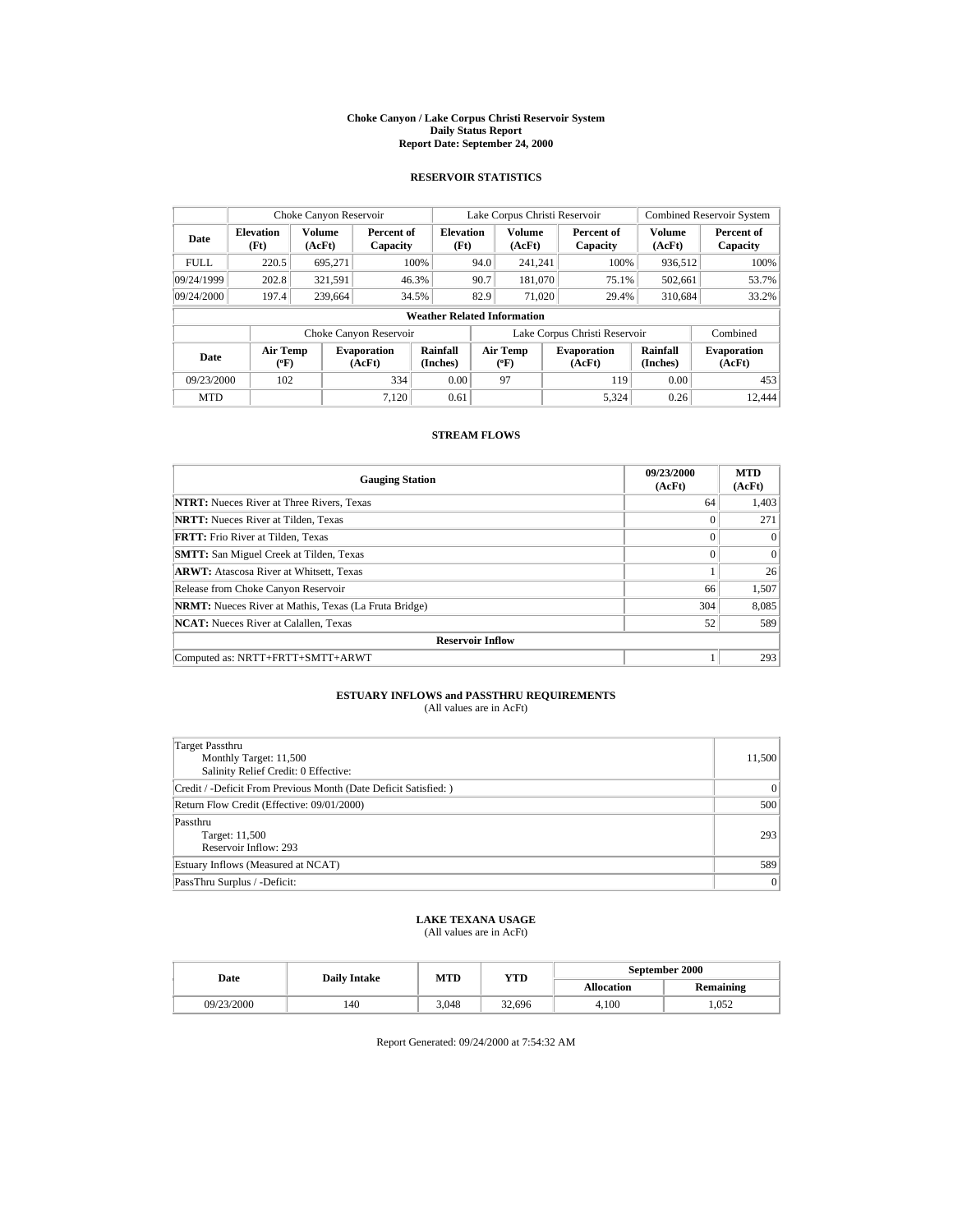#### **Choke Canyon / Lake Corpus Christi Reservoir System Daily Status Report Report Date: September 25, 2000**

## **RESERVOIR STATISTICS**

|             | Choke Canyon Reservoir    |                         |                              |                                    |      | Lake Corpus Christi Reservoir |                               | <b>Combined Reservoir System</b> |                              |
|-------------|---------------------------|-------------------------|------------------------------|------------------------------------|------|-------------------------------|-------------------------------|----------------------------------|------------------------------|
| Date        | <b>Elevation</b><br>(Ft)  | <b>Volume</b><br>(AcFt) | Percent of<br>Capacity       | <b>Elevation</b><br>(Ft)           |      | <b>Volume</b><br>(AcFt)       | Percent of<br>Capacity        | Volume<br>(AcFt)                 | Percent of<br>Capacity       |
| <b>FULL</b> | 220.5                     | 695,271                 |                              | 100%                               | 94.0 | 241,241                       | 100%                          | 936,512                          | 100%                         |
| 09/25/1999  | 202.8                     | 321,591                 |                              | 46.3%                              | 90.7 | 180,210                       | 74.7%                         | 501,801                          | 53.6%                        |
| 09/25/2000  | 197.5                     | 241,171                 |                              | 34.7%                              | 82.8 | 70.148                        | 29.1%                         | 311.319                          | 33.2%                        |
|             |                           |                         |                              | <b>Weather Related Information</b> |      |                               |                               |                                  |                              |
|             |                           |                         | Choke Canyon Reservoir       |                                    |      |                               | Lake Corpus Christi Reservoir |                                  | Combined                     |
| Date        | Air Temp<br>$(^{\circ}F)$ |                         | <b>Evaporation</b><br>(AcFt) | <b>Rainfall</b><br>(Inches)        |      | Air Temp<br>$(^{\circ}F)$     | <b>Evaporation</b><br>(AcFt)  | Rainfall<br>(Inches)             | <b>Evaporation</b><br>(AcFt) |
| 09/24/2000  | 101                       |                         | 304                          | 1.03                               |      | 98                            | 236                           | 0.15                             | 540                          |
| <b>MTD</b>  |                           |                         | 7.424                        | 1.64                               |      |                               | 5,560                         | 0.41                             | 12,984                       |

# **STREAM FLOWS**

| <b>Gauging Station</b>                                       | 09/24/2000<br>(AcFt) | <b>MTD</b><br>(AcFt) |
|--------------------------------------------------------------|----------------------|----------------------|
| <b>NTRT:</b> Nueces River at Three Rivers, Texas             | 66                   | 1,469                |
| <b>NRTT:</b> Nueces River at Tilden, Texas                   | 0                    | 271                  |
| <b>FRTT:</b> Frio River at Tilden, Texas                     | $\Omega$             | $\Omega$             |
| <b>SMTT:</b> San Miguel Creek at Tilden, Texas               | $\Omega$             | $\Omega$             |
| <b>ARWT:</b> Atascosa River at Whitsett, Texas               | C                    | 28                   |
| Release from Choke Canyon Reservoir                          | 66                   | 1,572                |
| <b>NRMT:</b> Nueces River at Mathis, Texas (La Fruta Bridge) | 286                  | 8,371                |
| <b>NCAT:</b> Nueces River at Calallen, Texas                 | 38                   | 627                  |
| <b>Reservoir Inflow</b>                                      |                      |                      |
| Computed as: (NTRT+FRTT+SMTT)-Release From Choke Canyon      | 0                    | 293                  |

### **ESTUARY INFLOWS and PASSTHRU REQUIREMENTS** (All values are in AcFt)

| Target Passthru<br>Monthly Target: 11,500<br>Salinity Relief Credit: 0 Effective: | 11,500         |
|-----------------------------------------------------------------------------------|----------------|
| Credit / -Deficit From Previous Month (Date Deficit Satisfied: )                  | $\overline{0}$ |
| Return Flow Credit (Effective: 09/01/2000)                                        | 500            |
| Passthru<br>Target: 11,500<br>Reservoir Inflow: 293                               | 293            |
| Estuary Inflows (Measured at NCAT)                                                | 627            |
| PassThru Surplus / -Deficit:                                                      | $\overline{0}$ |

## **LAKE TEXANA USAGE**

(All values are in AcFt)

|  | Date       | <b>Daily Intake</b> | MTD   | YTD    | September 2000    |           |  |
|--|------------|---------------------|-------|--------|-------------------|-----------|--|
|  |            |                     |       |        | <b>Allocation</b> | Remaining |  |
|  | 09/24/2000 | 139                 | 3.188 | 32.835 | 4.100             | 912       |  |

Report Generated: 09/25/2000 at 7:43:01 AM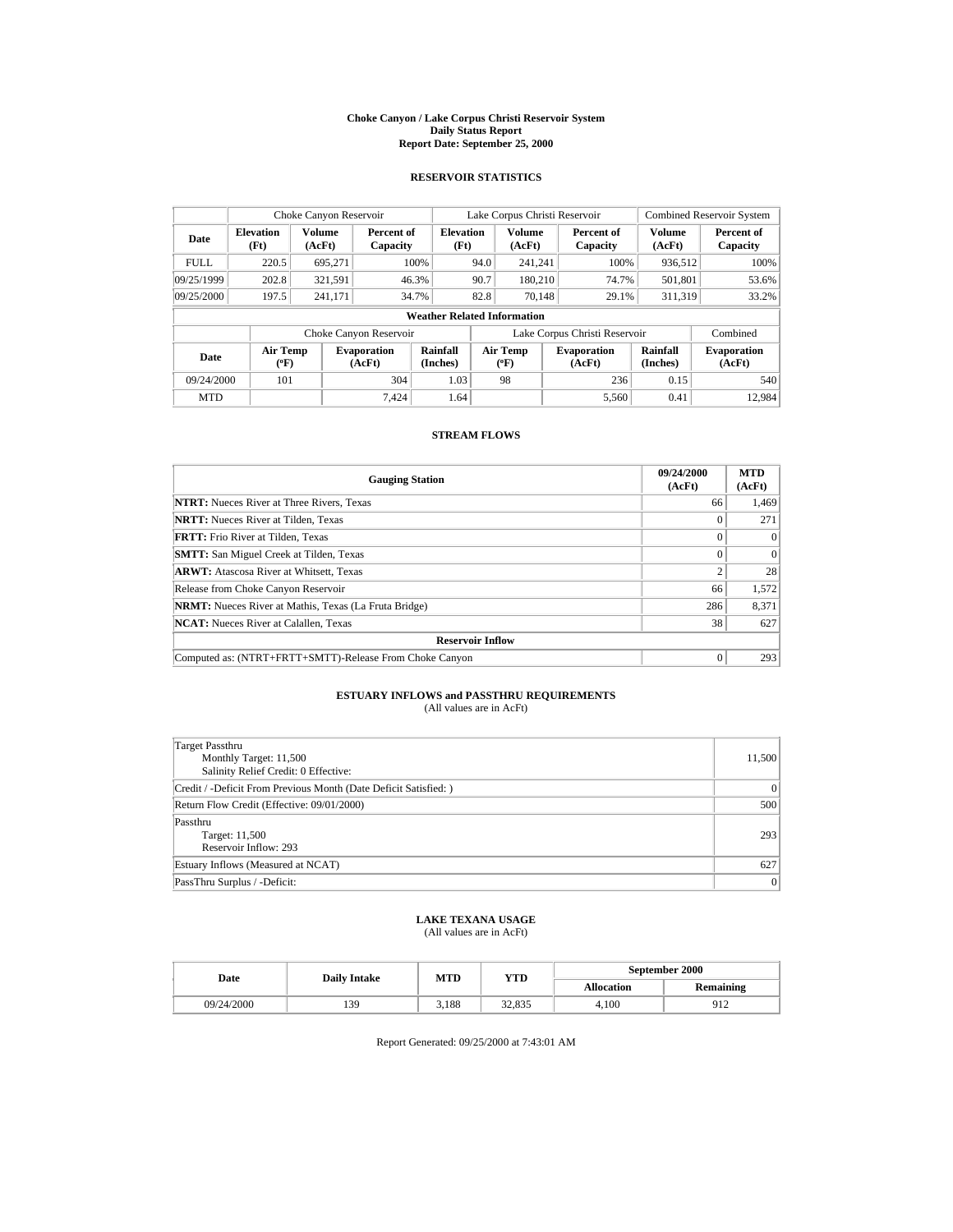#### **Choke Canyon / Lake Corpus Christi Reservoir System Daily Status Report Report Date: September 26, 2000**

## **RESERVOIR STATISTICS**

|             | Choke Canyon Reservoir    |                  |                              |                                    |      | Lake Corpus Christi Reservoir    |                               | <b>Combined Reservoir System</b> |                              |
|-------------|---------------------------|------------------|------------------------------|------------------------------------|------|----------------------------------|-------------------------------|----------------------------------|------------------------------|
| Date        | <b>Elevation</b><br>(Ft)  | Volume<br>(AcFt) | Percent of<br>Capacity       | <b>Elevation</b><br>(Ft)           |      | <b>Volume</b><br>(AcFt)          | Percent of<br>Capacity        | Volume<br>(AcFt)                 | Percent of<br>Capacity       |
| <b>FULL</b> | 220.5                     | 695,271          |                              | 100%                               | 94.0 | 241,241                          | 100%                          | 936,512                          | 100%                         |
| 09/26/1999  | 202.8                     | 321,262          |                              | 46.2%                              | 90.7 | 180,210                          | 74.7%                         | 501,472                          | 53.5%                        |
| 09/26/2000  | 197.5                     | 240,760          |                              | 34.6%                              | 82.8 | 69,859                           | 29.0%                         | 310,619                          | 33.2%                        |
|             |                           |                  |                              | <b>Weather Related Information</b> |      |                                  |                               |                                  |                              |
|             |                           |                  | Choke Canyon Reservoir       |                                    |      |                                  | Lake Corpus Christi Reservoir |                                  | Combined                     |
| Date        | Air Temp<br>$(^{\circ}F)$ |                  | <b>Evaporation</b><br>(AcFt) | <b>Rainfall</b><br>(Inches)        |      | <b>Air Temp</b><br>$(^{\circ}F)$ | <b>Evaporation</b><br>(AcFt)  | Rainfall<br>(Inches)             | <b>Evaporation</b><br>(AcFt) |
| 09/25/2000  | 77                        |                  | 344                          | 0.00                               |      | 75                               | 212                           | 0.00                             | 556                          |
| <b>MTD</b>  |                           |                  | 7.768                        | 1.64                               |      |                                  | 5.772                         | 0.41                             | 13.540                       |

# **STREAM FLOWS**

| <b>Gauging Station</b>                                       | 09/25/2000<br>(AcFt) | <b>MTD</b><br>(AcFt) |
|--------------------------------------------------------------|----------------------|----------------------|
| <b>NTRT:</b> Nueces River at Three Rivers, Texas             | 71                   | 1,540                |
| <b>NRTT:</b> Nueces River at Tilden, Texas                   | 0                    | 271                  |
| <b>FRTT:</b> Frio River at Tilden, Texas                     | $\Omega$             | $\Omega$             |
| <b>SMTT:</b> San Miguel Creek at Tilden, Texas               |                      |                      |
| <b>ARWT:</b> Atascosa River at Whitsett, Texas               | 28                   | 56                   |
| Release from Choke Canyon Reservoir                          | 66                   | 1,638                |
| <b>NRMT:</b> Nueces River at Mathis, Texas (La Fruta Bridge) | 272                  | 8,643                |
| <b>NCAT:</b> Nueces River at Calallen, Texas                 | 32                   | 658                  |
| <b>Reservoir Inflow</b>                                      |                      |                      |
| Computed as: (NTRT+FRTT+SMTT)-Release From Choke Canyon      | 11                   | 304                  |

### **ESTUARY INFLOWS and PASSTHRU REQUIREMENTS** (All values are in AcFt)

| Target Passthru<br>Monthly Target: 11,500<br>Salinity Relief Credit: 0 Effective: | 11,500         |
|-----------------------------------------------------------------------------------|----------------|
| Credit / -Deficit From Previous Month (Date Deficit Satisfied: )                  | $\overline{0}$ |
| Return Flow Credit (Effective: 09/01/2000)                                        | 500            |
| Passthru<br>Target: 11,500<br>Reservoir Inflow: 304                               | 304            |
| Estuary Inflows (Measured at NCAT)                                                | 658            |
| PassThru Surplus / -Deficit:                                                      | $\overline{0}$ |

## **LAKE TEXANA USAGE**

(All values are in AcFt)

| Date       | <b>Daily Intake</b> | MTD                | YTD    | September 2000    |                  |  |
|------------|---------------------|--------------------|--------|-------------------|------------------|--|
|            |                     |                    |        | <b>Allocation</b> | <b>Remaining</b> |  |
| 09/25/2000 | 140                 | 2.207<br>، ے د ، د | 32.975 | 4.100             |                  |  |

Report Generated: 09/26/2000 at 7:53:16 AM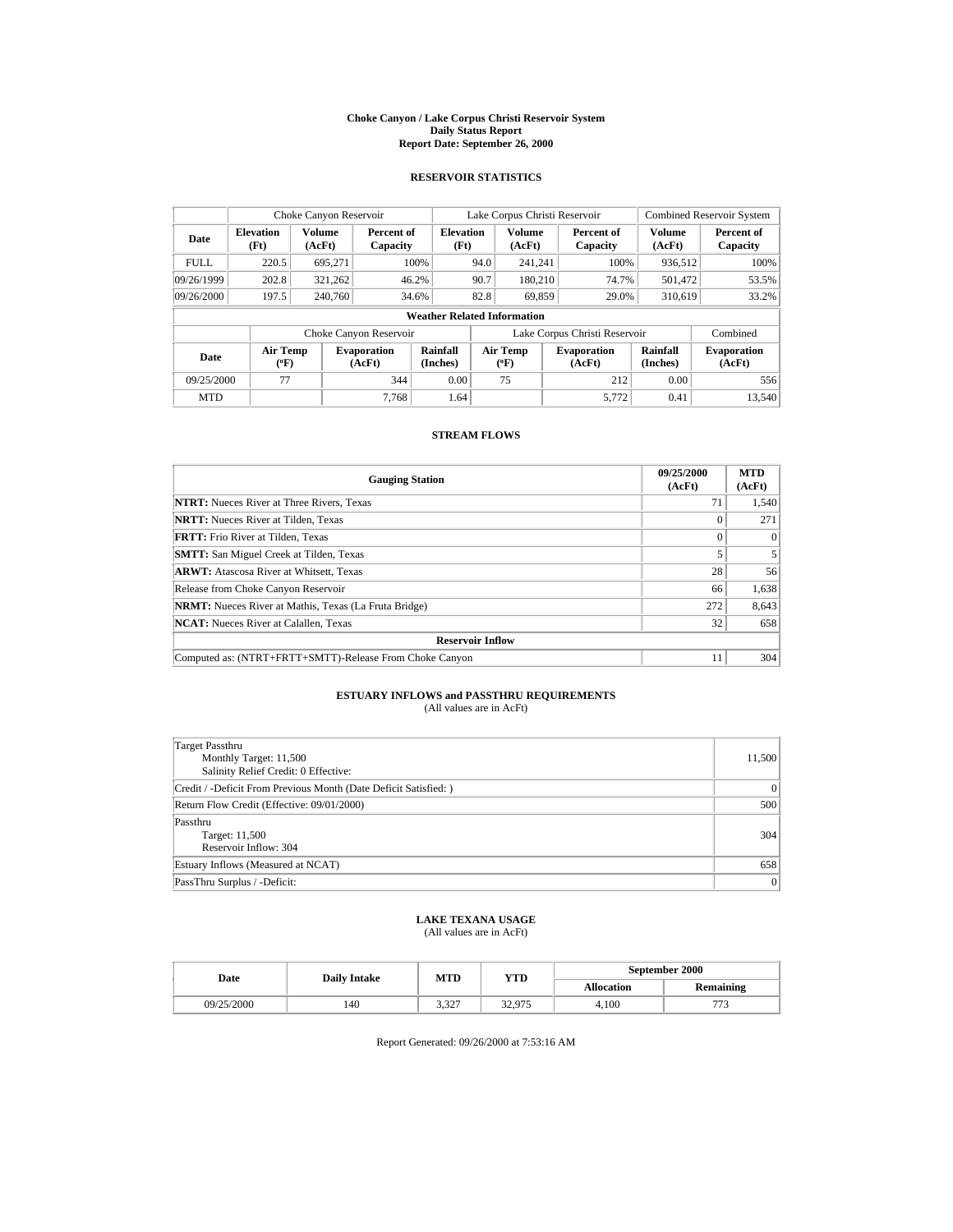#### **Choke Canyon / Lake Corpus Christi Reservoir System Daily Status Report Report Date: September 27, 2000**

## **RESERVOIR STATISTICS**

|             | Choke Canyon Reservoir                                              |                  |                              |                                    |      | Lake Corpus Christi Reservoir |  |                              | <b>Combined Reservoir System</b> |                              |
|-------------|---------------------------------------------------------------------|------------------|------------------------------|------------------------------------|------|-------------------------------|--|------------------------------|----------------------------------|------------------------------|
| Date        | <b>Elevation</b><br>(Ft)                                            | Volume<br>(AcFt) | Percent of<br>Capacity       | <b>Elevation</b><br>(Ft)           |      | Volume<br>(AcFt)              |  | Percent of<br>Capacity       | Volume<br>(AcFt)                 | Percent of<br>Capacity       |
| <b>FULL</b> | 220.5                                                               | 695,271          |                              | 100%                               | 94.0 | 241,241                       |  | 100%                         | 936,512                          | 100%                         |
| 09/27/1999  | 202.8                                                               | 320,932          |                              | 46.2%                              | 90.6 | 180,039                       |  | 74.6%                        | 500,971                          | 53.5%                        |
| 09/27/2000  | 197.4                                                               | 240,075          |                              | 34.5%                              | 82.7 | 69,668                        |  | 28.9%                        | 309,743                          | 33.1%                        |
|             |                                                                     |                  |                              | <b>Weather Related Information</b> |      |                               |  |                              |                                  |                              |
|             | Lake Corpus Christi Reservoir<br>Combined<br>Choke Canyon Reservoir |                  |                              |                                    |      |                               |  |                              |                                  |                              |
| Date        | Air Temp<br>$(^{\circ}F)$                                           |                  | <b>Evaporation</b><br>(AcFt) | Rainfall<br>(Inches)               |      | Air Temp<br>$(^{\circ}F)$     |  | <b>Evaporation</b><br>(AcFt) | Rainfall<br>(Inches)             | <b>Evaporation</b><br>(AcFt) |
| 09/26/2000  | 78                                                                  |                  | 223                          | 0.00                               |      | 77                            |  | 190                          | 0.00                             | 413                          |
| <b>MTD</b>  |                                                                     |                  | 7.991                        | 1.64                               |      |                               |  | 5.962                        | 0.41                             | 13.953                       |

# **STREAM FLOWS**

| <b>Gauging Station</b>                                       | 09/26/2000<br>(AcFt) | <b>MTD</b><br>(AcFt) |
|--------------------------------------------------------------|----------------------|----------------------|
| <b>NTRT:</b> Nueces River at Three Rivers, Texas             | 85                   | 1,626                |
| <b>NRTT:</b> Nueces River at Tilden, Texas                   | 0                    | 271                  |
| <b>FRTT:</b> Frio River at Tilden, Texas                     | $\Omega$             | $\Omega$             |
| <b>SMTT:</b> San Miguel Creek at Tilden, Texas               | $\Omega$             |                      |
| <b>ARWT:</b> Atascosa River at Whitsett, Texas               | 28                   | 83                   |
| Release from Choke Canyon Reservoir                          | 66                   | 1,703                |
| <b>NRMT:</b> Nueces River at Mathis, Texas (La Fruta Bridge) | 246                  | 8,889                |
| <b>NCAT:</b> Nueces River at Calallen, Texas                 | 38                   | 696                  |
| <b>Reservoir Inflow</b>                                      |                      |                      |
| Computed as: (NTRT+FRTT+SMTT)-Release From Choke Canyon      | 20                   | 324                  |

### **ESTUARY INFLOWS and PASSTHRU REQUIREMENTS** (All values are in AcFt)

| Target Passthru<br>Monthly Target: 11,500<br>Salinity Relief Credit: 0 Effective: | 11,500         |
|-----------------------------------------------------------------------------------|----------------|
| Credit / -Deficit From Previous Month (Date Deficit Satisfied: )                  | $\mathbf{0}$   |
| Return Flow Credit (Effective: 09/01/2000)                                        | 500            |
| Passthru<br>Target: 11,500<br>Reservoir Inflow: 324                               | 324            |
| Estuary Inflows (Measured at NCAT)                                                | 696            |
| PassThru Surplus / -Deficit:                                                      | $\overline{0}$ |

# **LAKE TEXANA USAGE**

(All values are in AcFt)

|  | Date       | <b>Daily Intake</b> | MTD   | YTD    | September 2000    |                  |  |
|--|------------|---------------------|-------|--------|-------------------|------------------|--|
|  |            |                     |       |        | <b>Allocation</b> | <b>Remaining</b> |  |
|  | 09/26/2000 | 133                 | 3.460 | 33.107 | 4.100             | 640              |  |

Report Generated: 09/27/2000 at 7:47:29 AM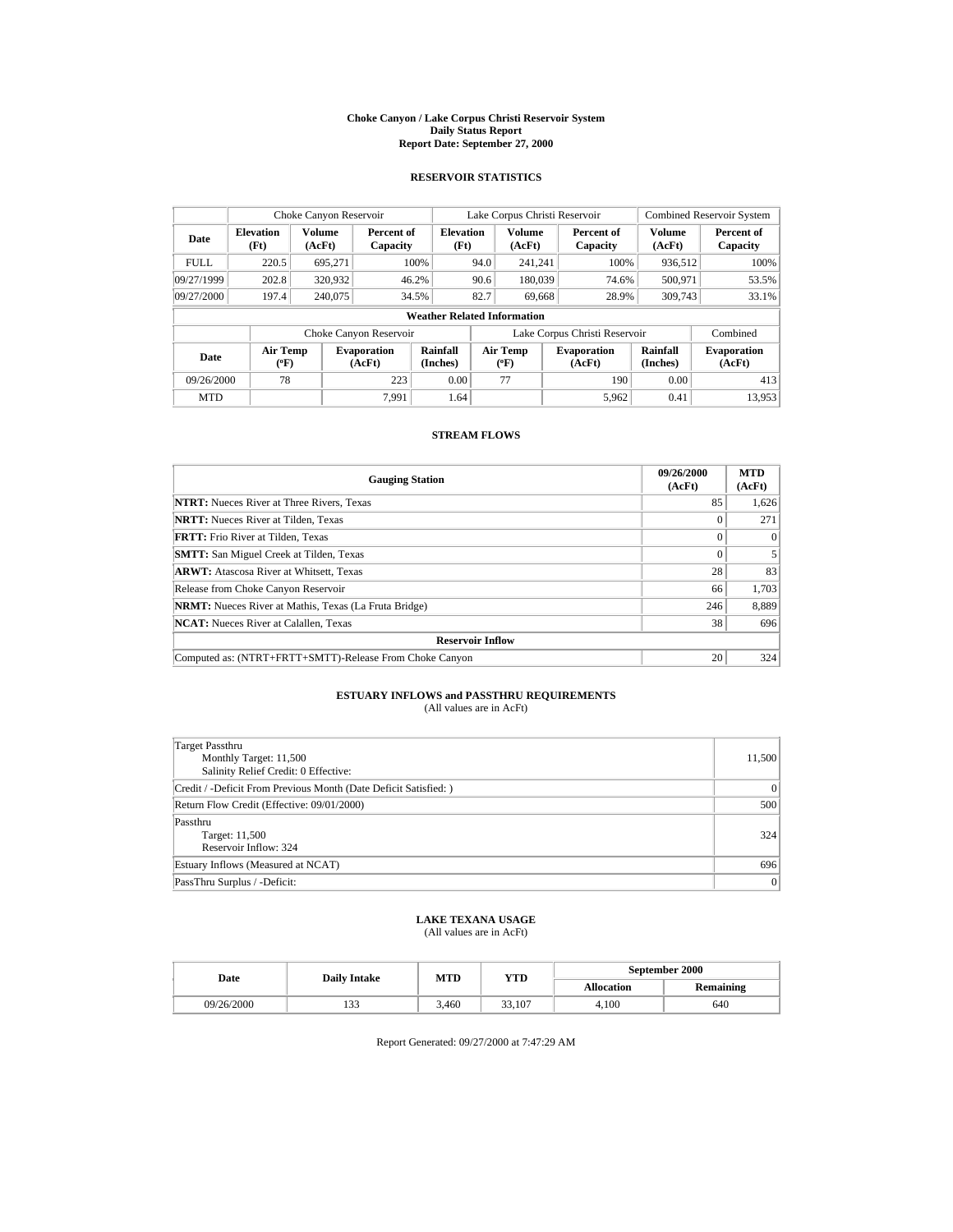#### **Choke Canyon / Lake Corpus Christi Reservoir System Daily Status Report Report Date: September 28, 2000**

## **RESERVOIR STATISTICS**

| Choke Canyon Reservoir |                                                                     |                         |                              |                                    |      |                           | Lake Corpus Christi Reservoir |       | <b>Combined Reservoir System</b> |                              |
|------------------------|---------------------------------------------------------------------|-------------------------|------------------------------|------------------------------------|------|---------------------------|-------------------------------|-------|----------------------------------|------------------------------|
| Date                   | <b>Elevation</b><br>(Ft)                                            | <b>Volume</b><br>(AcFt) | Percent of<br>Capacity       | <b>Elevation</b><br>(Ft)           |      | <b>Volume</b><br>(AcFt)   | Percent of<br>Capacity        |       | Volume<br>(AcFt)                 | Percent of<br>Capacity       |
| <b>FULL</b>            | 220.5                                                               | 695.271                 |                              | 100%                               | 94.0 | 241,241                   |                               | 100%  | 936,512                          | 100%                         |
| 09/28/1999             | 202.8                                                               | 320,603                 |                              | 46.1%                              | 90.6 | 179,867                   |                               | 74.6% | 500,470                          | 53.4%                        |
| 09/28/2000             | 197.4                                                               | 239,801                 |                              | 34.5%                              | 82.7 | 69,477                    |                               | 28.8% | 309,278                          | 33.0%                        |
|                        |                                                                     |                         |                              | <b>Weather Related Information</b> |      |                           |                               |       |                                  |                              |
|                        | Lake Corpus Christi Reservoir<br>Combined<br>Choke Canyon Reservoir |                         |                              |                                    |      |                           |                               |       |                                  |                              |
| Date                   | Air Temp<br>$(^{\circ}F)$                                           |                         | <b>Evaporation</b><br>(AcFt) | Rainfall<br>(Inches)               |      | Air Temp<br>$(^{\circ}F)$ | <b>Evaporation</b><br>(AcFt)  |       | Rainfall<br>(Inches)             | <b>Evaporation</b><br>(AcFt) |
| 09/27/2000             | 83                                                                  |                         | 239                          | 0.00                               |      | 83                        |                               | 128   | 0.00                             | 367                          |
| <b>MTD</b>             |                                                                     |                         | 8.230                        | 1.64                               |      |                           | 6.090                         |       | 0.41                             | 14.320                       |

# **STREAM FLOWS**

| <b>Gauging Station</b>                                       | 09/27/2000<br>(AcFt) | <b>MTD</b><br>(AcFt) |
|--------------------------------------------------------------|----------------------|----------------------|
| <b>NTRT:</b> Nueces River at Three Rivers, Texas             | 99                   | 1.725                |
| <b>NRTT:</b> Nueces River at Tilden, Texas                   | 0                    | 271                  |
| <b>FRTT:</b> Frio River at Tilden, Texas                     | $\Omega$             | $\Omega$             |
| <b>SMTT:</b> San Miguel Creek at Tilden, Texas               | 0                    |                      |
| <b>ARWT:</b> Atascosa River at Whitsett, Texas               | 16                   | 99                   |
| Release from Choke Canyon Reservoir                          | 66                   | 1,769                |
| <b>NRMT:</b> Nueces River at Mathis, Texas (La Fruta Bridge) | 202                  | 9,091                |
| <b>NCAT:</b> Nueces River at Calallen, Texas                 | 24                   | 720                  |
| <b>Reservoir Inflow</b>                                      |                      |                      |
| Computed as: (NTRT+FRTT+SMTT)-Release From Choke Canyon      | 34                   | 357                  |

### **ESTUARY INFLOWS and PASSTHRU REQUIREMENTS** (All values are in AcFt)

| Target Passthru                                                  |                |
|------------------------------------------------------------------|----------------|
| Monthly Target: 11,500                                           | 11,500         |
| Salinity Relief Credit: 0 Effective:                             |                |
| Credit / -Deficit From Previous Month (Date Deficit Satisfied: ) | $\overline{0}$ |
| Return Flow Credit (Effective: 09/01/2000)                       | 500            |
| Passthru                                                         |                |
| Target: 11,500                                                   | 357            |
| Reservoir Inflow: 357                                            |                |
| Estuary Inflows (Measured at NCAT)                               | 720            |
| PassThru Surplus / -Deficit:                                     | $\overline{0}$ |

## **LAKE TEXANA USAGE**

(All values are in AcFt)

|  | Date       | <b>Daily Intake</b> | MTD            | YTD                 | September 2000    |                  |  |
|--|------------|---------------------|----------------|---------------------|-------------------|------------------|--|
|  |            |                     |                |                     | <b>Allocation</b> | <b>Remaining</b> |  |
|  | 09/27/2000 | . .                 | 577<br>، ل د د | 22.225<br>ل عدد د د | 4.100             | د ے د            |  |

Report Generated: 09/28/2000 at 7:56:23 AM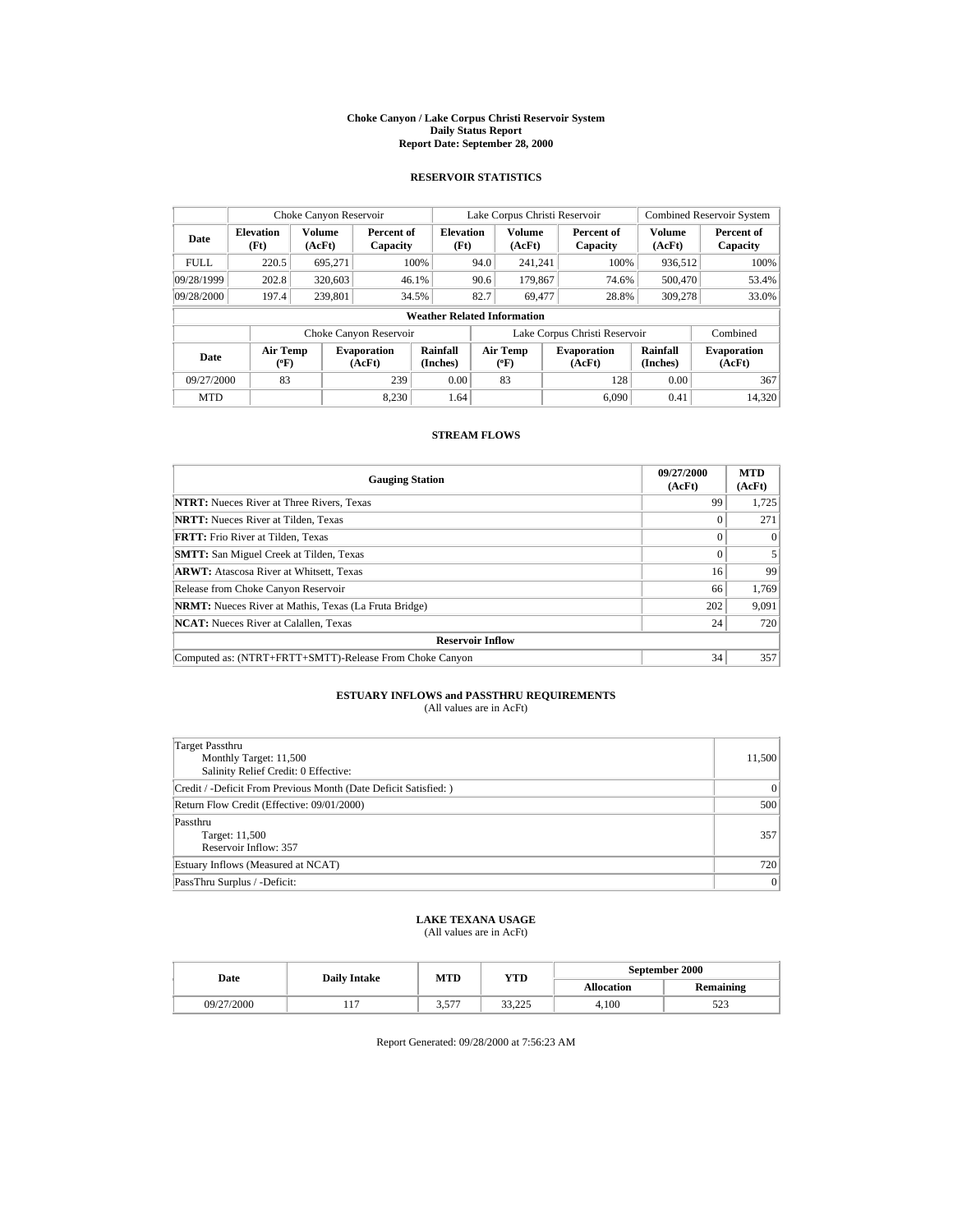#### **Choke Canyon / Lake Corpus Christi Reservoir System Daily Status Report Report Date: September 29, 2000**

## **RESERVOIR STATISTICS**

| Choke Canyon Reservoir  |                                                                     |                                                                                                                       |                        |                                    |                              | Lake Corpus Christi Reservoir |                              |                        | <b>Combined Reservoir System</b> |                        |
|-------------------------|---------------------------------------------------------------------|-----------------------------------------------------------------------------------------------------------------------|------------------------|------------------------------------|------------------------------|-------------------------------|------------------------------|------------------------|----------------------------------|------------------------|
| Date                    | <b>Elevation</b><br>(Ft)                                            | <b>Volume</b><br>(AcFt)                                                                                               | Percent of<br>Capacity | <b>Elevation</b><br>(Ft)           |                              | <b>Volume</b><br>(AcFt)       |                              | Percent of<br>Capacity | <b>Volume</b><br>(AcFt)          | Percent of<br>Capacity |
| <b>FULL</b>             | 220.5                                                               | 695,271                                                                                                               |                        | 100%                               | 94.0                         | 241.241                       |                              | 100%                   | 936,512                          | 100%                   |
| 09/29/1999              | 202.7                                                               | 319,945                                                                                                               |                        | 46.0%                              | 90.6                         | 179,352                       |                              | 74.3%                  | 499,297                          | 53.3%                  |
| 09/29/2000              | 197.4                                                               | 239.391                                                                                                               |                        | 34.4%                              | 82.6                         | 68.812                        |                              | 28.5%                  | 308,203                          | 32.9%                  |
|                         |                                                                     |                                                                                                                       |                        | <b>Weather Related Information</b> |                              |                               |                              |                        |                                  |                        |
|                         | Lake Corpus Christi Reservoir<br>Combined<br>Choke Canyon Reservoir |                                                                                                                       |                        |                                    |                              |                               |                              |                        |                                  |                        |
| Date                    |                                                                     | <b>Rainfall</b><br>Air Temp<br>Air Temp<br><b>Evaporation</b><br>$(^{\circ}F)$<br>(AcFt)<br>(Inches)<br>$(^{\circ}F)$ |                        |                                    | <b>Evaporation</b><br>(AcFt) | <b>Rainfall</b><br>(Inches)   | <b>Evaporation</b><br>(AcFt) |                        |                                  |                        |
| 88<br>09/28/2000<br>223 |                                                                     | 0.00                                                                                                                  |                        | 86                                 |                              | 187                           | 0.00                         | 410                    |                                  |                        |
| <b>MTD</b>              |                                                                     |                                                                                                                       | 8.453                  | 1.64                               |                              |                               |                              | 6.277                  | 0.41                             | 14.730                 |

# **STREAM FLOWS**

| <b>Gauging Station</b>                                       | 09/28/2000<br>(AcFt) | <b>MTD</b><br>(AcFt) |  |  |  |
|--------------------------------------------------------------|----------------------|----------------------|--|--|--|
| <b>NTRT:</b> Nueces River at Three Rivers, Texas             | 85                   | 1,810                |  |  |  |
| <b>NRTT:</b> Nueces River at Tilden, Texas                   | 0                    | 271                  |  |  |  |
| <b>FRTT:</b> Frio River at Tilden, Texas                     | $\Omega$             | $\Omega$             |  |  |  |
| <b>SMTT:</b> San Miguel Creek at Tilden, Texas               | 0                    |                      |  |  |  |
| <b>ARWT:</b> Atascosa River at Whitsett, Texas               | 9                    | 108                  |  |  |  |
| Release from Choke Canyon Reservoir                          | 66                   | 1,834                |  |  |  |
| <b>NRMT:</b> Nueces River at Mathis, Texas (La Fruta Bridge) | 200                  | 9,292                |  |  |  |
| <b>NCAT:</b> Nueces River at Calallen, Texas                 | 13                   | 733                  |  |  |  |
| <b>Reservoir Inflow</b>                                      |                      |                      |  |  |  |
| Computed as: (NTRT+FRTT+SMTT)-Release From Choke Canyon      | 20                   | 377                  |  |  |  |

### **ESTUARY INFLOWS and PASSTHRU REQUIREMENTS** (All values are in AcFt)

| Target Passthru<br>Monthly Target: 11,500<br>Salinity Relief Credit: 0 Effective: | 11,500         |
|-----------------------------------------------------------------------------------|----------------|
| Credit / -Deficit From Previous Month (Date Deficit Satisfied: )                  | $\mathbf{0}$   |
| Return Flow Credit (Effective: 09/01/2000)                                        | 500            |
| Passthru<br>Target: 11,500<br>Reservoir Inflow: 377                               | 377            |
| Estuary Inflows (Measured at NCAT)                                                | 733            |
| PassThru Surplus / -Deficit:                                                      | $\overline{0}$ |

# **LAKE TEXANA USAGE**

(All values are in AcFt)

|  | Date       | <b>Daily Intake</b> | MTD   | YTD    | September 2000    |           |  |
|--|------------|---------------------|-------|--------|-------------------|-----------|--|
|  |            |                     |       |        | <b>Allocation</b> | Remaining |  |
|  | 09/28/2000 | 11.                 | 3.695 | 33.342 | 4.100             | 405       |  |

Report Generated: 09/29/2000 at 7:53:22 AM